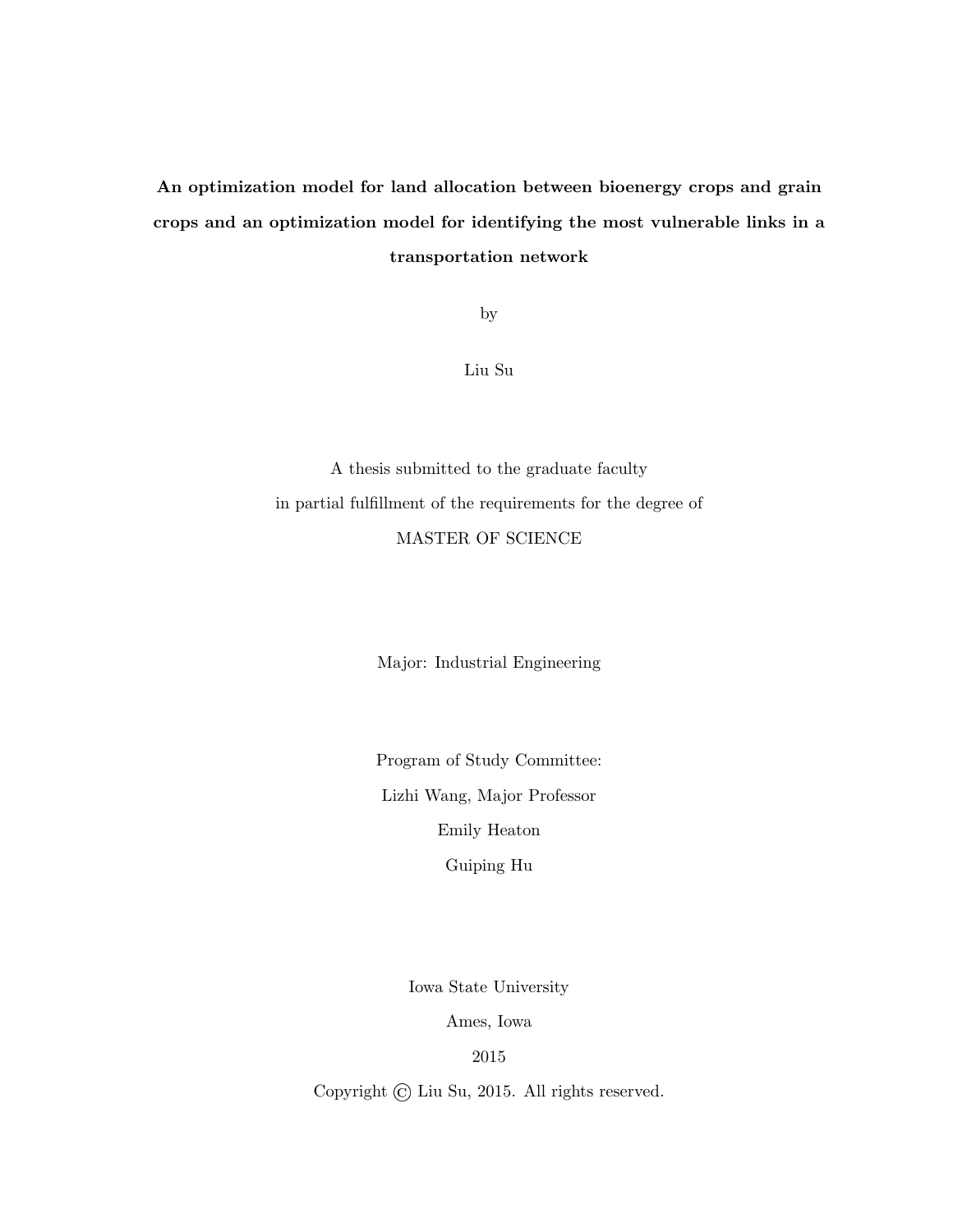## DEDICATION

I would like to dedicate this thesis to my family without whose support I would not have been able to complete this work. I would also like to thank my friends for their loving guidance during the writing of this work.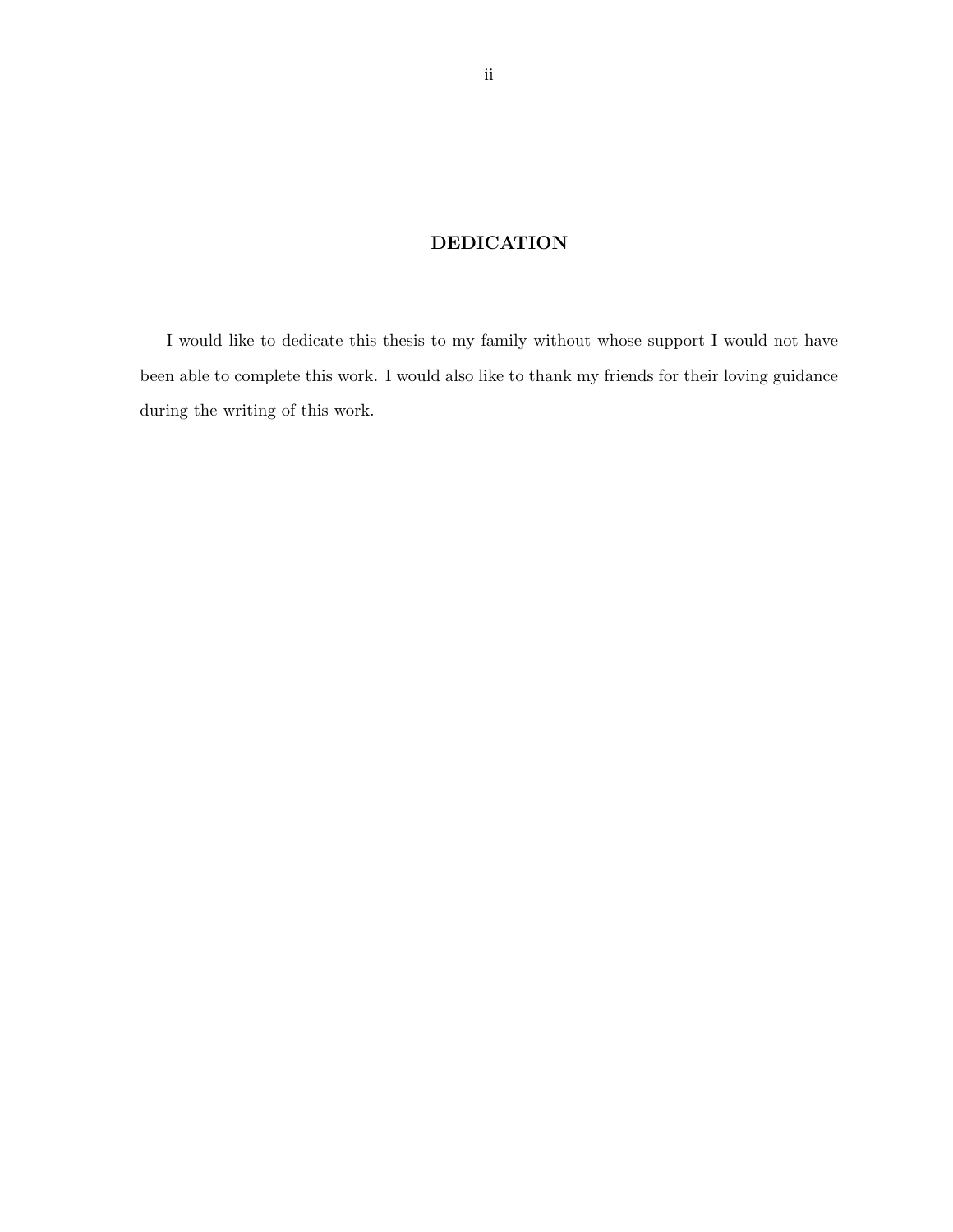# TABLE OF CONTENTS

|     |                                                                                                    | $\mathbf{V}$   |
|-----|----------------------------------------------------------------------------------------------------|----------------|
|     |                                                                                                    | vi             |
|     |                                                                                                    | vii            |
|     |                                                                                                    |                |
|     | CHAPTER 1. GENERAL INTRODUCTION                                                                    | $\overline{1}$ |
| 1.1 |                                                                                                    | $\mathbf{1}$   |
|     | Bioenergy crops vs. grain crops $\ldots \ldots \ldots \ldots \ldots \ldots \ldots \ldots$<br>1.1.1 | $\mathbf{1}$   |
|     | Identifying most vulnerable links in a transportation network $\dots \dots$<br>1.1.2               | $\overline{2}$ |
| 1.2 | Thesis organization $\ldots \ldots \ldots \ldots \ldots \ldots \ldots \ldots \ldots \ldots \ldots$ | $\overline{4}$ |
|     | CHAPTER 2. An OPTIMIZATION MODEL FOR LAND ALLOCATION                                               |                |
|     | BETWEEN BIOENERGY CROPS AND GRAIN CROPS                                                            | $\overline{5}$ |
| 2.1 |                                                                                                    | $\overline{5}$ |
| 2.2 |                                                                                                    | $\overline{7}$ |
|     | 2.2.1                                                                                              | $\overline{7}$ |
|     | 2.2.2                                                                                              | 8              |
| 2.3 |                                                                                                    | 9              |
|     | Data sources $\ldots \ldots \ldots \ldots \ldots \ldots \ldots \ldots \ldots \ldots$<br>2.3.1      | 9              |
|     | 2.3.2                                                                                              | 11             |
| 2.4 |                                                                                                    | 13             |
|     | CHAPTER 3. AN OPTIMIZATION MODEL FOR IDENTIFYING THE                                               |                |
|     | MOST VULNERABLE LINKS IN A TRANSPORTATION NETWORK.                                                 | 14             |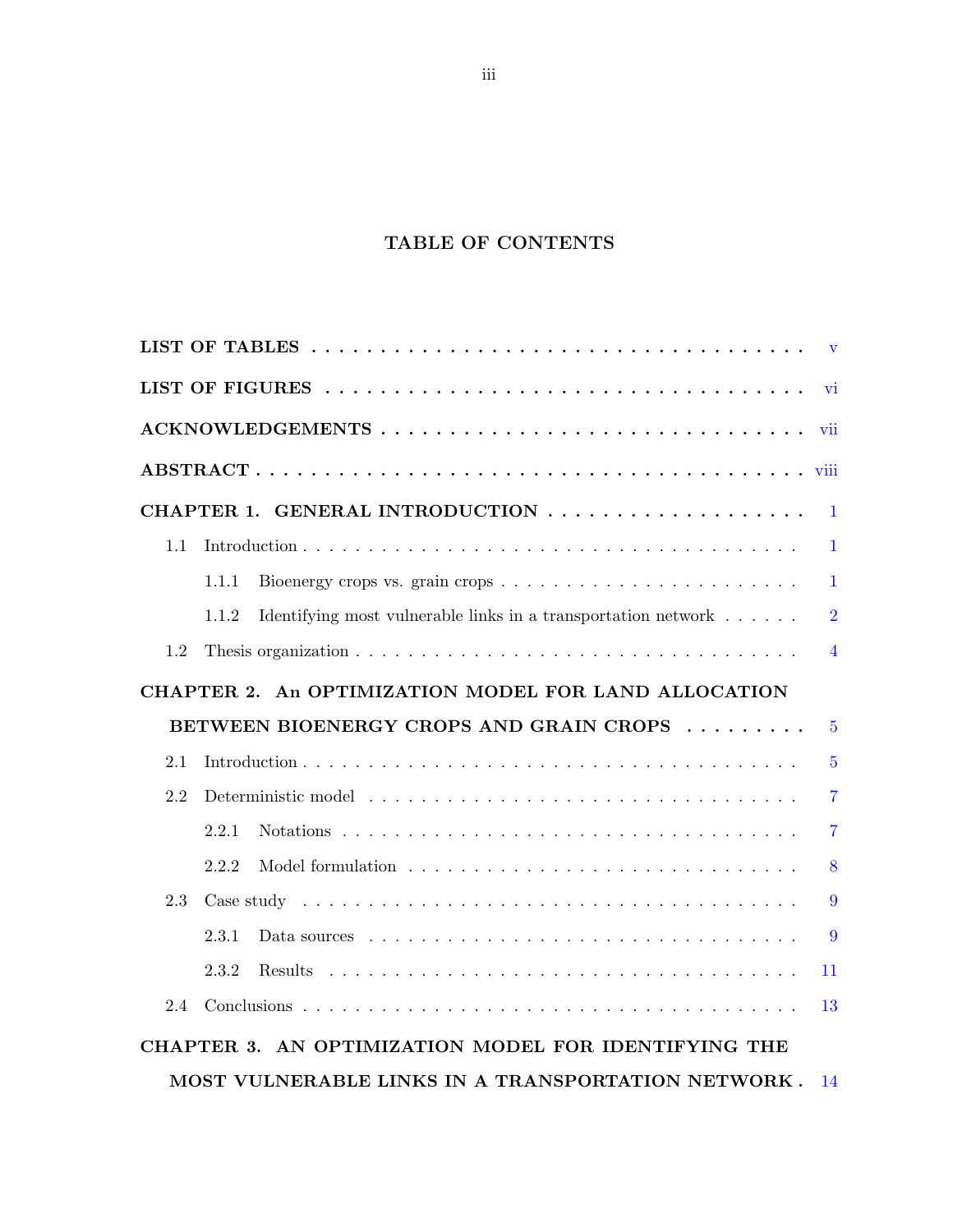| 3.1 |                                                                                      |           |
|-----|--------------------------------------------------------------------------------------|-----------|
| 3.2 |                                                                                      |           |
| 3.3 | User equilibrium traffic assignment conditions $\dots \dots \dots \dots \dots \dots$ | 17        |
| 3.4 | Identifying the most vulnerable links in a transportation network                    | 18        |
| 3.5 |                                                                                      | 22        |
|     | 3.5.1                                                                                | 22        |
|     | 3.5.2                                                                                | <b>26</b> |
| 3.6 |                                                                                      | 30        |
|     | CHAPTER 4. Discussion                                                                | 32        |
| 4.1 |                                                                                      | 32        |
| 4.2 |                                                                                      | 33        |
|     |                                                                                      |           |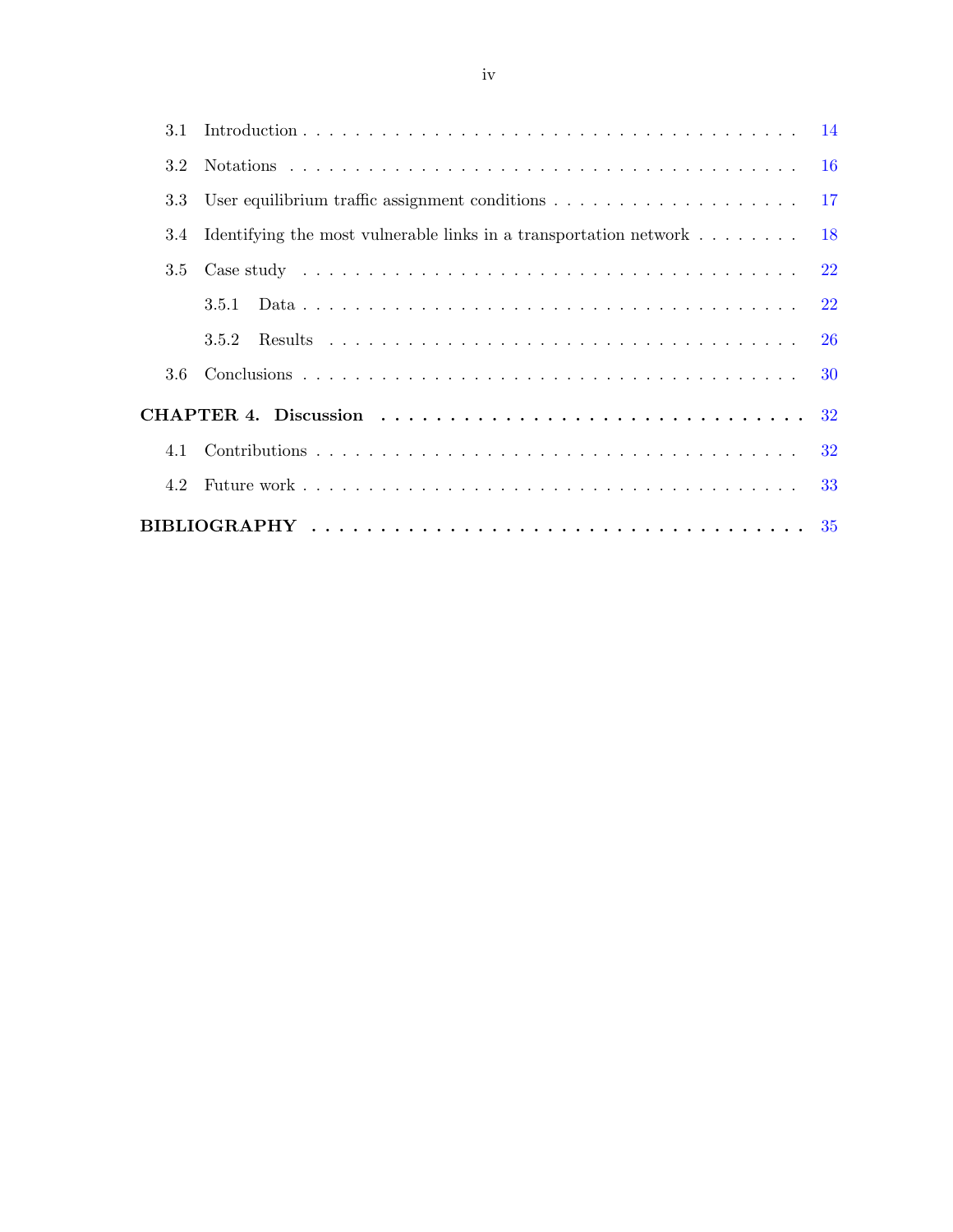# LIST OF TABLES

<span id="page-4-0"></span>

| 2.1 | USDA projected corn and soybean prices from 2016 to 2020 [1] $\ldots$ .                                 | 10 |
|-----|---------------------------------------------------------------------------------------------------------|----|
| 2.2 | Corn and soybean demands from 2016 to 2020 in Iowa $\ldots \ldots \ldots$                               | 10 |
| 2.3 | Cost for corn and soybean yield in Iowa $[2] \ldots \ldots \ldots \ldots \ldots$                        | 10 |
| 2.4 | Land allocation for corn, soybean and switchgrass from 2016 to 2020.                                    | 11 |
| 2.5 | Switchgrass acreage with contract price in Iowa                                                         | 12 |
| 3.1 |                                                                                                         | 22 |
| 3.2 |                                                                                                         | 23 |
| 3.3 | Linear regression coefficients of the test network $\dots \dots \dots \dots$                            | 24 |
| 3.4 | Most vulnerable links with capacity reduction budget $b = 0.5$ for de-                                  |    |
|     |                                                                                                         | 27 |
| 3.5 | Most vulnerable links with different capacity reductions with scenario 1                                | 28 |
| 3.6 | Most vulnerable links with capacity reduction budget $b = 0.5$ for sce-                                 |    |
|     |                                                                                                         | 29 |
| 3.7 | Most vulnerable links with different capacity reductions budgets with                                   |    |
|     | scenario 2 $\ldots \ldots \ldots \ldots \ldots \ldots \ldots \ldots \ldots \ldots \ldots \ldots \ldots$ | 30 |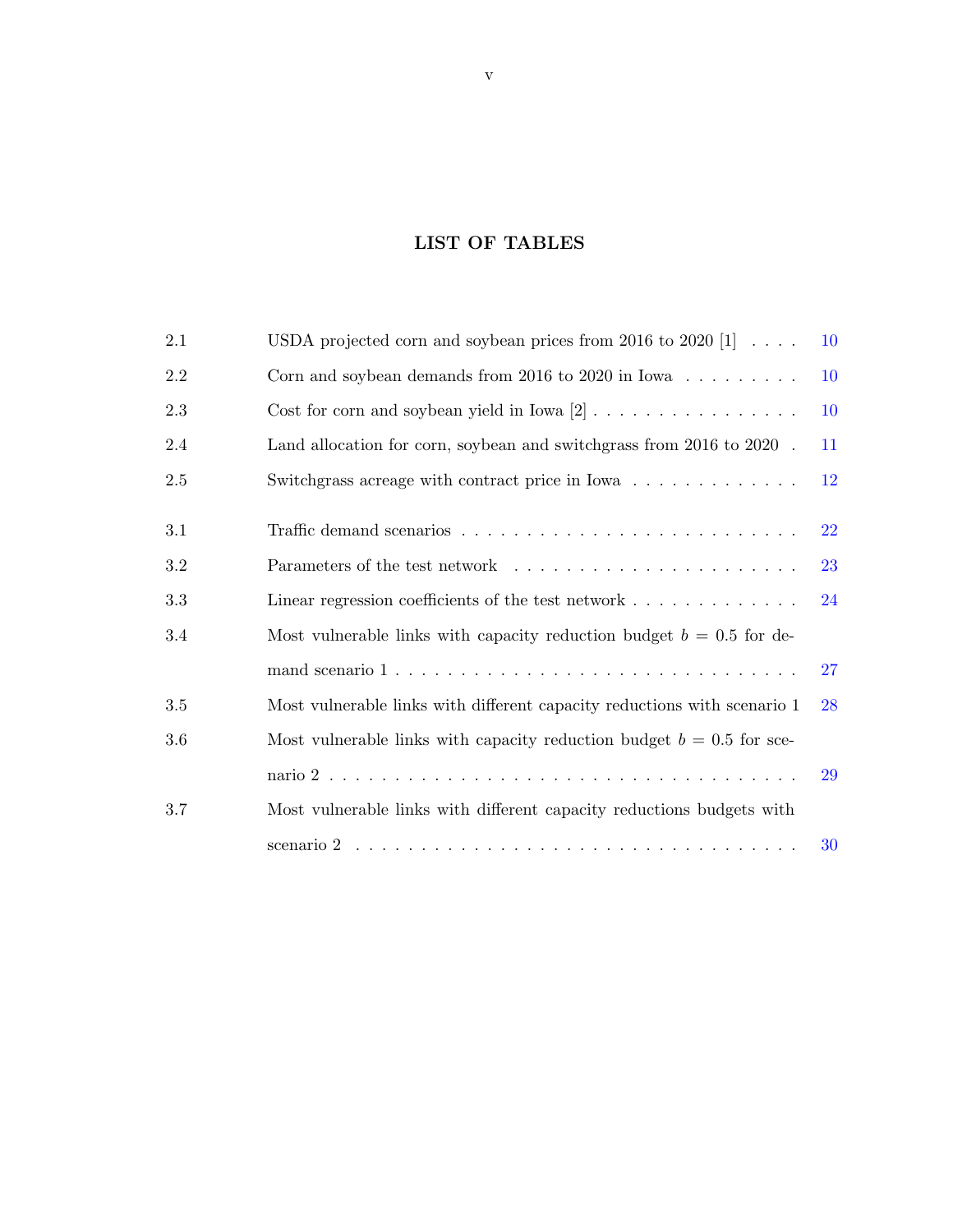# LIST OF FIGURES

<span id="page-5-0"></span>

| Figure 2.1 | Land allocation for corn, soybean and switchgrass with switchgrass price                         |           |
|------------|--------------------------------------------------------------------------------------------------|-----------|
|            |                                                                                                  |           |
| Figure 3.1 |                                                                                                  | 22        |
| Figure 3.2 | Travel time function for link 1 within half capacity reduction $\dots$ .                         | <b>25</b> |
| Figure 3.3 | Travel time function for link 1 with two linear pieces $\dots \dots \dots$                       | 25        |
| Figure 3.4 | Maximum system travel time with different capacity reductions with                               |           |
|            |                                                                                                  |           |
| Figure 3.5 | Maximum system travel time with different capacity reductions with                               |           |
|            | scenario 2 $\ldots \ldots \ldots \ldots \ldots \ldots \ldots \ldots \ldots \ldots \ldots \ldots$ |           |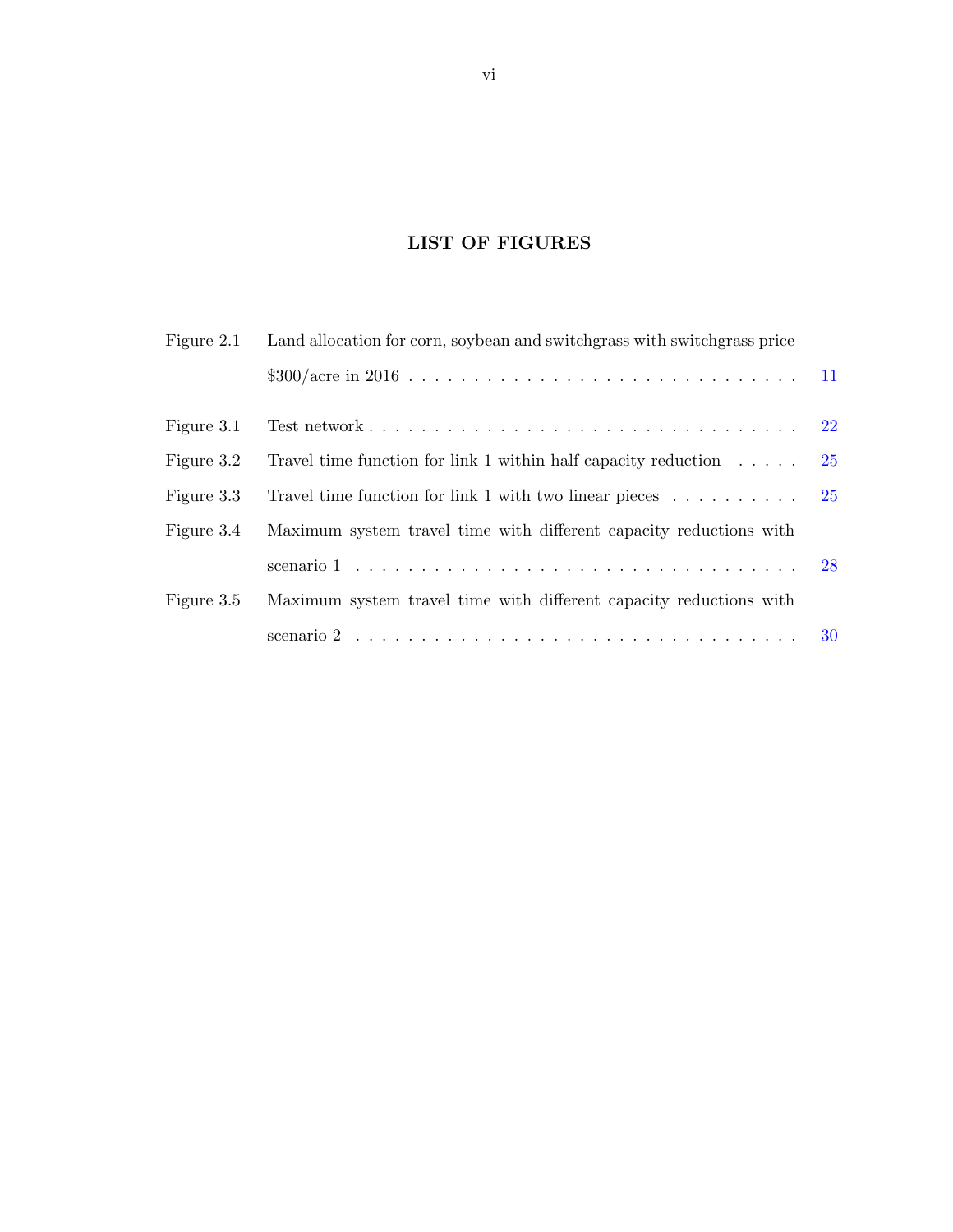## ACKNOWLEDGEMENTS

<span id="page-6-0"></span>I would like to take this opportunity to express my thanks to those who helped me with various aspects of conducting research and the writing of this thesis. First and foremost, Dr. Lizhi Wang for his guidance, patience and support throughout this research and the writing of this thesis. His insights and words of encouragement have often inspired me and renewed my hopes for completing my graduate education. I would also like to thank my committee members for their efforts and contributions to this work: Dr. Guiping Hu and Dr. Emily Heaton. I would additionally like to thank the whole ISEP team for their valuable suggestions throughout the work of the optimization model for land allocation between bioenergy crops and grain crops.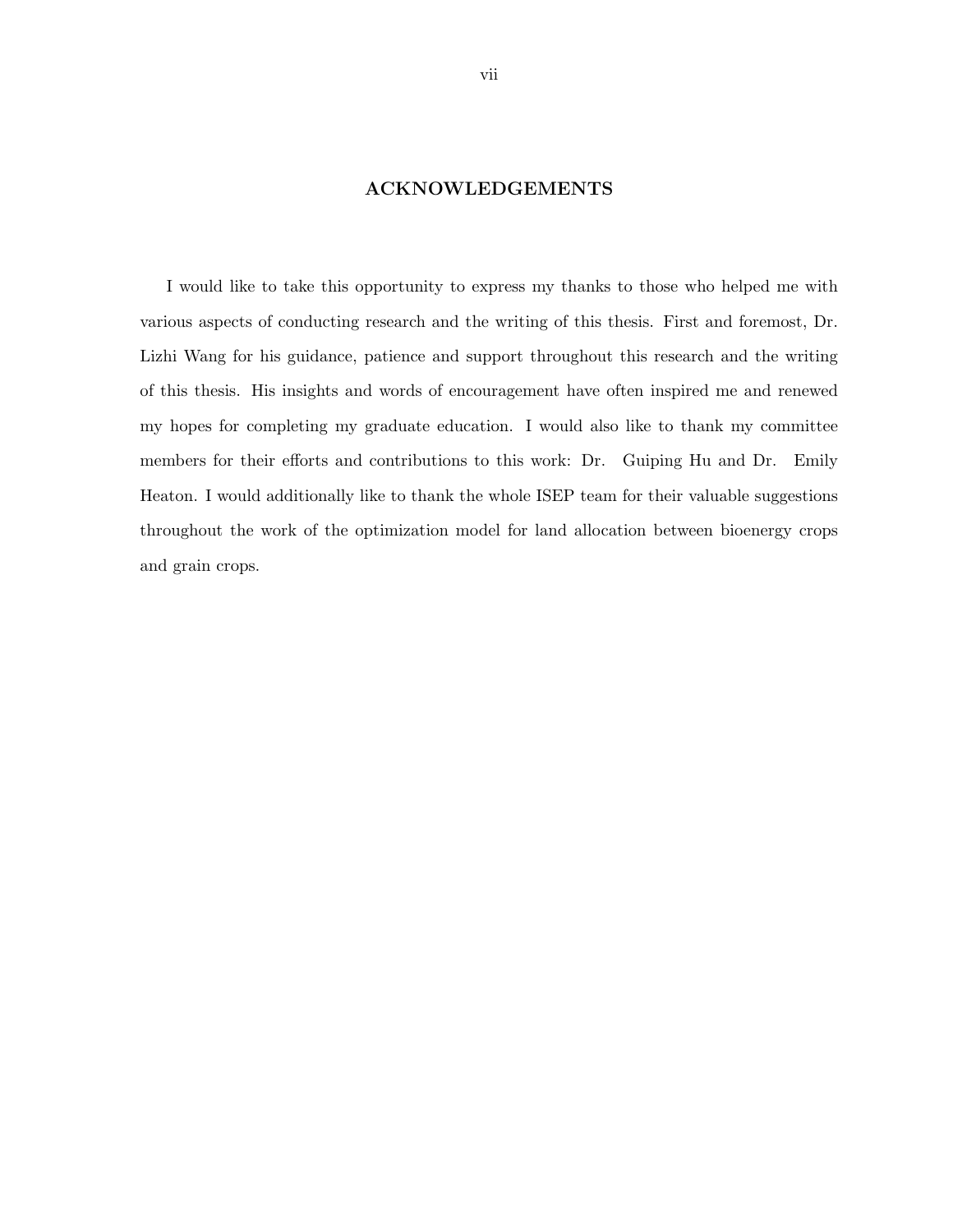## ABSTRACT

<span id="page-7-0"></span>This thesis consists of two separate studies. The first part is for land allocation between grain crops and bioenergy crops. The second part is for identifying most vulnerable links in a transportation network. Optimization models are used in both studies.

The first part of this thesis focuses on analyzing farmers' land allocation between bioenergy crops and grain crops and the impact of bioenergy crop contract price on farmers' land allocation. An optimization model for a centralized farmer is proposed. The model simulates farmers' objective by maximizing their profits. Under the consideration of crop rotation constraints, farmers' land allocation is optimized. A case study including corn, soybean and switchgrass for Iowa is conduct. Our model can compute the threshold of switchgrass contract price, which can provide guidance in contract negotiation between farmers and bioenergy producers.

The second part of the thesis concerns identifying the most vulnerable links in a transportation network. The problem can be viewed as a game between an "attacker" and network users. The attacker represents natural disasters or man-made accidents that could reduce network capacity, whereas network users decide their travel patterns in response to the attacker's action. By maximizing the attacker's disruption to the network, our model can identify the most vulnerable links in the network, which provides the most effective strategy to strengthen the robustness of the network. We conducted a case study for a sixteen-link network with two demand scenarios and the most vulnerable links are found. For that particular network, reducing the most vulnerable 0.7% of total capacity doubles the system travel time. Therefore, maintaining full capacity on these most vulnerable links is crucial for the system.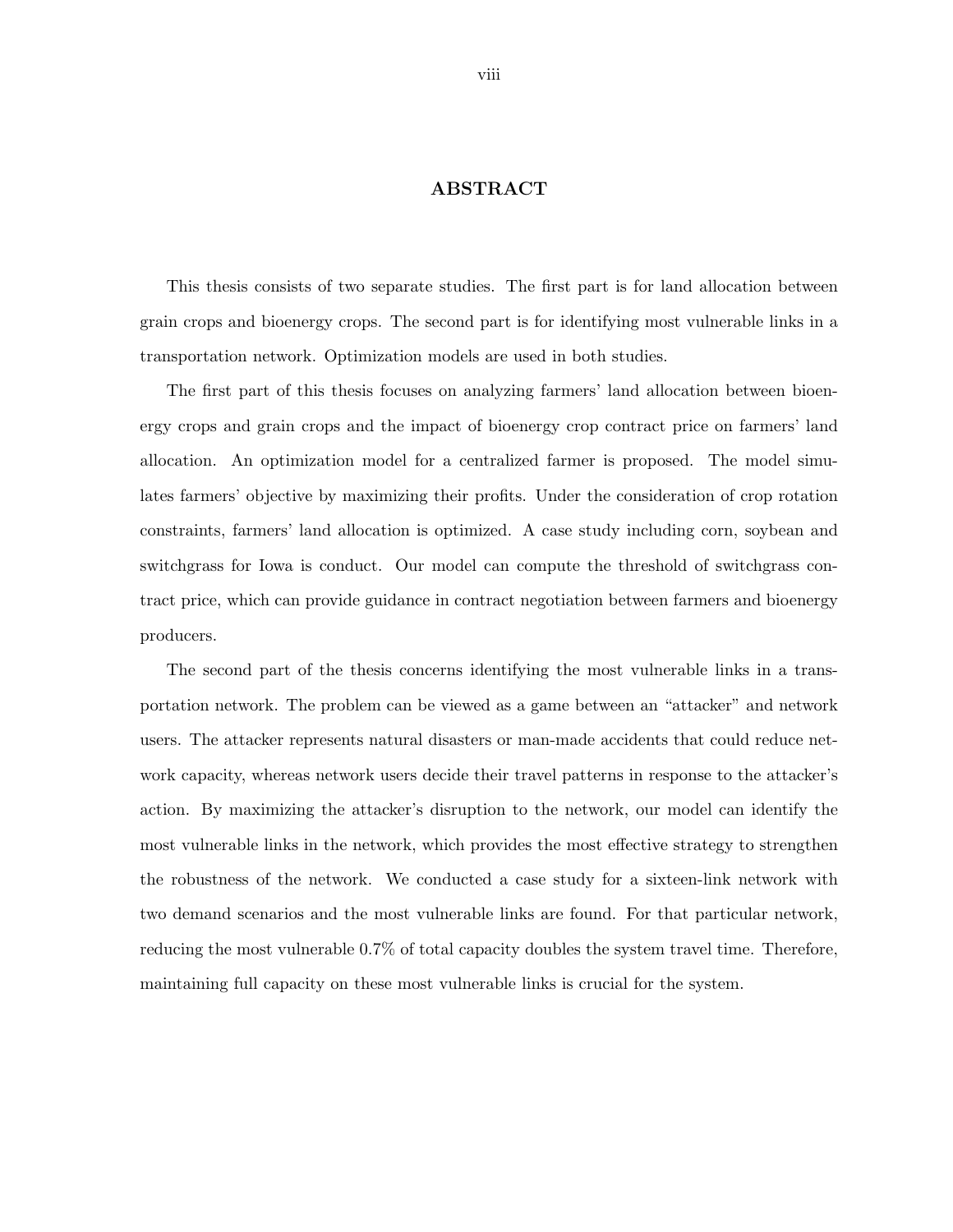## <span id="page-8-0"></span>CHAPTER 1. GENERAL INTRODUCTION

## 1.1 Introduction

This thesis concentrates on two topics: (1) an optimization model for land allocation between bioenergy crops and grain crops; (2) an optimization model for identifying most vulnerable links in a transportation network. In this chapter, some background for the two topics is briefly introduced.

## 1.1.1 Bioenergy crops vs. grain crops

Much work within agricultural economics is concerned with crop selections. For a certain piece of land, it is usually suitable to choose several types of crops. Farmers make crop selections based on criteria including prices, government policy and a host of environmental factors [22]. Major grain crops as the most common annual crops are traditionally selected by farmers. Farmers' profit from grain crops is subject to two major sources of uncertainty: yields and grain prices. The former is primarily determined by weather conditions, whereas the latter is influenced by numerous market factors. Severe weather such as drought and floods result in great grain production loss. Market turbulence due to big events such as financial crisis of 2008 can lead to low prices of grains. The uncertainty of farmers' profit is reduced by crop insurance, which provides protection when either yields or prices are too low. Under the protection of crop insurance, the uncertainty of grain yields and prices still exists.

Widely known is that bioenergy crops can bring some ecological benefits. Moreover, bioenergy crops are raw materials for bioenergy production. Bioenergy as a type of clean energy, can significantly reduce greenhouse gas emissions. The existing dry grind ethanol facilities in the United States have the potential to create over 1.5 billion gallons of cellulosic ethanol [3]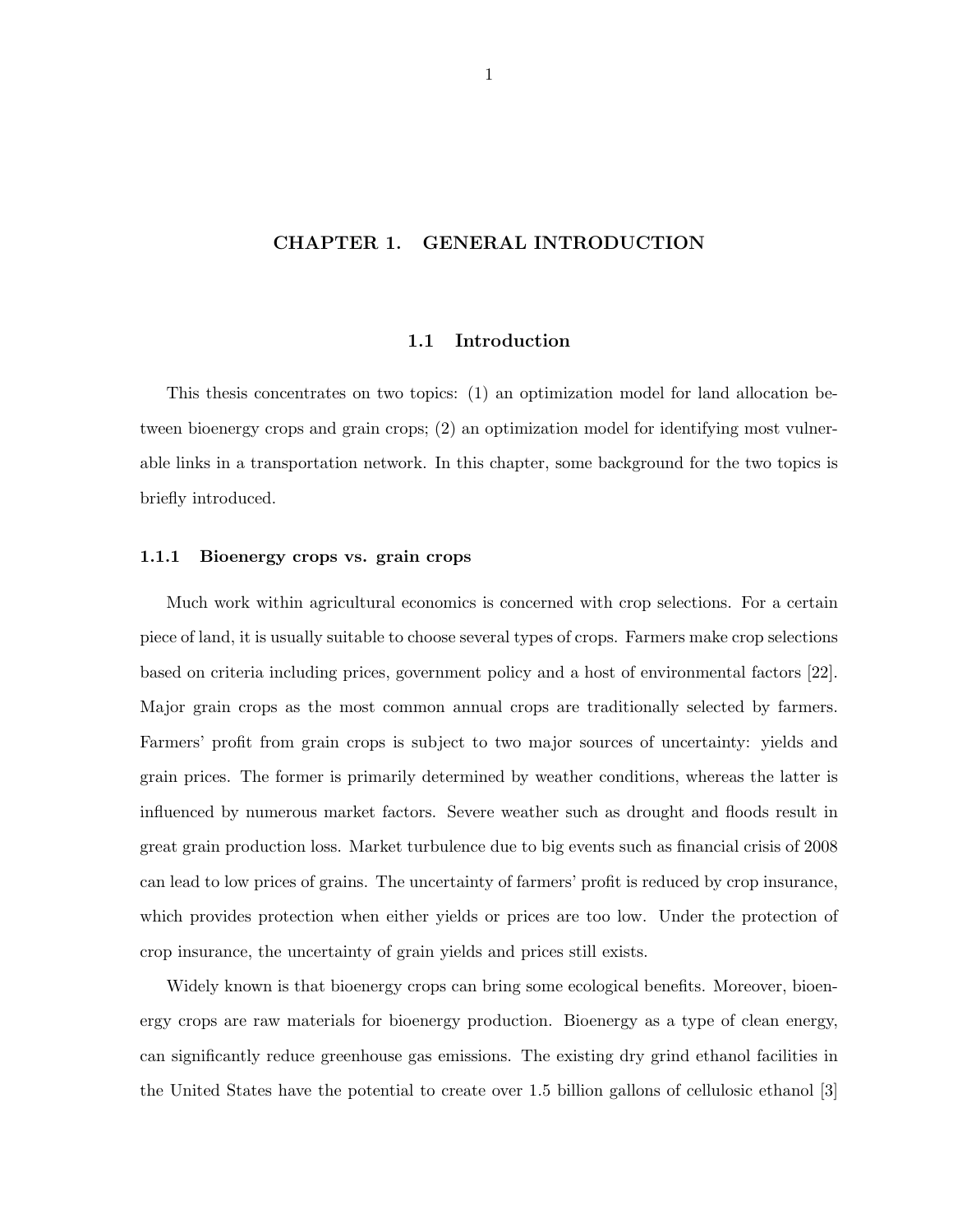<span id="page-9-0"></span>while the Renewable Fuels Standard (RFS) sets an annual goal of 16 billion gallons by 2022. In order to achieve RFS goal, there is a great demand for bioenergy crops as raw materials of cellulosic ethanol. Walsh [33] pointed out that bioenergy crops could potentially be produced at a profit greater than existing agricultural land use. Therefore, bioenergy crops are becoming new choices for farmers. With the emergence of bioenergy crops, competition between grain crops and bioenergy crops begins. Different from grains which have a mature market, bioenergy crops don't have a market and are supported by some special government policies. Those policies state farmers make profit by signing contracts without undertaking any risks. And many kinds of selectable bioenergy crops are perennial plants. If farmers want to get involved in bioenergy crops, they need to sign the contract with bioenergy companies or government agencies. The most common contract is provided by Conservation Reserve Program (CRP) [4].

It is difficult to optimize land allocation between bioenergy crops and grain crops. In Midwest, corn and soybean are typical grain crops while switchgrass is representative of bioenergy crops. Farmers who want to plant switchgrass need to sign the contracts in advance. Typical contract for switchgrass lasts for five years. Farmers make decisions for corn and soybean depending on the prices, yields and market demand year by year. Besides, farmers have to undertake the cost and consider corn and soybean rotation if they assign their land for corn and soybean.

We can find related work in literatures. Kanhan [20] addressed that weather change, prices and government policy are risks for farming. Aimin [8] explored the elements, which affect farmers' decision under risk. Some work is done on crop acreage under the consideration of price and yield. Finger [16] provides policy makers with accessible risk management tools to support farmers. Fabiosa [14] proposed a model incorporating trade-offs between biofuel, feed, and food production and consumption and international feedback effects through world prices and trade. In [28], an estimation of the aggregate totals of land use change is given.

#### 1.1.2 Identifying most vulnerable links in a transportation network

In recent years, transportation network vulnerability is widely discussed. For the complexity of transportation network, there are various indicators to assess the vulnerability within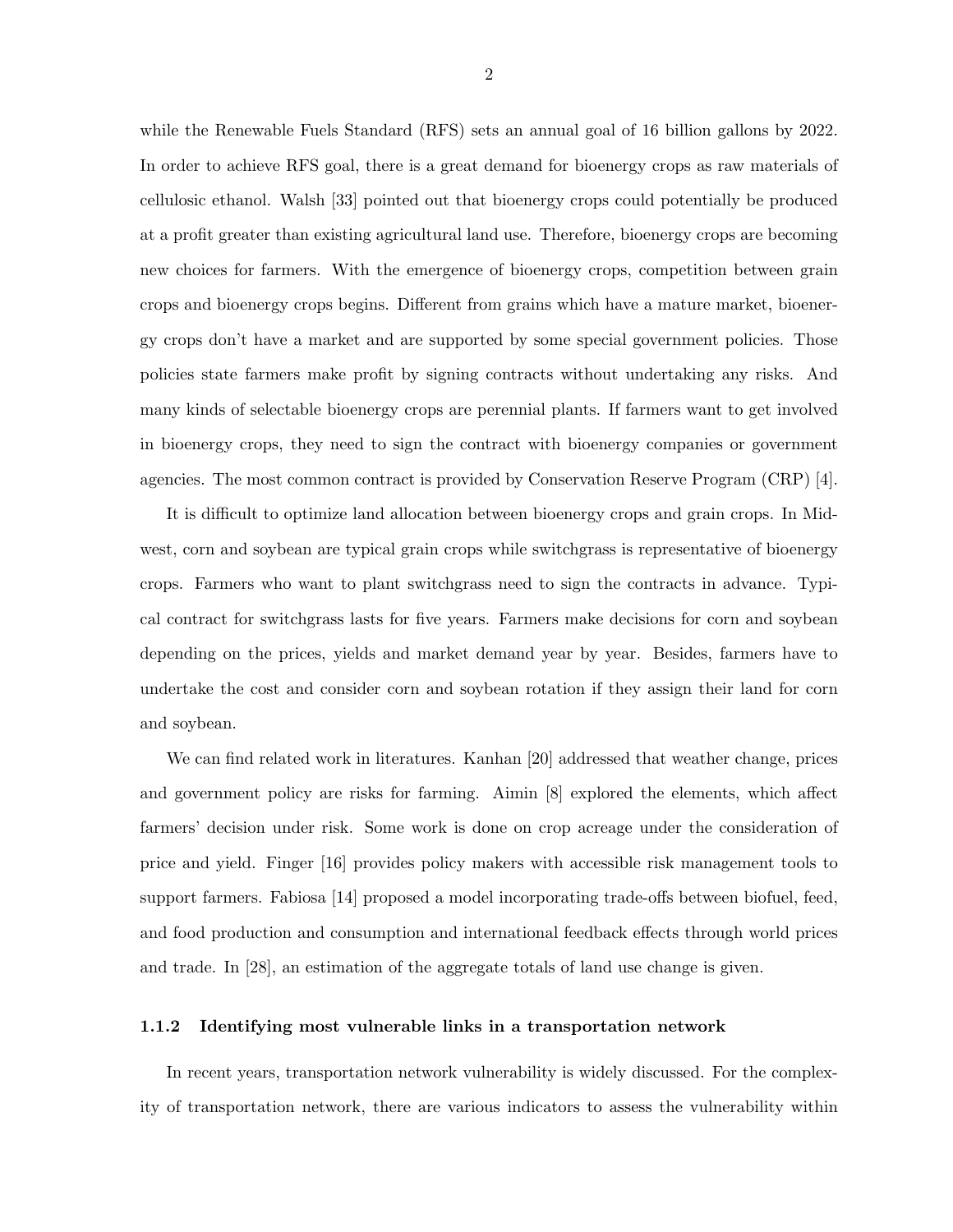the system. Literatures concerned about reliability, risks and accessibility are proposed to give explicitly description for transportation network vulnerability. In [11], Berdica interpreted reliability, risks and accessibility in a transportation network, emphasizing the road transportation system susceptibility to incidents that can result in reduction in road network serviceability. Murray [26] proposed that network vulnerability demonstrates the consequence of link failures. Generalized travel cost is proposed to judge vulnerability in [32] while Jenelius [19] utilized the increase of generalized travel costs weighted by satisfied and unsatisfied demand when network links are closed.

Emerging methodologies from determining vulnerable links to identifying vulnerable sections for transportation network gave quantitative analysis for transportation network vulnerability assessment [27, 31]. Murray [27] developed a bilevel formulation to identify vulnerable transportation network links. The transportation network vulnerability assessment identification problem can be viewed as a game between an "attacker" and users. An attacker in reality, can be enemies, natural disasters or accidents, which have power to cause failures for the transportation network. Considering the network failures, users travel with flows that are simulated by traffic assignment problem of the system. We address the problem in two aspects: (1) from attacker's perspective, how to interdict the transportation network with certain budget for an attacker causing the maximum disruption (2) from system perspective, how users respond to a reduced network. The purpose of analyzing attackers' perspective is not to help attackers to disrupt the system but to identify the worst case of system performance.

Maximizing disruption in transportation network can be interpreted as maximizing generalized travel cost. Generalized travel cost for transportation network is the sum of system travel time and monetary expense in [23]. Monetary expense for transportation network typically comes from toll road projects [36, 12, 15]. Literatures in transportation network addressed system travel time as generalized travel cost in some situations. Leurent [23] implemented a case without considering monetary expense in the test network.

Traffic assignment problem concerns with the traffic flow pattern in routes between origins and destinations. It simulates users' travel through a transportation network. Traffic assignment is a traffic flow prediction procedure, which helps for traffic monitoring, network design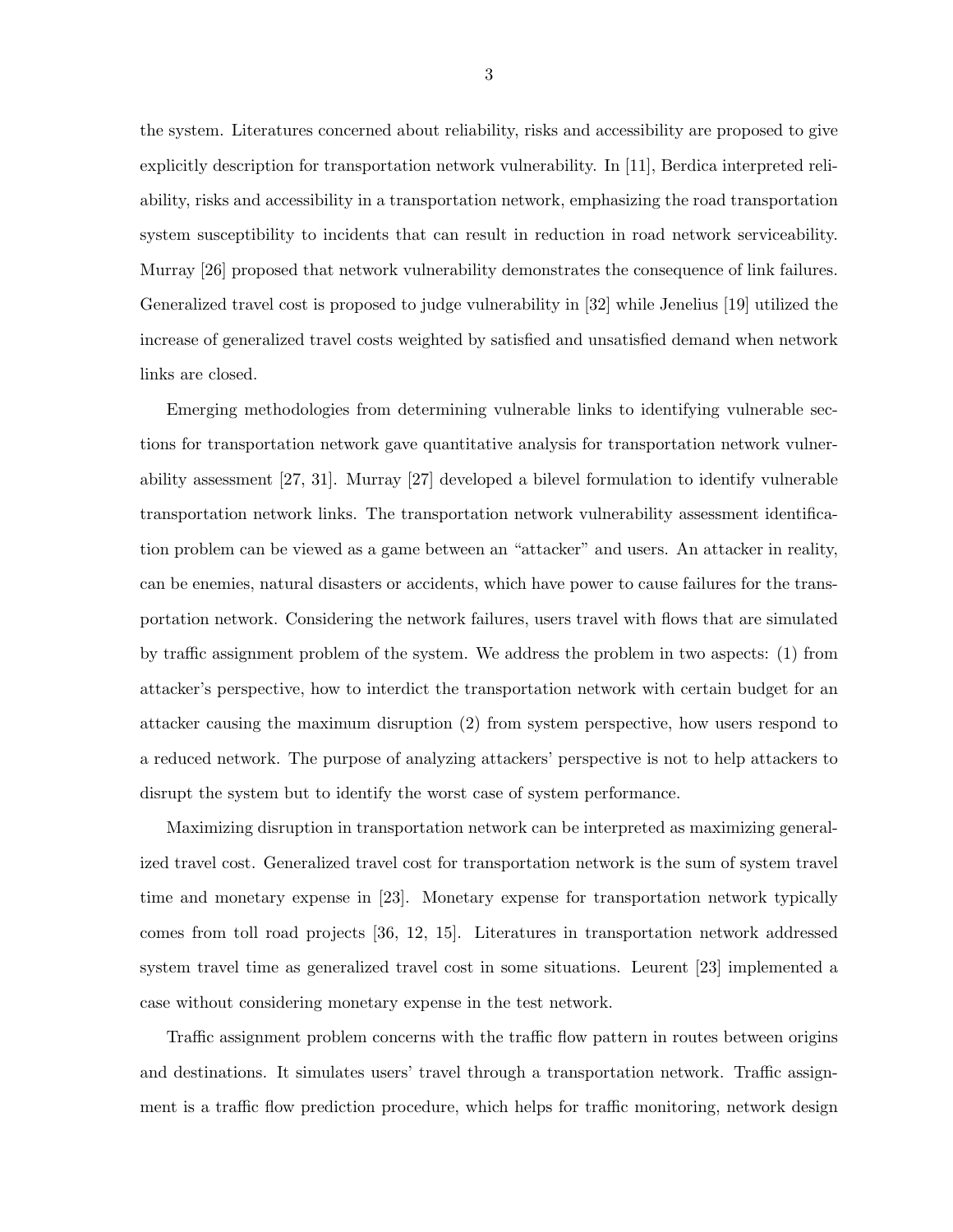<span id="page-11-0"></span>etc. Wardrop's first principle [35] states that the travel time in all routes are equal and less than those which would be experienced by a single user on any unused route. This principle gives an intuitive equilibrium for transportation a network that users all travel with the shortest travel time route. For approximately six decades, Beckmann's mathematical programming formulation of Wardrop's first principle of static traffic assignment has been applied to various traffic assignment problems [9]. Static traffic assignment problems using Wardrop's first principle can be formulated as mathematical programming problems in [25, 24]. Friesz [17] proposed a dynamic generalization of static Wardrop user equilibrium. Since there is uncertainty in traffic assignment problems, Daganzo [13] developed a stochastic user equilibrium as an extension of Wardrop's user equilibrium. Bell [10] emphasized the risk averse user equilibrium traffic assignment based on static Wardrop's user equilibrium. Network design problem, which aims at minimizing generalized travel cost has a bilevel hierarchy. In network design problems, upper level can manipulate expansion of the network while traffic assignment problem is utilized at the lower level to yield traffic flow. Work in [30, 34] used Wardrop's first principle to solve traffic assignment problem at the lower level.

## 1.2 Thesis organization

This thesis is organized as follows. In chapter 2, an optimization model for land allocation between bioenergy crops and grain crops is built to estimate the bioenergy production in a large scale. Sensitivity analysis for bioenergy crop contract prices is conduct to analyze the contract price impact on bioenergy crop production. In chapter 3, an optimization model for identifying most vulnerable links in a transportation network is proposed. Vulnerable links in transportation network are identified under certain capacity reduction budget. Impact of capacity reduction budget on vulnerability is analyzed. Chapter 4 summarized the findings of this thesis and proposed future research work.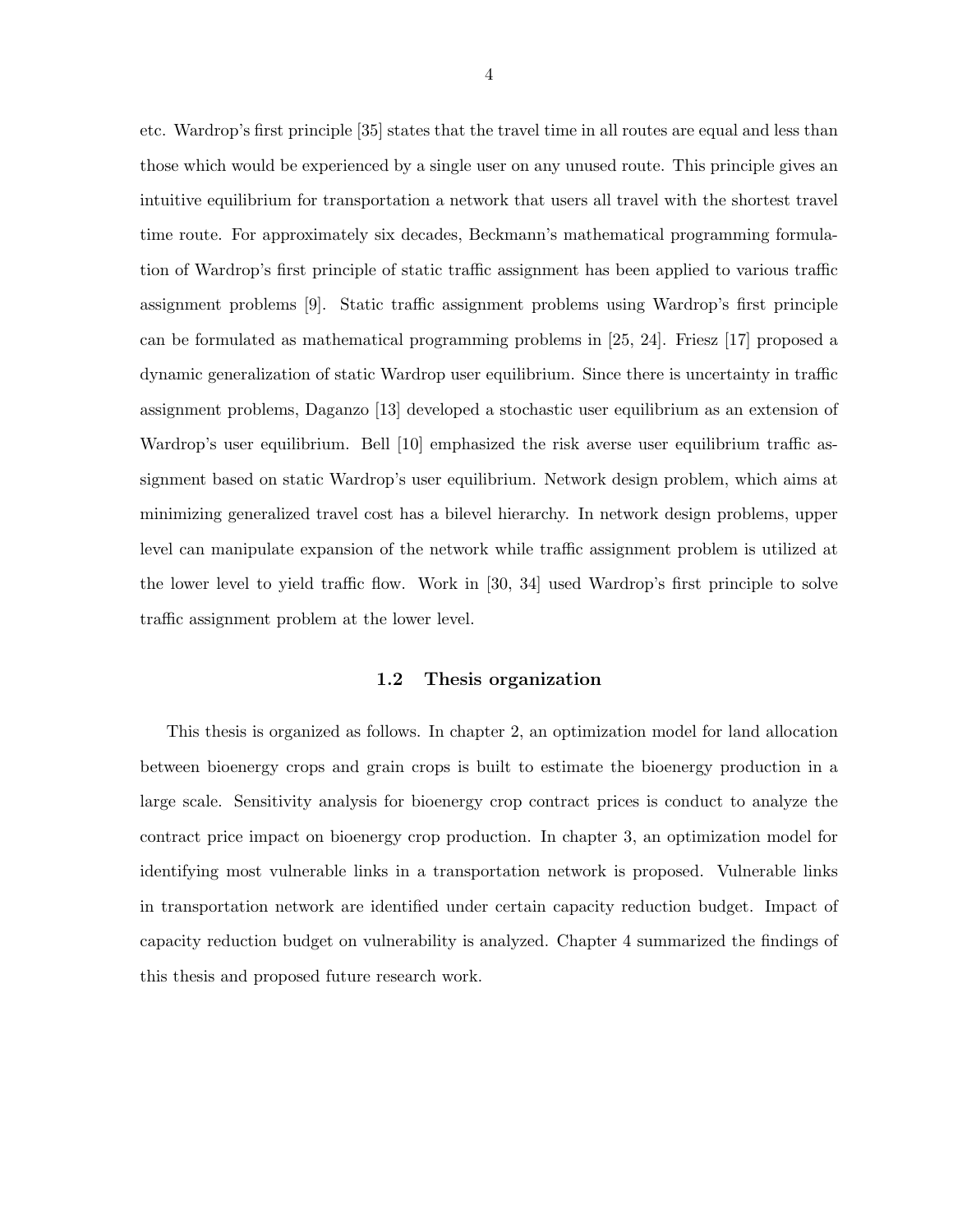# <span id="page-12-0"></span>CHAPTER 2. An OPTIMIZATION MODEL FOR LAND ALLOCATION BETWEEN BIOENERGY CROPS AND GRAIN CROPS

In this chapter, an optimization model for land allocation between bioenergy crops and grain crops is proposed. Farmers maximize the profits by planting grain crops and signing contract for bioenergy crops. Under the consideration of crop rotation constraints, the model is proposed to make an optimal land allocation between bioenergy crops and grain crops for farmers. And this model is used to analyze bioenergy crop contract price impact on the land acreage assigned to bioenergy crop for farmers. On the other hand, the model can be used to estimate land acreage assigned to bioenergy crops for bioenergy producers and help bioenergy producers to determine whether to modify bioenergy crop contract price.

#### 2.1 Introduction

For a certain piece of land, which is suitable to several types of crops, it's difficult for farmers to quantify their decision making process. Land allocation, allows not only selecting or not selecting a crop on a piece of land but also determines the land acreage assignment for the crop. Land allocation makes the combination of different kinds of crops possible on a certain piece of land. In reality, farmers plant different kinds of crops on their land rather than stick to only one kind of crop for a whole year. Instead of only answering the question that which crop to plant as crop selection does, crop allocations consider both what to plant and how much land for the farming. Hence, land allocation provides farmers with more realistic decisions.

Grain crops, which are sources of food grain, are the most common crops around the world. Food grain is the major energy source for human. Typical food grain such as wheat, corn and soybean contain calories. It brings functional components and health benefits for human beings.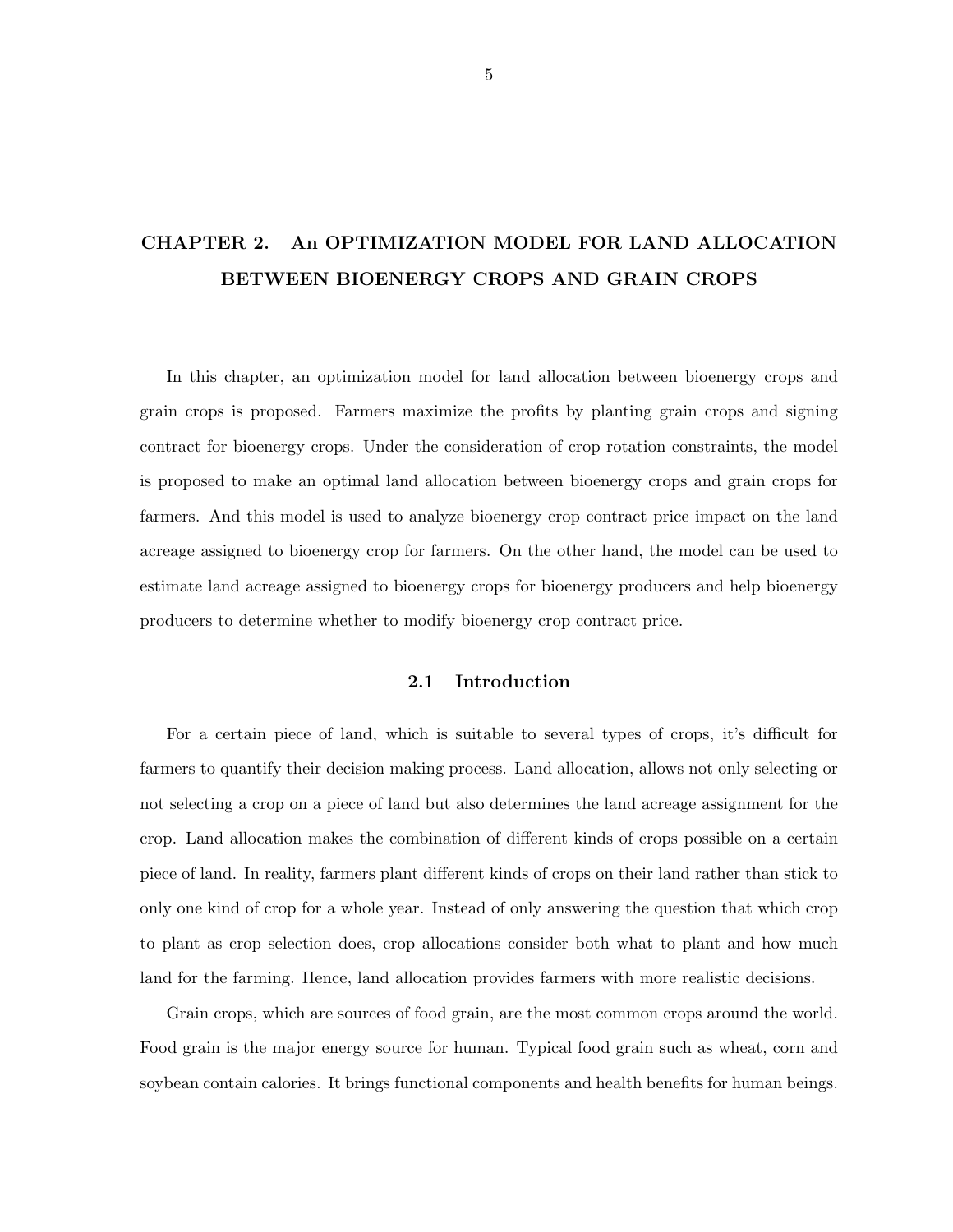Food grain is indispensable to prevent human beings suffering from starvation. The demand for food grain has never decreased and the demand for grain crops never will decrease as long as that starvation is not wiped out. In developed countries, farmers make crop selections among grain crops based on criteria including prices, government policy and a host of environmental factors. Major grain crops are annual crops. Weather change, prices and government policy are risks for farming for grain crops. Severe weather such as drought and floods result in great grain production loss. Market turbulence can lead to low prices of grains. Crop insurance for grains can prevent farmers losing money if yields suffer from natural disasters and prices are too low. However, the grain crop yields and prices still experience variability. If profitability is the goal, farmers can optimize the land allocation for grain crops based on the future prices, yields and demands data.

With the emergence of bioenergy crops, farmers have new choices beyond grain crops. Bioenery crops are sources of bioenergy. Fossil fuels have dominated area of energy sources for years. But fossil fuels are formed by natural processes and the age of resulting in fossil is typical millions of years. It becomes an urge to develop energy source that is sustainable. Bioenergy is not only more sustainable but also more environmentally friendly. Bioenergy companies such as Dupont and Poet have a large demand for bioenergy crops. With the development of bioenergy crops, competition between grain crops and bioenergy crops begins. Different from grain crops, whose profits mainly depend on the market, bioenergy crops don't have market and are supported by government policies. Miscanthus Pilot Project for University of Iowa power plant states that farmers who are willing to implement bioenergy crops planting make profits before the farming begins without undertaking any risks. Many kinds of selectable bioenergy crops are perennial plants. Farmers need to sign the contract with bioenergy companies who will implement government's policies if they are involved in bioenergy crops. Contracts for bioenergy crops typically last for more than one year.

There are four types of farmers' identities [21]. Among the four farmers' identities, productivist farmers who aims at highest profit per acre can be well modeled. The reason is that maximizing the profit can be easily quantified. The decision making process for productivist farmers is straightforward. They optimize the land allocation to achieve their highest profit

6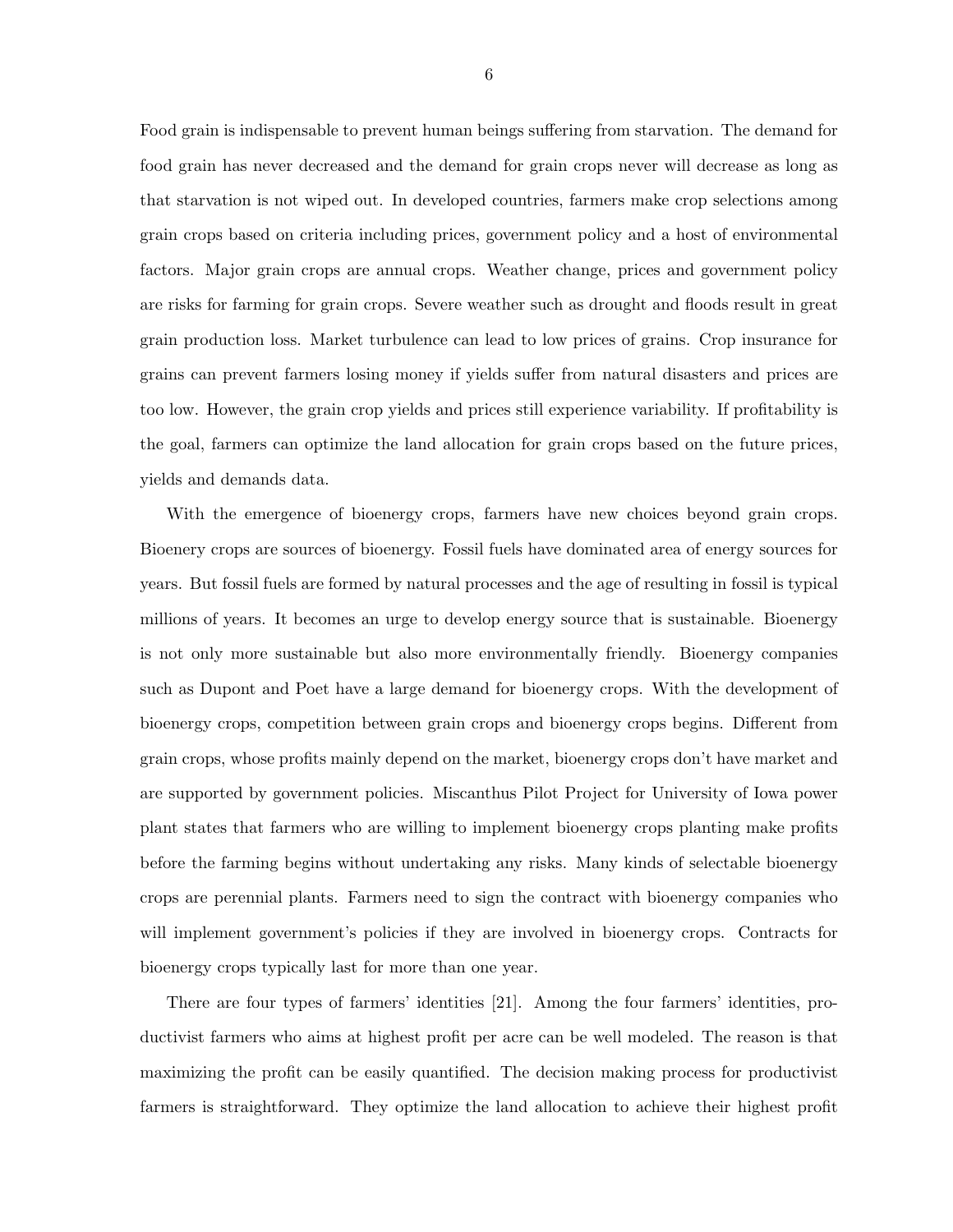<span id="page-14-0"></span>goal. The problem is that how to optimize the land allocation. What is the final profit objective formulation? What are the realistic constraint that farmers have? The profit objective relates with grain crop prices, yields, costs, insurance and bioenergy crop contract prices. An individual farmer can make profits by bioenergy crop contracts. Meanwhile, grain crops profit depends on the selling price and cost. Besides, agriculture research has found out useful crop rotation for grain crops. Farmers should follow the rotation rules in order to avoid some agricultural problems and obtain benefits. A centralized farmer who represent a large group of farmers should satisfy the grain crop market demands.

In terms of the bioenergy crop and grain crop land allocation, optimization can be an approach. In this optimization, bioenergy crops and grain crops are included. Given the price, yield and cost data, optimal allocations are made between bioenergy crops and grain crops under the rotation considerations.

## 2.2 Deterministic model

#### 2.2.1 Notations

## Sets

- T: set of farmers' decision making time points.
- I: set of selectable grain crops.
- J: set of selectable bioenergy crops.

## Parameters

- $P_i^t$  (\$/bushel): commodity prices for grain crop *i* in year *t*.
- $S_i^t$  (\$/bushel): insurance protection prices for grain crop i in year t.
- $P_j$  (\$/acre): contract price for bioenergy crop.
- $Y_i^t$  (bushel/acre): yield for grain crop *i* in year *t*.
- $C_i^{\text{P}}$  (\$/acre): preharvest cost for grain crop *i*.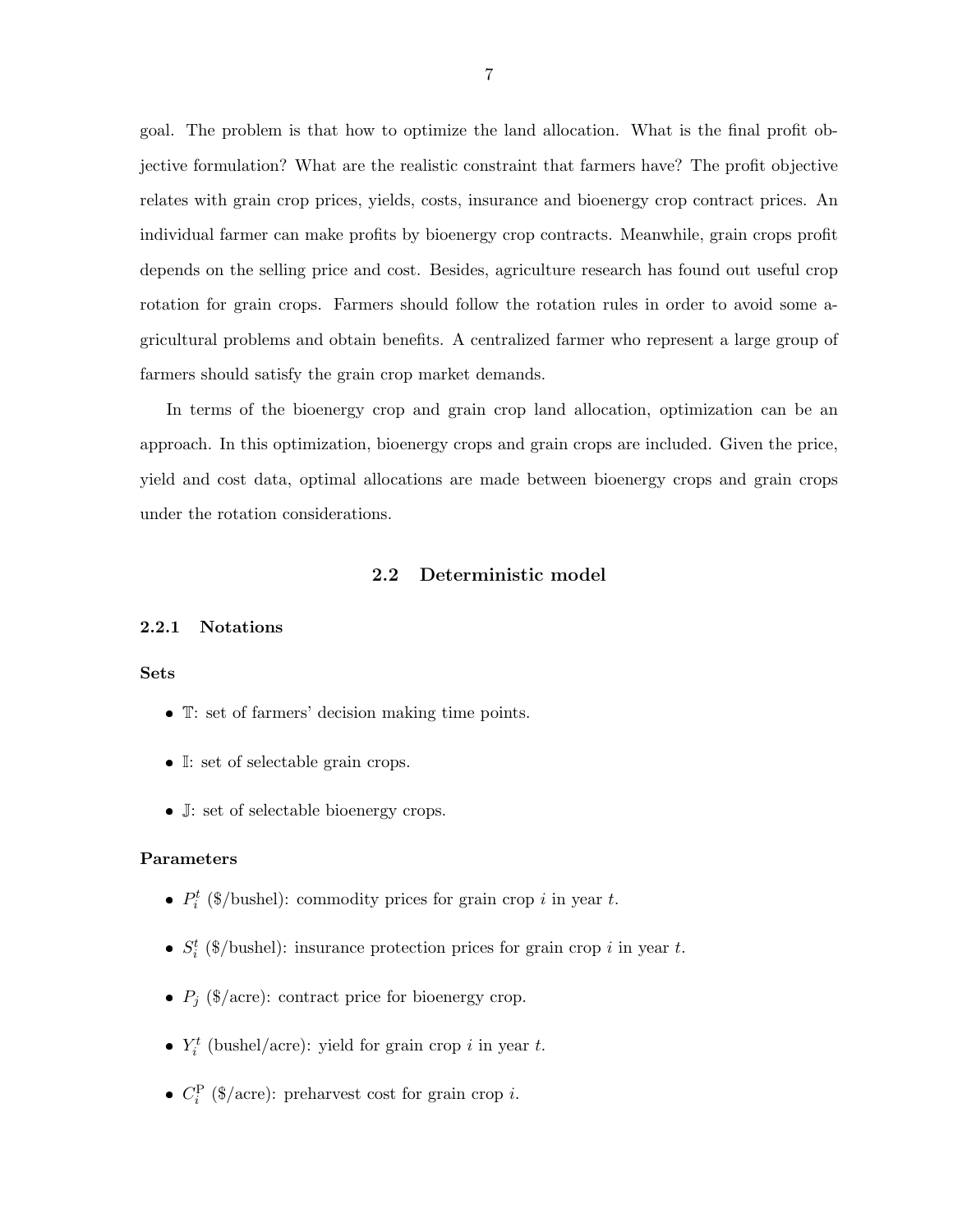- <span id="page-15-0"></span> $\bullet \enspace C_i^{\rm H}$  (\$/bushel): harvest cost for grain crop  $i.$
- $r:$  interest rate.
- $\bullet$  *L* (acres): total land acreage available for farming.
- $\bullet$   $\,d_i^t$  (bushel): market demand for grain crop  $i$  in year  $t.$
- $\delta_{ik}$ : if  $\delta_{ik} = 1$ , grain crop i can be followed by grain crop k; if  $\delta_{ik} = 0$ , grain crop i cannot be followed by grain crop  $k$ .

## Decision variables

- $x_i^t$ : acreage assigned to grain crop i in year t.
- $x_j^B$ : acreage assigned to bioenergy crop j.

## 2.2.2 Model formulation

This model is from a centralized farmer perspective. A centralized farmer represents a large group of farmers , for example: farmers in a state. Then, a centralized farmer should confront with market demands for grain crops. Given the prices and yields for grains and the contract prices for bioenergy crops, farmers must decide the best combination of selectable crops along the planting horizon. An individual farmer can make profits based on bioenergy crop contracts. Meanwhile, a farmer can select grains year by year facing up to yields and prices. If grains are selected, costs of planting are incurred. Preharvest cost is related to the land acreage for various grains. The harvest cost depends on the total yield of the products. Besides, if grain crops are selected, crop rotations are considered. Hence, the optimization model is:

$$
\max_{x} \sum_{t=1}^{T} \frac{1}{(1+r)^{t}} \left[ \sum_{j=1}^{J} P_{j} x_{j}^{B} + \sum_{i=1}^{I} (max\{P_{i}^{t}, S_{i}^{t}\} Y_{i}^{t} x_{i}^{t} - C_{i}^{P} x_{i}^{t} - C_{i}^{H} Y_{i}^{t} x_{i}^{t}) \right]
$$
(2.1)

s.t.

$$
\sum_{i=1}^{I} x_i^t + \sum_{j=1}^{J} x_j^B \le L, \forall t \in \mathbb{T}
$$
\n(2.2)

$$
\sum_{k=1}^{I} \delta_{ik} x_i^t \ge x_i^{(t-1)}, \forall i \in \mathbb{I}, \forall t \in \mathbb{T}
$$
\n(2.3)

$$
Y_i^t x_i^t \ge d_i^t, \forall i \in \mathbb{I}, \forall t \in \mathbb{T}
$$
\n
$$
(2.4)
$$

$$
x_i^t, x_j^B \ge 0, \forall i \in \mathbb{I}, \forall j \in \mathbb{J}, \forall t \in \mathbb{T}.\tag{2.5}
$$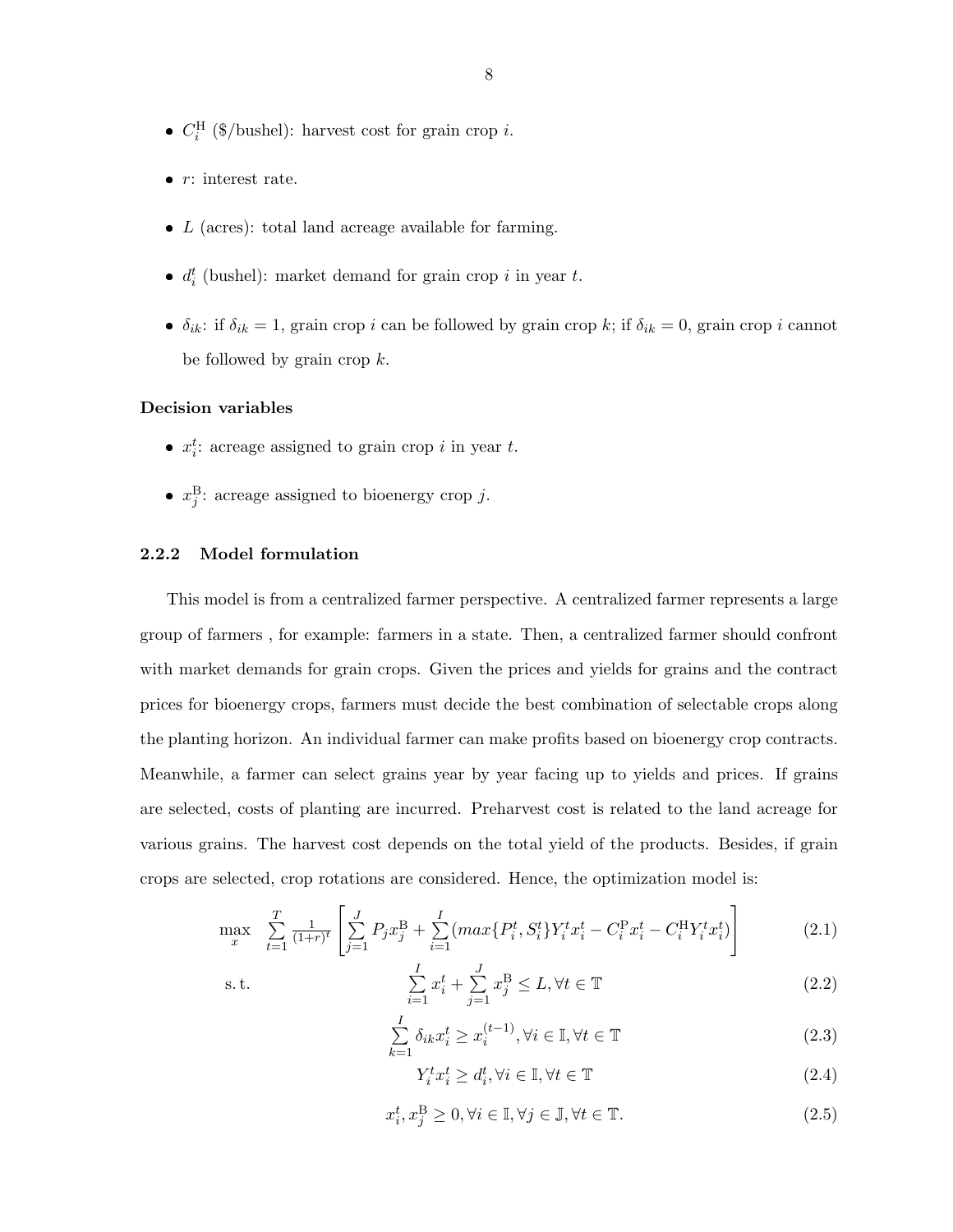<span id="page-16-0"></span>It's assumed that the farmer belongs to productivist farmer identity category so profitability is the only goal. The model only includes annual grain crops that complete their life cycles within one year, and then die. We set the planting horizon as the bioenergy crop contract period. Besides, farmers land management follows procedures in [2]. The objective function [\(2.1\)](#page-15-0) in this model is to maximize the profit of contracting the land for bioenergy crops and selling grains in the market. Hence, there are two parts in the objective function. One is the bioenergy crop contract return; the other is the profits by selling grains. Once the bioenergy crop contract is signed, a farmer accepts the the contract price that bioenergy plant gives and sticks to the contract along the planting horizon. Selecting grain crops is more complicate because farmers select grains every year depending on grain prices. Constraint [\(2.2\)](#page-15-0) states that the farming scale of a farmer cannot exceed his considerable land acreage. In agriculture practice, crop rotation is common. Grain crops like soybean, cannot follow itself to avoid diseases issues even though prices for soybean in two years are both extremely high. Corn can take advantage of the nitrate that previous year's soybean leaves out. Thus, corn is a good follower for soybean. Therefore, if farmers only consider corn and soybean, this year's corn acreage should at least cover soybean acreage in the previous year. And that is what Constraint [\(2.3\)](#page-15-0) claims. Farmers must satisfy the market demand for grain crops  $(2.4)$ . Constraint  $(2.5)$  states that there are nonnegative variables.

## 2.3 Case study

#### 2.3.1 Data sources

In this case study, we take Iowa as a centralized productivist farmer who only considers corn and soybean as grain crops and switchgrass as the bioenergy crops in Iowa. Based on United States Department of Agriculture (USDA) long term projections released in February 2010 [1], prices are shown in Table [2.1.](#page-17-0) And insurance prices for this year equal to price in the previous year. USDA long term projections released in February 2010 [1] gives total demand of corn and soybean for the US. Iowa contributes to about 16% corn production and 13% soybean production in the past few years. Therefore, the projected corn and soybean demand for Iowa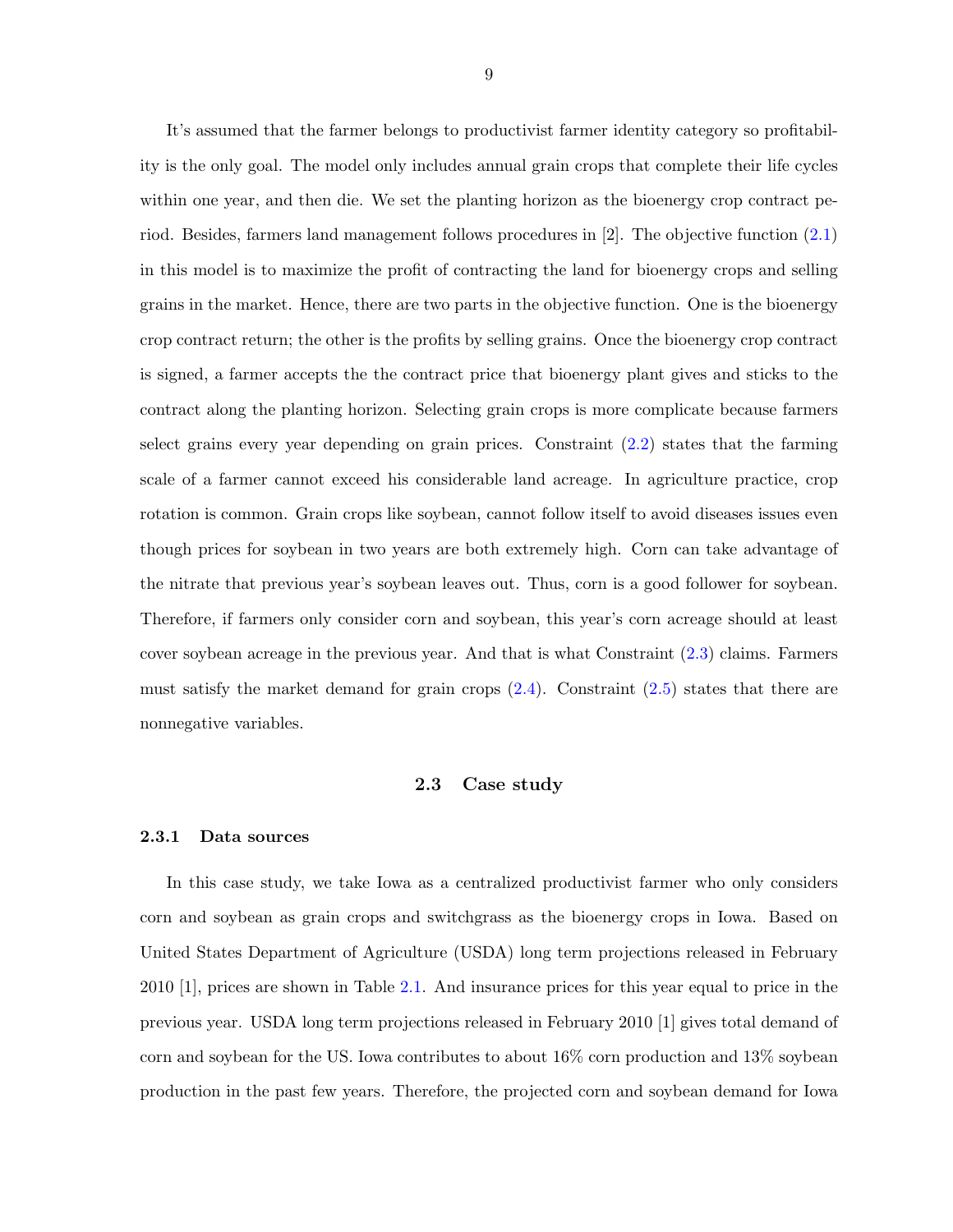<span id="page-17-0"></span>can be 16% and 13% [5] of the USDA projection for the US as Table 2.2. Iowa corn and soybean county yields [6] are referred. The state average yields from 2005 to 2013 are used. The corn yield is 168 bushel per acre and the soybean yield is 50 bushel per acre. The cost of planting corn and soybean comes from [7] is shown in Table 2.3.

year corn soybean (\$/bu) (\$/bu) 2016 3.7 9.25 2017 3.7 9.25 2018 3.7 9.25 2019 3.65 9.20 2020 3.65 9.20

Table 2.1 USDA projected corn and soybean prices from 2016 to 2020 [1]

Table 2.2 Corn and soybean demands from 2016 to 2020 in Iowa

| year | corn                | soybean             |
|------|---------------------|---------------------|
|      | $(1000 \text{ bu})$ | $(1000 \text{ bu})$ |
| 2016 | 2,254,400           | 438,490             |
| 2017 | 2,276,000           | 442,520             |
| 2018 | 2,297,600           | 446,420             |
| 2019 | 2,318,400           | 450,450             |
| 2020 | 2,340,000           | 454,480             |

Table 2.3 Cost for corn and soybean yield in Iowa [2]

|                        | preharvest cost harvest cost |                                |
|------------------------|------------------------------|--------------------------------|
| crop                   | $(\$/acre)$                  | $(\frac{\text{}}{\text{b}}$ u) |
| corn following corn    | 468.66                       | 0.386                          |
| corn following soybean | 415.40                       | 0.386                          |
| soybean                | 263.30                       | 0.126                          |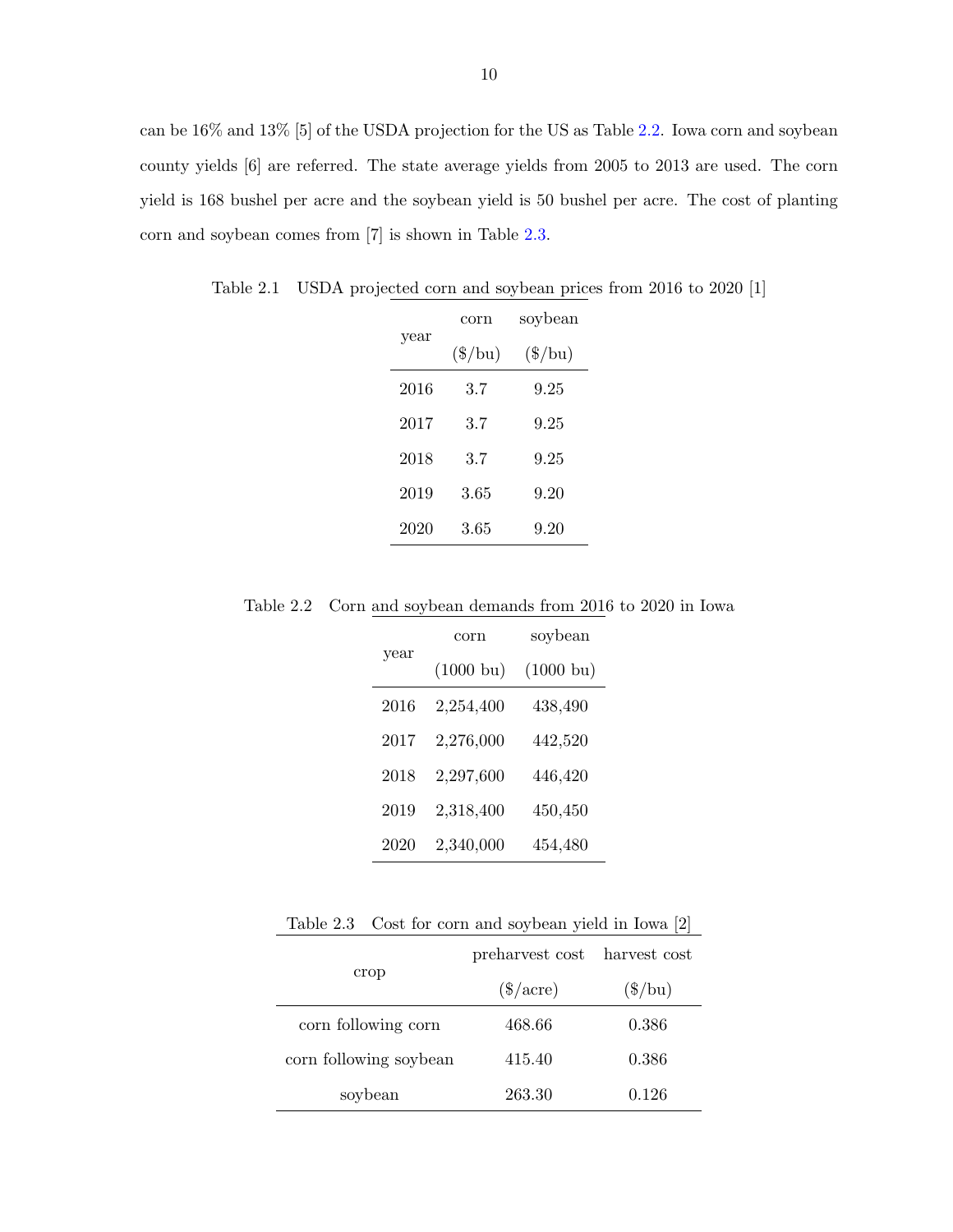<span id="page-18-0"></span>The available land for corn and soybean in 2013 and 2014 for Iowa is 23,240,000 acres in [5]. We use 23,240,000 acres as land availability for 5 years and \$300/acre as the switchgrass contract price.

## 2.3.2 Results

In this case study, we test the optimization model for land allocation between bioenergy crops and grain crops. The land allocation results are in Table 2.4.

|  |      | corn                   | soybean                | switchgrass            |
|--|------|------------------------|------------------------|------------------------|
|  | year | $(1000 \text{ acres})$ | $(1000 \text{ acres})$ | $(1000 \text{ acres})$ |
|  | 2016 | 13,419                 | 9,599                  | 222                    |
|  | 2017 | 13,547                 | 9,470                  | 222                    |
|  | 2018 | 13,676                 | 9,341                  | 222                    |
|  | 2019 | 13,800                 | 9,218                  | 222                    |
|  | 2020 | 13,928                 | 9,089                  | 222                    |

Table 2.4 Land allocation for corn, soybean and switchgrass from 2016 to 2020



Figure 2.1 Land allocation for corn, soybean and switchgrass with switchgrass price \$300/acre in 2016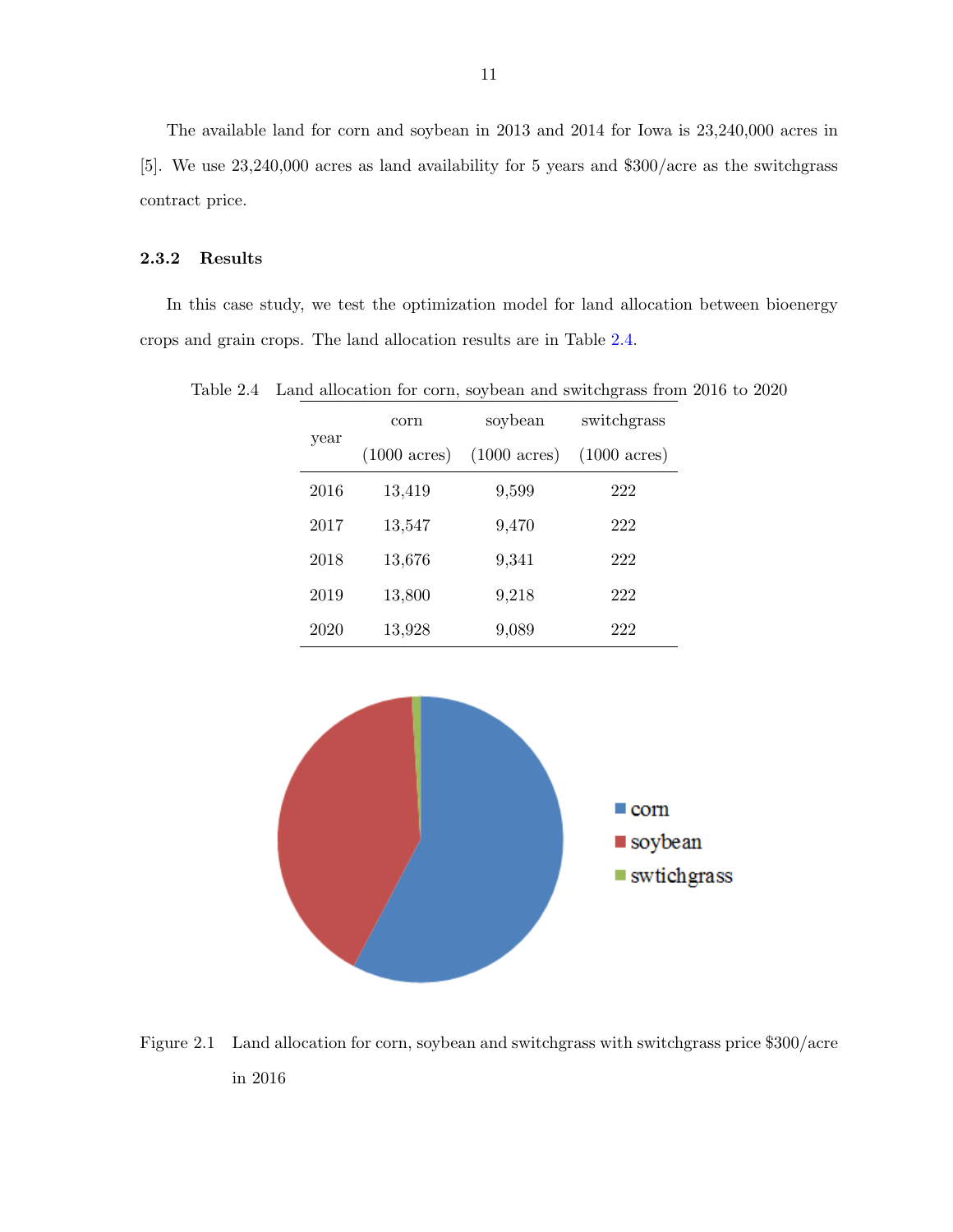|  |           | it 2.0 DWIRTHERS acreage with contract price is |  |
|--|-----------|-------------------------------------------------|--|
|  |           | contract price switchgrass                      |  |
|  |           | $(\$/\text{acre})$ (1000 acres)                 |  |
|  | $0 - 235$ |                                                 |  |
|  | 235-500   | 221.83                                          |  |

<span id="page-19-0"></span>Table 2.5 Switchgrass acreage with contract price in Iowa

From Figure [2.1,](#page-18-0) we can see that corn covers the majority of available land. Acreage assigned to soybean is comparable with that to corn. Acreage for switchgrass is an extremely small piece of land compared to corn and soybean. There are two main reasons that switchgrass only accounts for a negligible proportion of total land: contract price is not attractive enough and farmers must meet the market demands for corn and soybean. Since the market demands for corn and soybean must be satisfied in this land allocation model, farmers are pushed to allocate a large certain piece land for corn and soybean. Government can reduce the market demands for corn and soybean and increase bioenergy crop demands to promote bioenergy crops. In addition, this contract price is relatively high thus leading farmers to turn to switchgrass after fulfilling corn and soybean demands. The switchgrass contract price plays an important role in land allocation. We can change the switchgrass contract price to analyze its impact on land allocation. The land acreage assigned to switchgrass is shown in Table 2.5.

It can be seen that when switchgrass is under \$235/acre, switchgrass will not be chosen. But if switchgrass contract price is beyond \$235/acre, land acreage switchgrass is estimated to be 221,830 acres. Even when switchgrass price is far more higher than this contract price, farmers still contribute to the same acreage. Hence, \$235/acre can be the threshold price for farmers to take switchgrass into account. Bioenergy companies can refer to the threshold price when they negotiate with farmers. However, in reality, land acreage assigned to bioenergy crops increases with the increasing of the switchgrass contract price. It's possible that when switchgrass price is under \$235/acre, some farmers still choose switchgrass. The reason is that farmers are not only profit-oriented as four farmers' identities show. There can be multiple goals and other constraints for farmers, which result in switchgrass, corn and soybean combinations.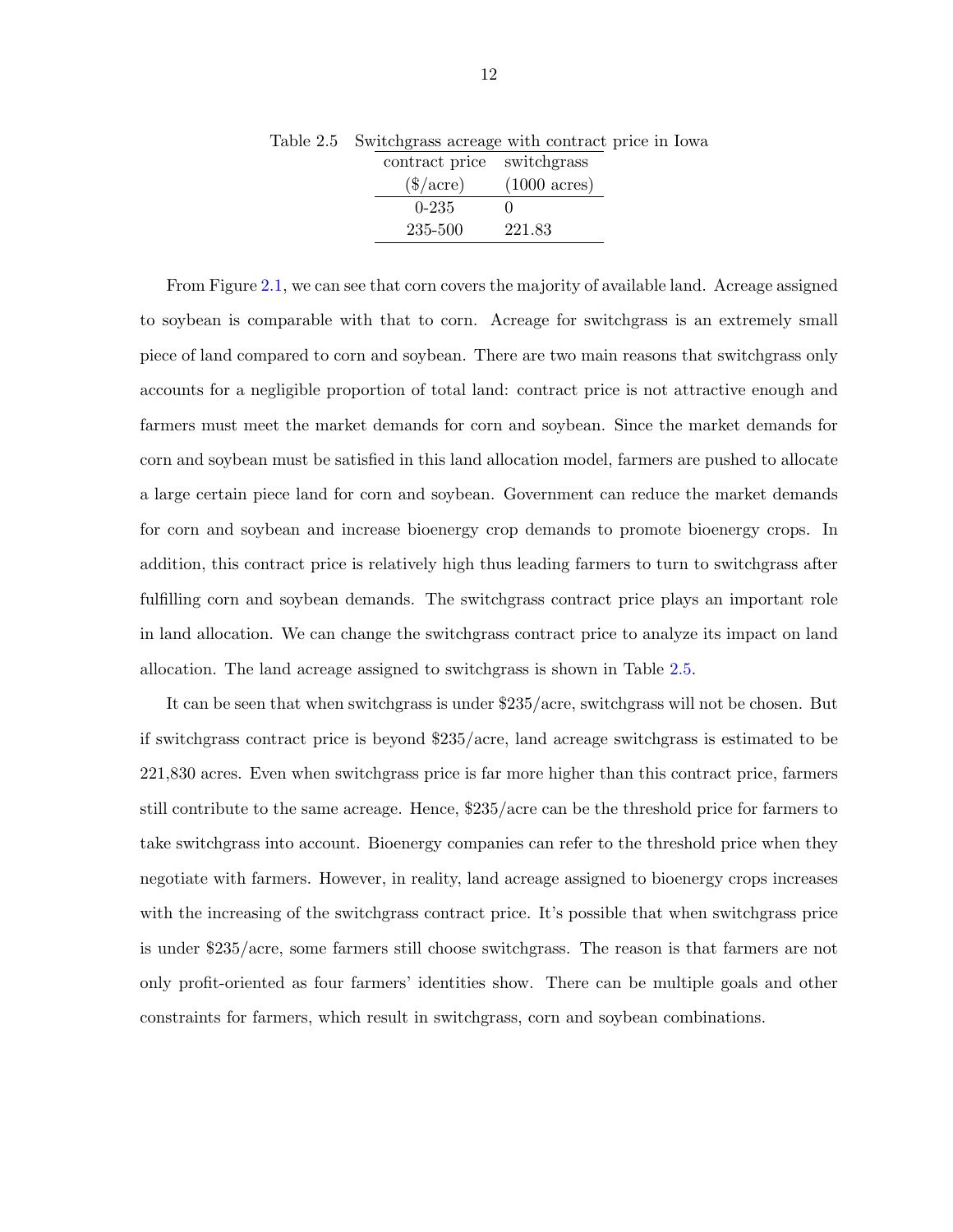#### 2.4 Conclusions

<span id="page-20-0"></span>In this chapter, we develop an optimization model for bioenergy crop and grain crop land allocation. This model optimizes productivist farmers' decision making process who pursue only profitability goal. This model considers the crop rotation as the constraint and the demand constraint for a centralized farmer. A case study for Iowa is implemented. Results are given based on realistic projections. Switchgrass contract threshold price is found to be referred for productivist farmers county or state. Meanwhile, bioenergy plants can refer to the threshold price for switchgrass and adjust their supply chains.

We will include uncertainty in our future work. In this optimization model for land allocation between bioenergy crops and grain crops, uncertainty of grain crop prices, yields and market demand for grain crops are not considered. The uncertainty will make the decision making process for farmers more complicated. Market demands for grain crops pull farmers to select grain crops by letting farmers achieve profits. However, market demands for grain crops are influenced by many factors such as global population and development of industrial use of grain crops. The demand uncertainty will also have an effect on farmers' land allocation of grain crops and bioenergy crops. The uncertainty of grain crop prices, yields and demands is to be considered in the future. Reasonable suggestions will be yielded to help farmers make a land allocation between bioenergy crops and grain crops. Information about bioenergy crop threshold prices will be given to both farmers and bioenergy producers to improve their supply chains.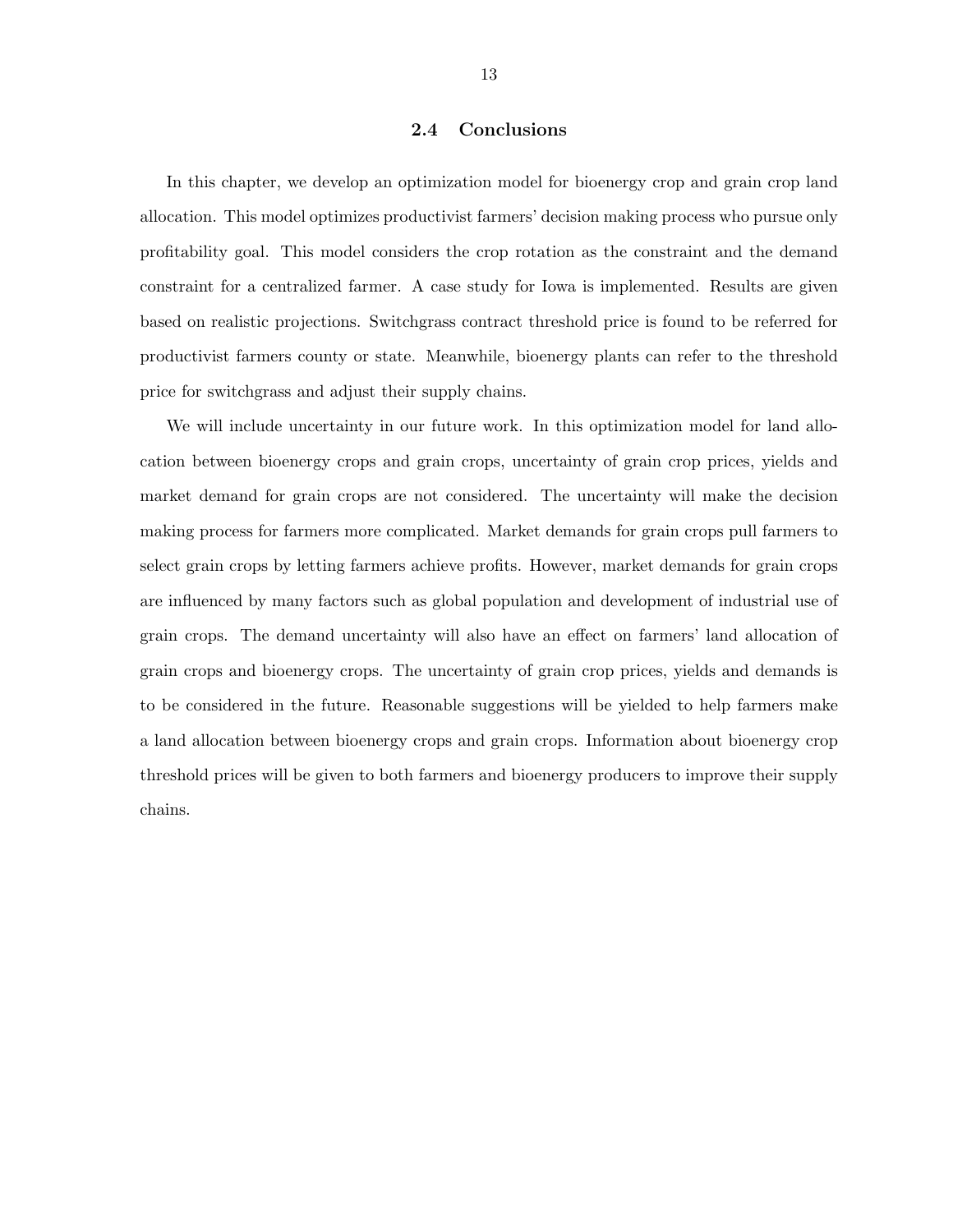# <span id="page-21-0"></span>CHAPTER 3. AN OPTIMIZATION MODEL FOR IDENTIFYING THE MOST VULNERABLE LINKS IN A TRANSPORTATION NETWORK

In this chapter, a mixed integer linear programming model for identifying most vulnerable links in a transportation network is proposed. Section 3.1 gives an introduction of identifying most vulnerable links in a transportation network and Section [3.2](#page-23-0) introduces the notations. Section [3.3](#page-24-0) introduces user equilibrium traffic assignment conditions. Section [3.4](#page-25-0) develops a mixed integer linear model for identifying most vulnerable links in a transportation network. In Section [3.5,](#page-29-0) a case study is implemented.

## 3.1 Introduction

Transportation network is a kind of infrastructure facility that permits vehicles or other commodities to move. Roads, highways and railways are typical transportation networks. There are various indicators to describe the performance of transportation network. Among those indicators, transportation network vulnerability has attracted an increasing attention of researchers. Network vulnerability demonstrates the consequence of network failures. No matter the failures of transportation network are man-made results like the September 11th attacks on World Trade Center or natural disasters such as blizzard, the transportation system should have the ability to face up to the disruptions thus protecting the safety of users and minimizing the impact of events. System travel time as the generalized travel cost, can demonstrate the consequences of a reduced network. Therefore, system travel time can be used to assess the vulnerability of a transportation network if monetary expenses are not included in the generalized travel cost. Compared to the original network, the more system travel time, the more vulnerable a reduced network is. There is limited quantitative work on transportation network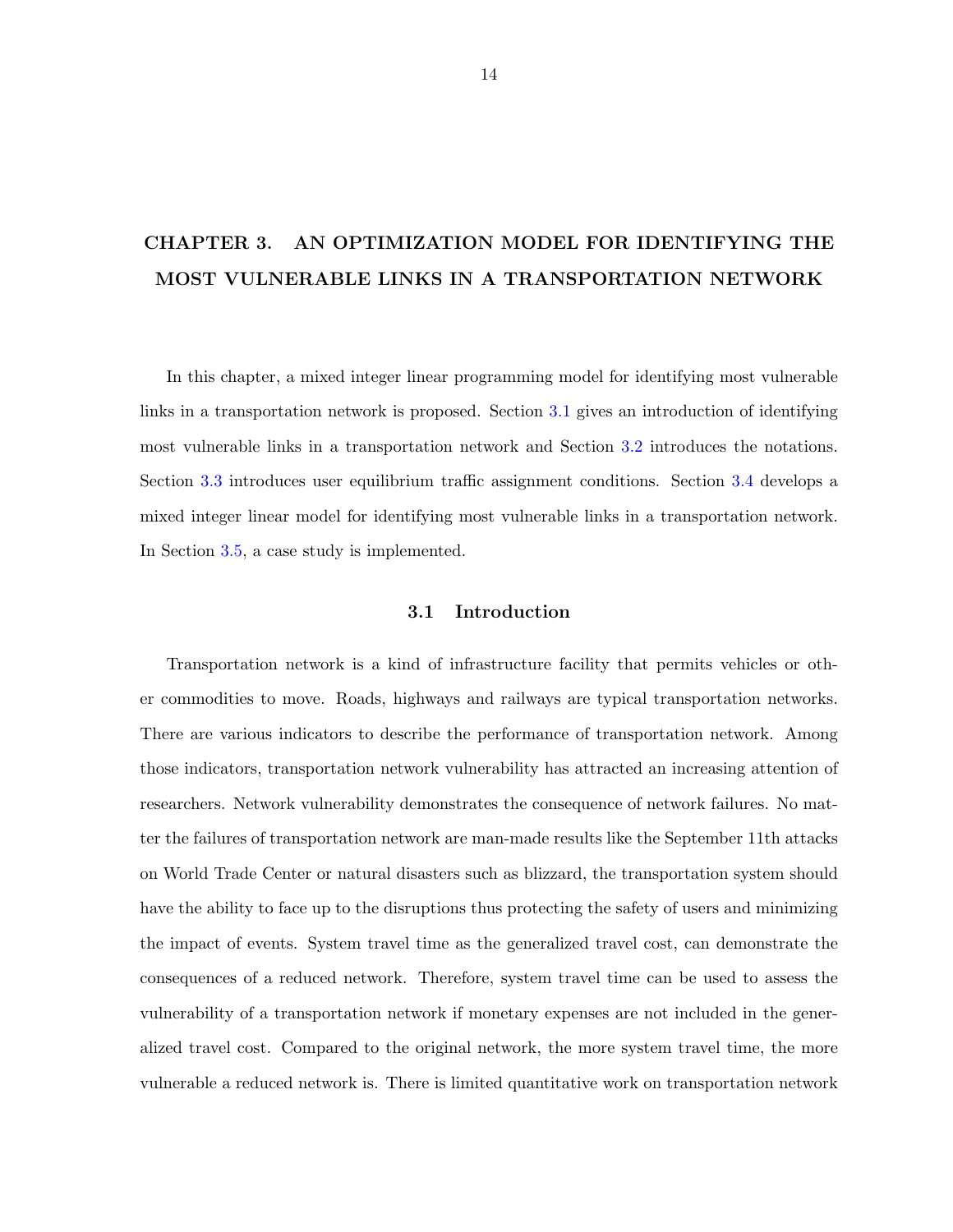vulnerability assessment. Srinivasan [29] proposed the perspective to identify factors affecting link-level vulnerability. Link capacity is the major characteristic of transportation network. Link capacity reduction can be used to define failures. The transportation system vulnerability must be assessed first to give an account of the network performance if link failures happen. Those links, which are interdicted by a certain budget of capacity reduction and result in the biggest system travel time, are most vulnerable links.

A transportation network vulnerability identification problem is a bilevel programming problem. An attacker aims at maximizing the system travel time to disrupt the transportation network at the upper level. However, at the lower level, the transportation system makes an optimal traffic assignment based on deterministic user equilibrium to simulate users' travel through the system. The problem is how to analyze system travel time of a transportation network. Given a transportation network, the system travel time is relative to traffic assignment. Traffic assignment problem concerns with the traffic flow pattern in routes between origins and destinations. Wardrop's first principle states that the travel time in all routes are equal and less than those which would be experienced by a single user on any unused route. This principle gives an intuitive equilibrium for transportation a network that users all travel with the shortest travel time route. For approximately six decades, Beckmann's [9] formulation of Wardrop's first principle of static traffic assignment has been applied to various traffic assignment problems. Therefore, static traffic assignment problem can be represented using Beckmann's formulation and system travel time can be yielded from the traffic assignment.

Under a certain capacity reduction budget, there are infinite combinations of link failures and infinite reduced networks. It's difficult to identify the most vulnerable links whose failures result in the biggest system travel time through numerous choices. An optimization for identifying most vulnerable links for a transportation network is needed. If the most vulnerable links' capacities are reduced, the reduced network will experience the biggest system travel time. Therefore, the objective function of the model is system travel time. All links in the network can fail under a total capacity reduction. The traffic assignment problem can be represent by a set of constraints. CPLEX can be used to solve the optimization problem.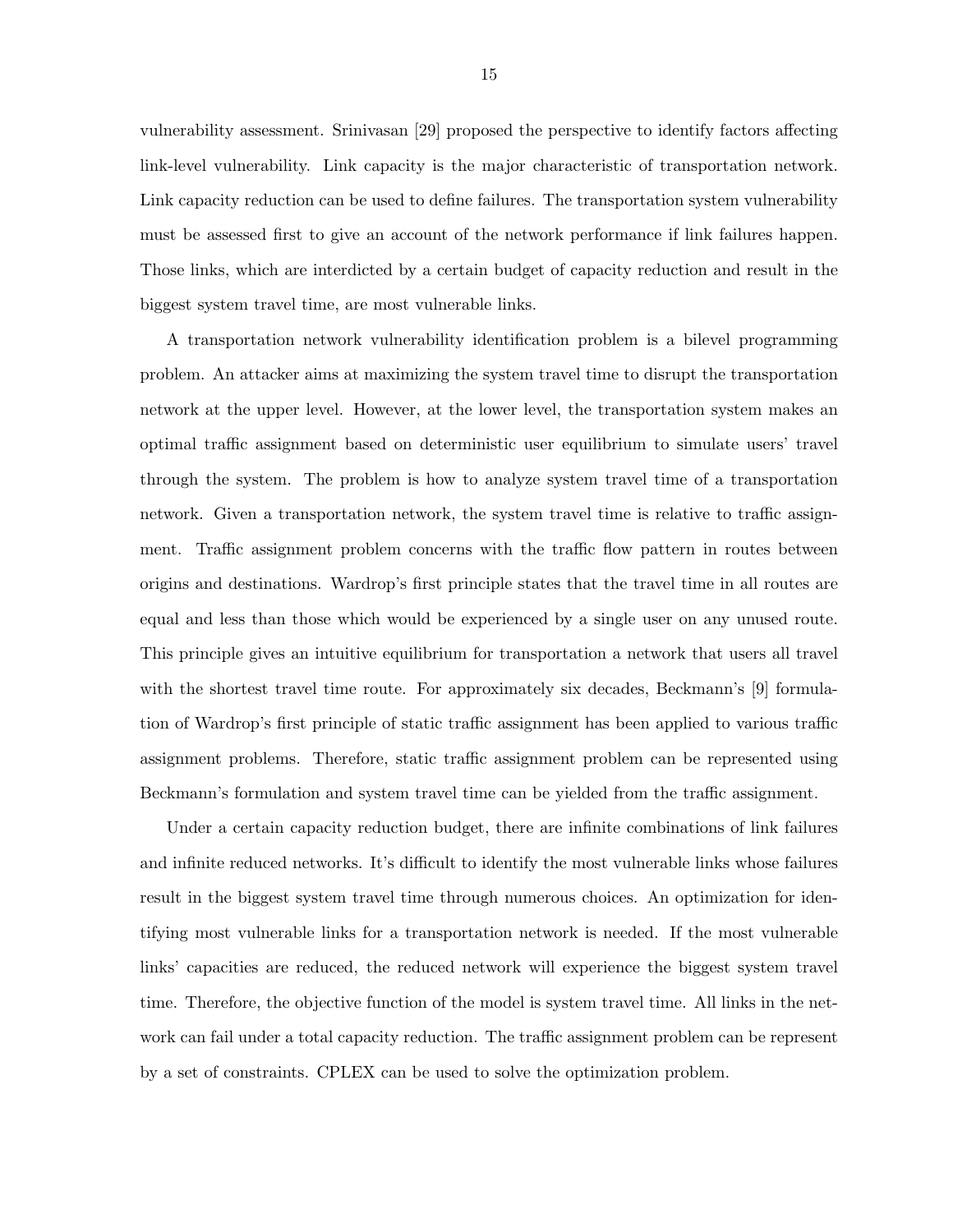## 3.2 Notations

## <span id="page-23-0"></span>Sets

- A: set of links.
- W: set of origin-destination (OD) pairs.
- $\mathbb{R}_w$ : set of routes for OD pair  $w \in \mathbb{W}$ .

## Parameters

- $\bullet$   $q^w$ : fixed OD demands for the OD pair w.
- $\delta_{ap}^w$ : if  $\delta_{ap}^w = 1$ , route p between OD pair w uses link a and  $\delta_{ap}^w = 0$  otherwise.
- $y_a$ : capacity for link  $a$ .
- $\Delta \bar{y}_a$ : the upper bound of capacity reduction for link a.
- $T_a$ : travel time function parameter for link a.
- $R_a$ : travel time function parameter for link  $a$ .
- *b*: attacker's budget for total capacity reduction.
- $\bullet$  *M*: an extremely big positive number.
- $\beta_a^0$ ,  $\beta_a^1$ ,  $\beta_a^2$ : regression coefficients of travel time function for link a.

## Decision Variables

- $\bullet$   $\Delta y_a$ : capacity reduction for link a.
- $x_a$ : traffic flow for link a.
- $t_a$ : travel time for link a.
- $f_p^w$ : traffic flow of route p for OD pair w.
- $c_p^w$ : travel time of route p for OD pair w.
- $\pi^w$ : the shortest travel time for OD pairs w.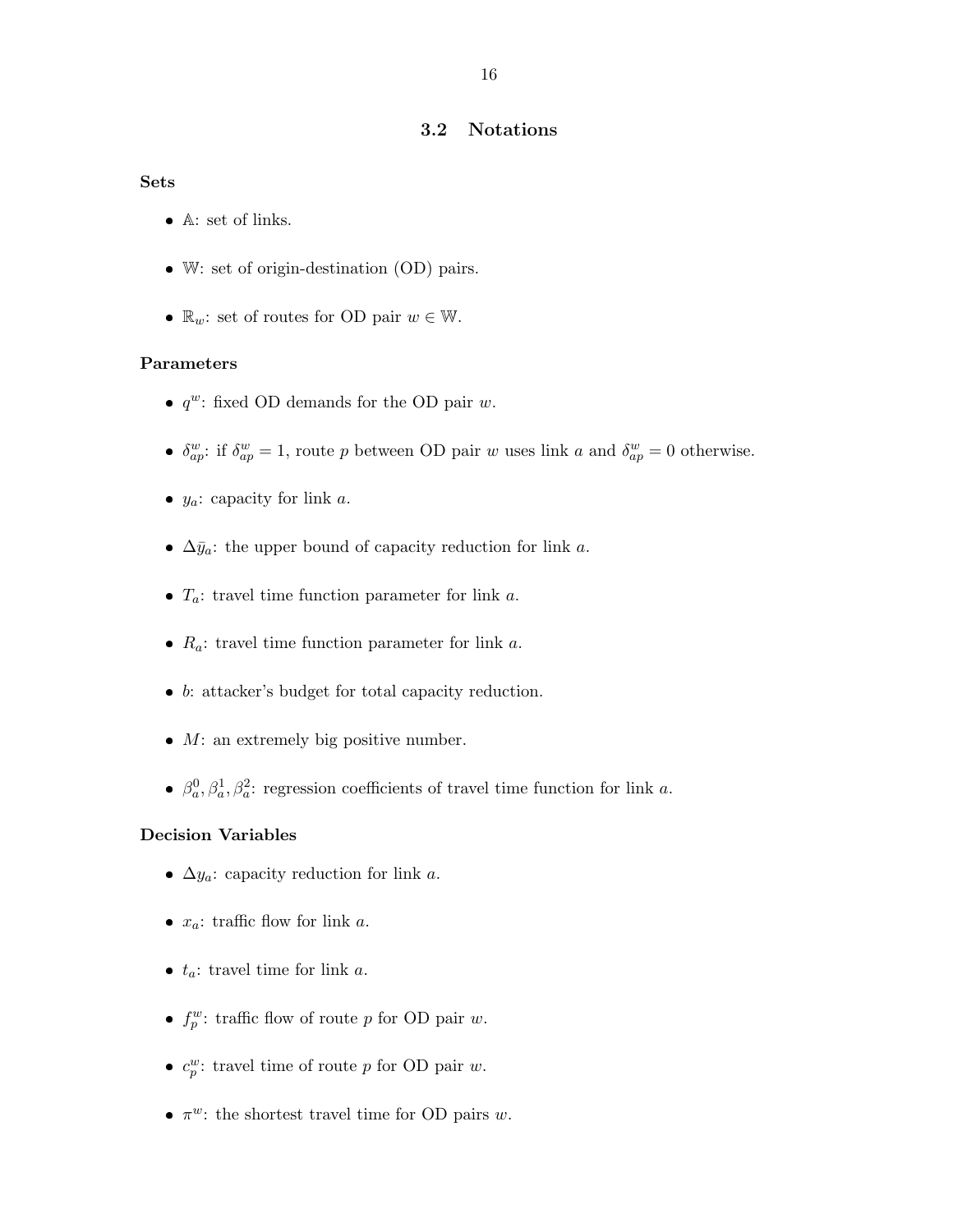## <span id="page-24-0"></span>Function

•  $t(x_a, y_a) = T_a[1 + R_a(\frac{x_a}{y_a})]$  $(\frac{x_a}{y_a})^4$ : travel time function for link a that relates to link traffic flow and link capacity.

## 3.3 User equilibrium traffic assignment conditions

Given a network whose link capacity is  $y_a$ , the user equilibrium traffic assignment conditions can be stated as [24]:

$$
\sum_{p=1}^{R_w} f_p^w = q^w, \forall w \in \mathbb{W} \tag{3.1}
$$

$$
x_a = \sum_{w=1}^{W} \sum_{p=1}^{R_w} \delta_{ap}^w f_p^w, \forall a \in \mathbb{A}
$$
\n(3.2)

$$
c_p^w = \sum_{a=1}^A \delta_{ap}^w t_a, \forall w \in \mathbb{W}, \forall p \in \mathbb{R}_w
$$
\n(3.3)

$$
0 \le f_p^w \perp (c_p^w - \pi^w) \ge 0, \forall w \in \mathbb{W}, \forall p \in \mathbb{R}_w \tag{3.4}
$$

$$
t_a = T_a[1 + R_a(\frac{x_a}{y_a})^4], \forall a \in \mathbb{A}
$$
\n(3.5)

$$
x_a \ge 0, t_a \ge T_a, \forall a \in \mathbb{A} \tag{3.6}
$$

$$
\pi^w \ge 0, \forall w \in \mathbb{W}.\tag{3.7}
$$

In user equilibrium traffic assignment conditions, the traffic flow  $x_a$  should satisfy  $(3.1)-(3.7)$ . Equation (3.1) indicates that for each origin and destination pair, the demand is satisfied by the sum of flow for each route.  $(3.2)$  means that the flow on a link equals to all routes flow that pass this link. (3.3) demonstrates the travel time for each route equals to the sum of link travel time that the route includes. The complimentary constraints in (3.4) requires that for an origin destination pair, traffic flow is all assigned to any route with the shortest travel time. Those routes whose travel time is larger than the shortest route travel time, don't have traffic flow. So, it's either that a route's flow equals to 0 or that a route's travel time equals to the shortest route travel time. In  $(3.5)$ , the link travel time function is used. Equation  $(3.6)-(3.7)$ state that all variables including traffic flow and traffic time in the conditions are greater than zero.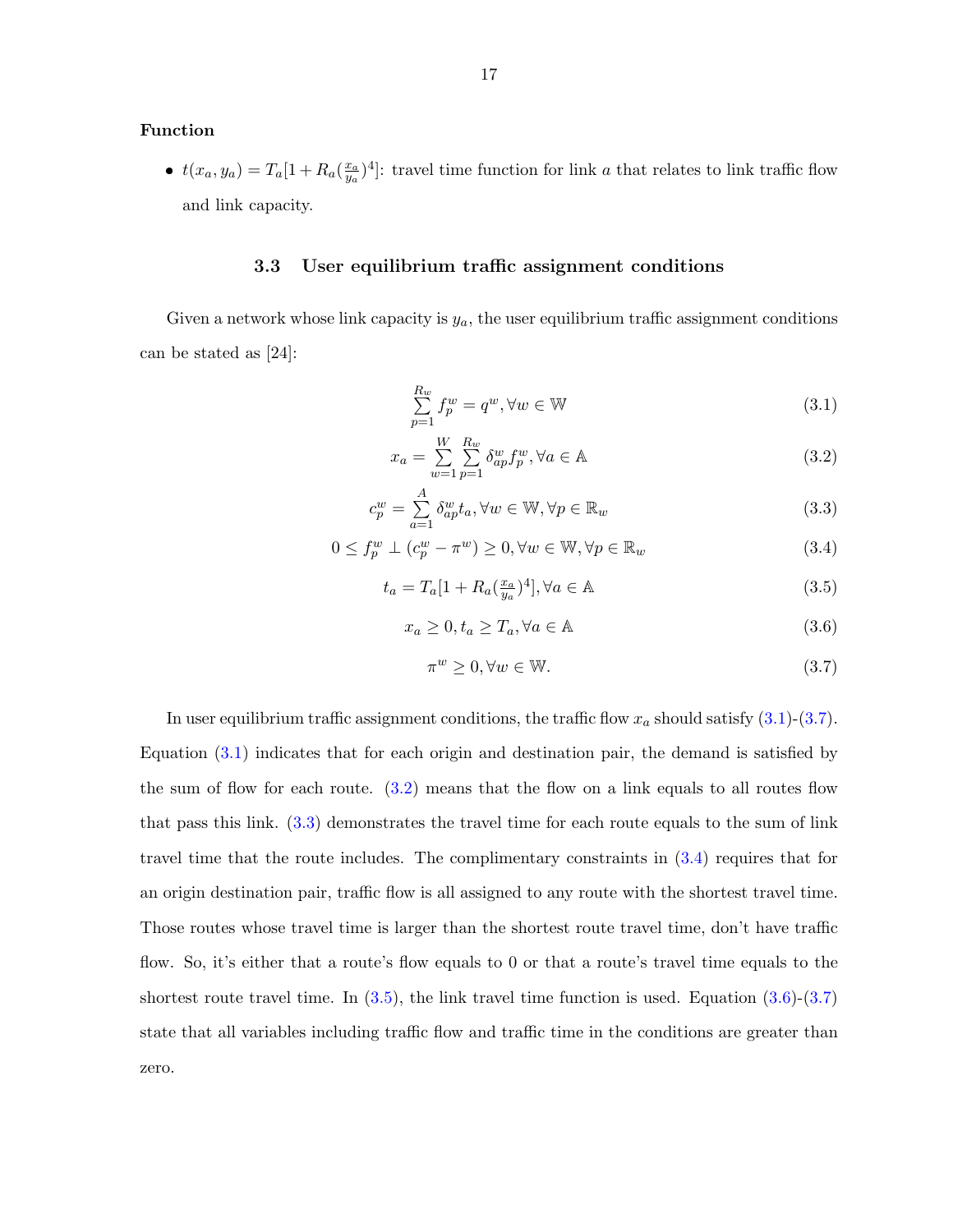### <span id="page-25-0"></span>3.4 Identifying the most vulnerable links in a transportation network

The model only introduces generalized travel cost as the judgement for vulnerability. The more increase of generalized travel cost for a reduced network is compared to original network, the more vulnerable the reduced network is. Since the generalized travel cost of original network is fixed, the increase of generalized travel cost for reduced network is consistent with generalized travel cost for reduced network. Concretely, the bigger generalized travel cost for reduced network is, the more vulnerable the failure links are. Besides, the model makes the assumption that no monetary expenses are included in the generalized travel cost. So, the vulnerability is demonstrated by system travel time. In situations that no tolls are in the transportation network, monetary expenses are unnecessarily considered. No tolls for road network or highway network are common around states. System travel time equals the sum of travel time for each link. The most vulnerable reduced transportation network system maximizes the system travel time. That is: the worst link failures consequence under certain budget of link capacity reduction. This model doesn't cope with the discrete link failure but consider the continuous link capacity reduction. The flow assignment problem can use Wardrop's first principle to illustrate user equilibrium.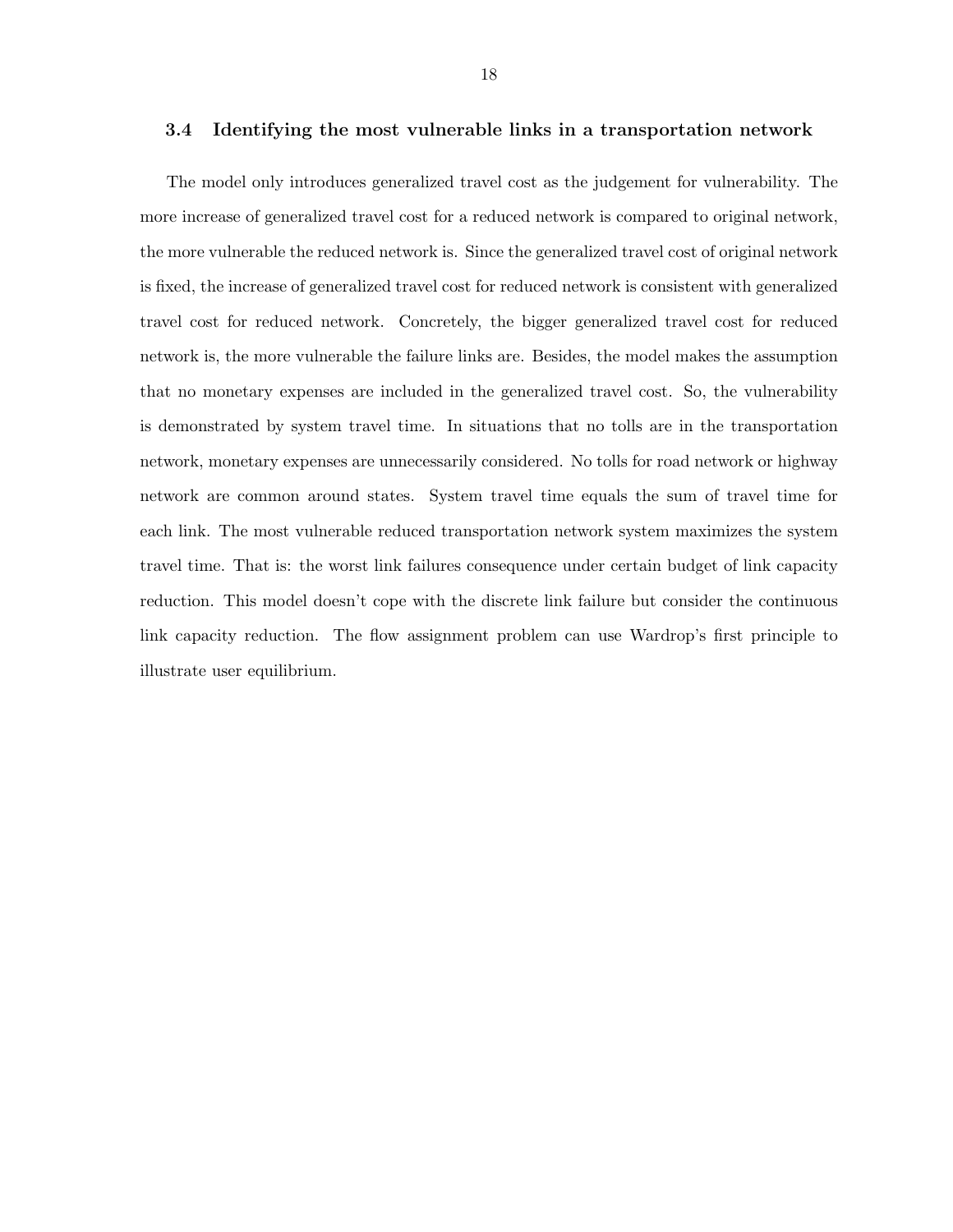$$
Q^{\top}\pi \tag{3.8}
$$

t. 
$$
\sum_{a=1}^{A} \Delta y_a \leq b
$$
 (3.9)

$$
\sum_{p=1}^{R_w} f_p^w = q^w, \forall w \in \mathbb{W} \tag{3.10}
$$

$$
x_a = \sum_{w=1}^{W} \sum_{p=1}^{R_w} \delta_{ap}^w f_p^w, \forall a \in \mathbb{A}
$$
\n(3.11)

$$
c_p^w = \sum_{a=1}^A \delta_{ap}^w t_a, \forall w \in \mathbb{W}, \forall p \in \mathbb{R}_w
$$
\n(3.12)

$$
0 \le f_p^w \perp (c_p^w - \pi^w) \ge 0, \forall w \in \mathbb{W}, \forall p \in \mathbb{R}_w \tag{3.13}
$$

$$
t_a = T_a[1 + R_a(\frac{x_a}{y_a - \Delta y_a})^4], \forall a \in \mathbb{A}
$$
\n(3.14)

$$
x_a \ge 0, t_a \ge T_a, \forall a \in \mathbb{A} \tag{3.15}
$$

$$
\pi^w \ge 0, \forall w \in \mathbb{W} \tag{3.16}
$$

$$
0 \le \Delta y_a \le \Delta \bar{y}_a, \forall a \in \mathbb{A}.\tag{3.17}
$$

The objective of the model is to maximize the system travel time (3.8). Wardrop's first principle states that the travel time in all routes are equal and less than those which would be experienced by a single user on any unused route. Objective function (3.8) uses the principle to simply the system travel time. The travel time for each origin and destination pair equals to the shortest route travel time for that origin and destination pair. The system travel time equals the sum of travel time for each origin and destination pair. Constraint (3.9) requires certain budget that can cause link failures. Constraint  $(3.10)-(3.16)$  are user equilibrium traffic assignment conditions according to constraints  $(3.1)$ - $(3.7)$ . Constraint  $(3.17)$  requires nonnegative link capacity reduction variables.

The nonlinear  $(3.13)$  and travel time function  $(3.14)$  can be linearized. Therefore, the model  $(3.8)-(3.17)$  can be reformulated as follows.

<span id="page-26-0"></span>max  $\Delta y,\!x,\!f,\!t,\!\pi,\!c$ 

s.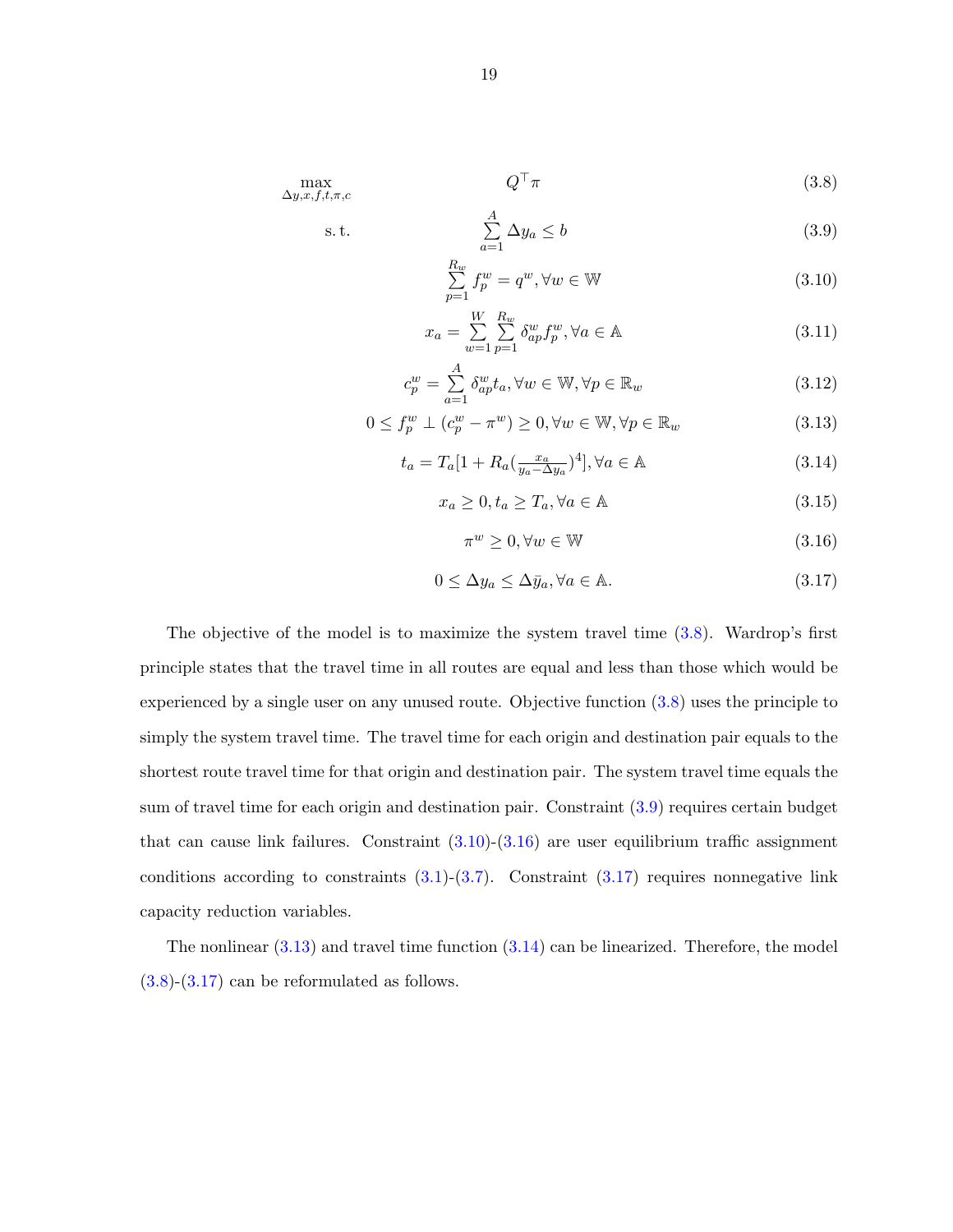$$
Q^{\top}\pi \tag{3.18}
$$

$$
\sum_{a=1}^{A} \Delta y_a \le b \tag{3.19}
$$

$$
\sum_{p=1}^{R_w} f_p^w = q^w, \forall w \in \mathbb{W} \tag{3.20}
$$

$$
x_a = \sum_{w=1}^{W} \sum_{p=1}^{R_w} \delta_{ap}^w f_p^w, \forall a \in \mathbb{A}
$$
\n(3.21)

$$
c_p^w = \sum_{a=1}^A \delta_{ap}^w t_a, \forall w \in \mathbb{W}, \forall p \in \mathbb{R}_w
$$
\n(3.22)

$$
c_p^w - \pi^w \ge 0, \forall w \in \mathbb{W}, \forall w \in \mathbb{W}, \forall p \in \mathbb{R}_w \tag{3.23}
$$

$$
f_p^w \ge 0, \forall w \in \mathbb{W}, \forall p \in \mathbb{R}_w \tag{3.24}
$$

$$
c_p^w - \pi^w \le \theta_p^w M, \forall w \in \mathbb{W}, \forall p \in \mathbb{R}_w \tag{3.25}
$$

$$
f_p^w \le (1 - \theta_p^w) M, \forall w \in \mathbb{W}, \forall p \in \mathbb{R}_w \tag{3.26}
$$

$$
\theta_p^w \text{ binary}, \forall w \in \mathbb{W}, \forall p \in \mathbb{R}_w \tag{3.27}
$$

$$
t_a = \beta_a^0 + \beta_a^1 x_a + \beta_a^2 \Delta y_a, \forall a \in \mathbb{A}
$$
\n(3.28)

$$
x_a \ge 0, 0 \le \Delta y_a \le \Delta \bar{y}_a, t_a \ge T_a, \forall a \in \mathbb{A}
$$
\n
$$
(3.29)
$$

$$
\pi^w \ge 0, \forall w \in \mathbb{W}.\tag{3.30}
$$

Hu [18] proposed a method to transform the complementary constraint to a mixed integer linear constraint by an extremely large parameter. The big-M method can be well applied to  $(3.4)$ . Constraints  $(3.23)-(3.27)$  are based on [18] transformation. For  $(3.14)$ , methodologies such as piece-wise linearization can be applied to deal with those kinds of nonlinear term. But most of the methodologies require huge computation efforts. Considering the continuity of the link capacity reduction, the travel time function can be approximated by a linear function using linear regression. Numbers of travel time data with flow and link capacity reduction are generated for each link. Then, a linear regression is performed to yield (3.28). But the problem is that linear regression for travel time function cannot guarantee  $t_a \geq T_a$  in [\(3.16\)](#page-26-0). Two pieces of the travel time function are utilized to accomplish reasonable linear approximation as [\(3.31\)](#page-28-0) shows. Eventually, a mixed integer linear model for identifying the most vulnerable links is

<span id="page-27-0"></span>max  $\Delta y, x, f, t, \pi, c$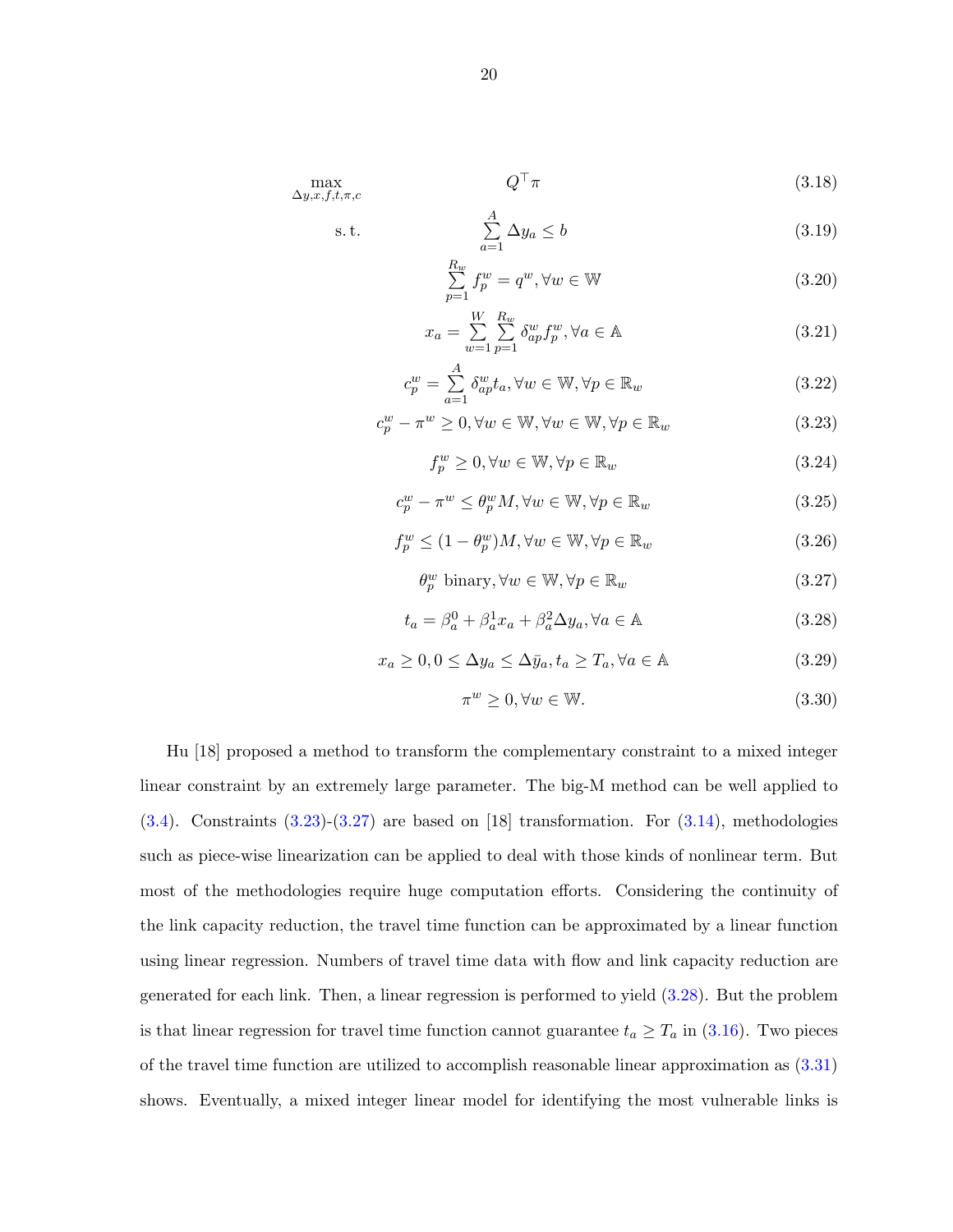<span id="page-28-0"></span>built.

$$
t_a = \max\{\beta_a^0 + \beta_a^1 x_a + \beta_a^2 \Delta y_a, T_a\}, \forall a \in \mathbb{A}.\tag{3.31}
$$

Constraints (3.42)-(3.45) are equivalent to (3.31) under  $t_a \geq T_a$  in [\(3.16\)](#page-26-0).  $\theta_a$  is a binary variable. If  $\theta_a = 1$ ,  $\beta_a^0 + \beta_a^1 x_a + \beta_a^2 \Delta y_a \ge T_a$  in (3.42) then  $t_a = \beta_0 + \beta_1 x_a + \beta_2 \Delta y_a$  based on (3.44). Otherwise,  $t_a$  will be pushed to be equal to  $T_a$ . So the complete mixed integer linear formulation is as follows.

$$
\max_{\Delta y, x, f, t, \pi, c} \qquad \qquad Q^{\top} \pi \qquad (3.32)
$$

s.t.  $\sum_{i=1}^{n}$  $a=1$  $\Delta y_a \leq b$  (3.33)

$$
\sum_{p=1}^{R_w} f_p^w = q^w, \forall w \in \mathbb{W} \tag{3.34}
$$

$$
x_a = \sum_{w=1}^{W} \sum_{p=1}^{R_w} \delta_{ap}^w f_p^w, \forall a \in \mathbb{A}
$$
\n(3.35)

$$
c_p^w = \sum_{a=1}^A \delta_{ap}^w t_a, \forall w \in \mathbb{W}, \forall p \in \mathbb{R}_w
$$
\n(3.36)

$$
c_p^w - \pi^w \ge 0, \forall w \in \mathbb{W}, \forall p \in \mathbb{R}_w \tag{3.37}
$$

$$
f_p^w \ge 0, \forall w \in \mathbb{W}, \forall p \in \mathbb{R}_w \tag{3.38}
$$

$$
c_p^w - \pi^w \le \theta_p^w M, \forall w \in \mathbb{W}, \forall p \in \mathbb{R}_w \tag{3.39}
$$

$$
f_p^w \le (1 - \theta_p^w) M, \forall w \in \mathbb{W}, \forall p \in \mathbb{R}_w
$$
\n(3.40)

$$
\theta_p^w \text{ binary}, \forall w \in \mathbb{W}, p \in \mathbb{R}_w \tag{3.41}
$$

$$
\beta_a^0 + \beta_a^1 x_a + \beta_a^2 \Delta y_a \ge -(1 - \theta_a)M + T_a, \forall a \in \mathbb{A}
$$
\n(3.42)

$$
T_a \ge -\theta_a M + \beta_a^0 + \beta_a^1 x_a + \beta_a^2 \Delta y_a, \forall a \in \mathbb{A}
$$
\n(3.43)

$$
\beta_a^0 + \beta_a^1 x_a + \beta_a^2 \Delta y_a \le t_a \le M(1 - \theta_a) + \beta_a^0 + \beta_a^1 x_a + \beta_a^2 \Delta y_a, \forall a \in \mathbb{A} \quad (3.44)
$$

$$
t_a \le M\theta_a + T_a, \forall a \in \mathbb{A} \tag{3.45}
$$

$$
x_a \ge 0, 0 \le \Delta y_a \le \Delta \bar{y}_a, t_a \ge T_a, \theta_a \text{ binary}, \forall a \in \mathbb{A}
$$
\n
$$
(3.46)
$$

$$
\pi^w \ge 0, \forall w \in \mathbb{W}.\tag{3.47}
$$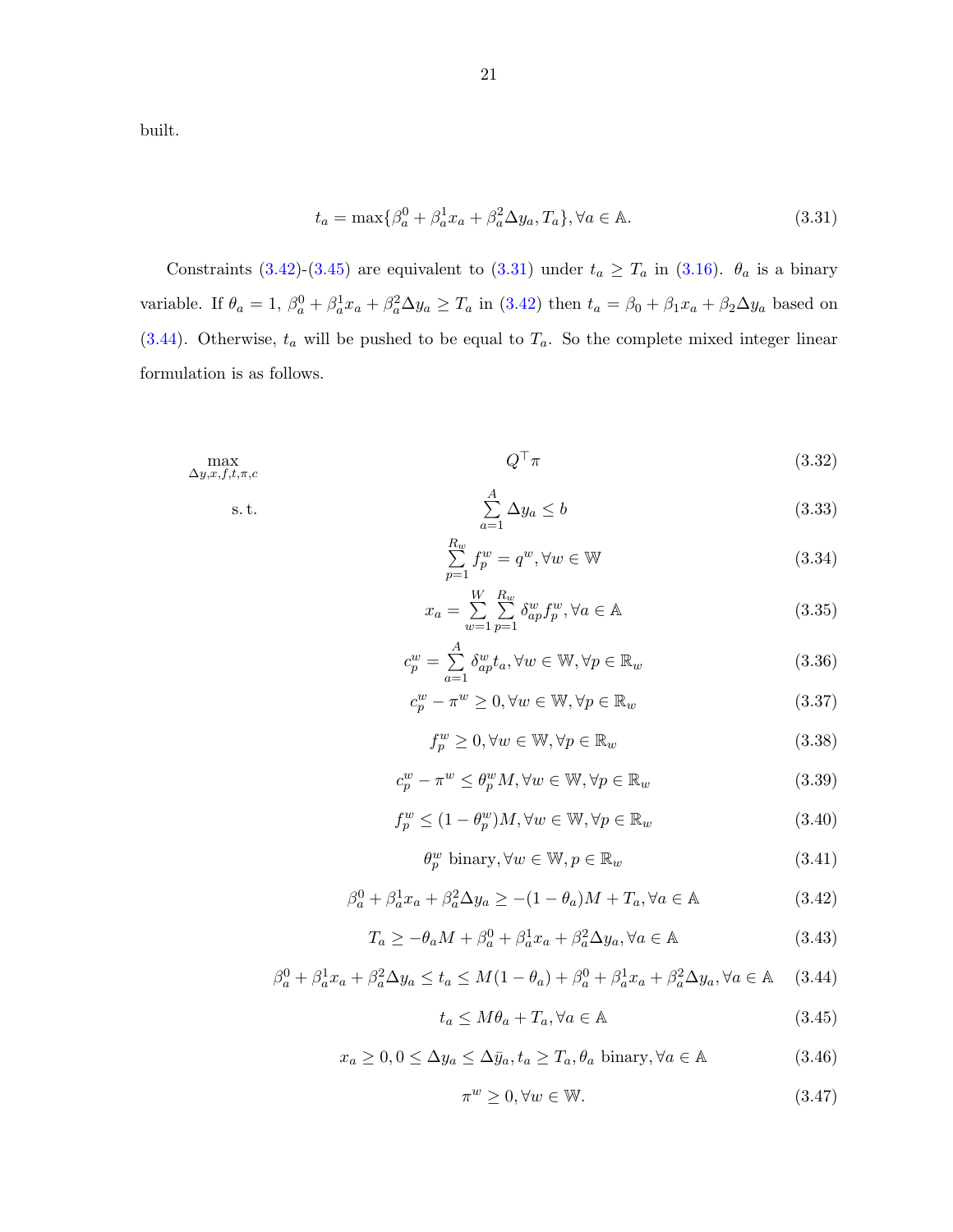## 3.5 Case study

## <span id="page-29-0"></span>3.5.1 Data

To evaluate the performance of the proposed mixed integer linear model for identifying the most vulnerable links in a transportation network vulnerability, a network example in [30] is used. Figure 3.1 is the test network. In this case, there are six nodes and sixteen links. But only two pairs of origin and destination are in this network. Nodes 1 and 6 are origins and destinations. The travel demand for this network varies from scenario to scenario as shown in Table 3.1. The network parameters including link capacities, and travel time parameters  $T_a$ and  $R_a$  are in Table [3.2.](#page-30-0)



Figure 3.1 Test network

| Table 3.1 Traffic demand scenarios |                                                             |  |    |
|------------------------------------|-------------------------------------------------------------|--|----|
|                                    | scenario demand from 1 to 6 demand from 6 to 1 total demand |  |    |
|                                    |                                                             |  | 15 |
|                                    |                                                             |  | 30 |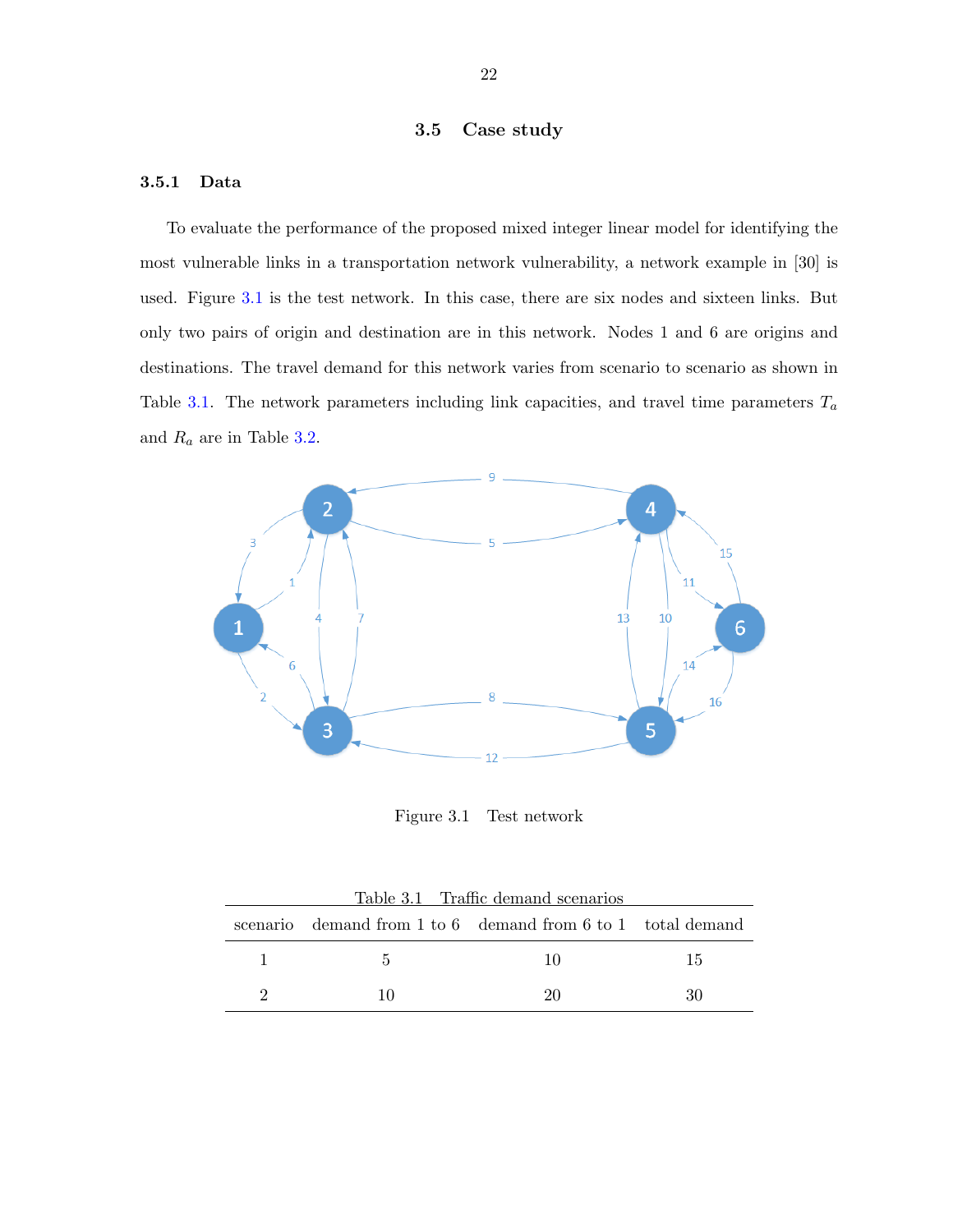| link           | link capacity    | $\mathcal{T}_a$ | $\mathcal{R}_a$ |
|----------------|------------------|-----------------|-----------------|
| $\mathbf{1}$   | 3                | $\mathbf{1}$    | 10              |
| $\overline{2}$ | 10               | $\overline{c}$  | 2.5             |
| 3              | 9                | 3               | $\mathbf{1}$    |
| $\overline{4}$ | $\overline{4}$   | $\overline{4}$  | $\overline{5}$  |
| $\overline{5}$ | 3                | $\overline{5}$  | 10              |
| 6              | $\overline{2}$   | $\overline{2}$  | 10              |
| $\overline{7}$ | $\mathbf{1}$     | $\mathbf{1}$    | 10              |
| 8              | 10               | $\mathbf{1}$    | $\mathbf{1}$    |
| 9              | 45               | $\overline{2}$  | $\overline{4}$  |
| 10             | 3                | 3               | $\mathbf{1}$    |
| 11             | $\overline{2}$   | 9               | 0.22            |
| 12             | $\boldsymbol{6}$ | $\overline{4}$  | 2.5             |
| 13             | 44               | $\overline{4}$  | 6.25            |
| 14             | 20               | $\overline{2}$  | 16.5            |
| 15             | $\,1$            | $\overline{5}$  | $\mathbf{1}$    |
| 16             | 4.5              | 6               | 0.17            |

<span id="page-30-0"></span>Table 3.2 Parameters of the test network

The travel time function for each link is analyzed to give intuitive recognition of the nonlinear term. For example, travel time function  $(3.14)$  for link 1 is plotted with traffic flow and link capacity reduction. Travel time increases with the increasing of traffic flow and link capacity reduction. It can be seen that with the link capacity reduction approximating the original link capacity, the travel time jump to an extremely large link travel time. If the capacity reduction for link 1 is not very close to the original link capacity, the travel time function is very flat in Figure [3.2.](#page-32-0) Linear approximation can be used to approximate the nonlinear link travel time function.

Then linear regression is used to approximate the nonlinear travel time function. Randomly generate 10,000 points of traffic flow and capacity reduction for each link. Calculate the travel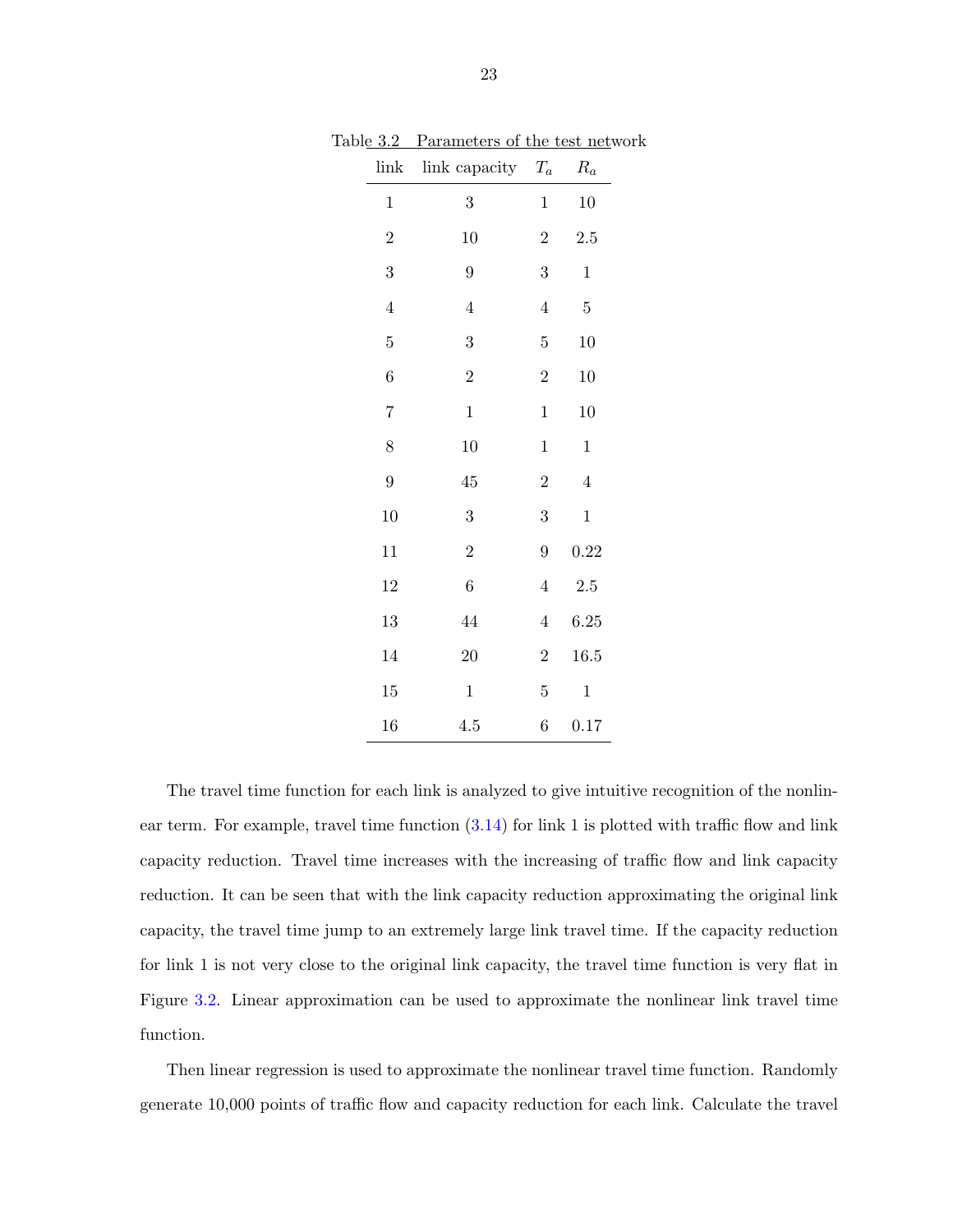<span id="page-31-0"></span>time for the 10,000 points based on the nonlinear travel time function. Travel time is used as response while traffic flow and link capacity reduction are explanatory variables. Linear regression is performed using the 10,000 experiment points. Then the linear relationship [\(3.29\)](#page-27-0) is formed. All linear regression coefficients for sixteen links  $\beta_a^0$ ,  $\beta_a^1$ ,  $\beta_a^2$  are in Table 3.3.

| link           | $\beta_0$           | $\beta_1$          | $\beta_2$          |
|----------------|---------------------|--------------------|--------------------|
| 1              | $-1.58\times10^{2}$ | $5.59 \times 10$   | $1.21\times10^{2}$ |
| $\overline{2}$ | 1.37                | 0.23               | 0.15               |
| 3              | $-6.07$             | 1.63               | 2.30               |
| 4              | $-7.97\times10^{3}$ | $9.43\times10^{2}$ | $4.54\times10^{3}$ |
| 5              | $-6.36\times10^{3}$ | $7.51\times10^{3}$ | $4.80\times10^{4}$ |
| 6              | $-2.62\times10^{4}$ | $4.57\times10^{3}$ | $3.02\times10^{4}$ |
| 7              | $-1.03\times10^{6}$ | $1.22\times10^{5}$ | $2.35\times10^{6}$ |
| 8              | $-9.27$             | 1.21               | 2.33               |
| 9              | 1.80                | 0.02               | 0.01               |
| 10             | $-3.71 \times 10^3$ | $4.40\times10^{2}$ | $2.81\times10^{3}$ |
| 11             | $-1.49\times10^{2}$ | $5.61\times10$     | $1.80\times10^{2}$ |
| 12             | $-8.13\times10^{2}$ | $9.58\times10$     | $3.11\times10^{2}$ |
| 13             | 3.30                | 0.08               | 0.04               |
| 14             | 1.74                | 0.09               | 0.03               |
| 15             | $-9.95 \times 10^4$ | $1.79\times10^{4}$ | $2.25\times10^{5}$ |
| 16             | $-4.27\times10$     | 8.63               | $2.45 \times 10$   |

Table 3.3 Linear regression coefficients of the test network

Travel time function using linear regression is plotted. Linear regression approximation for travel time of link 1 demonstrates pretty similar trend to the nonlinear travel time function. Considering  $t_a \geq T_a$ , the travel time function are approximated by two pieces. Figure [3.3](#page-32-0) can well approximate Figure [3.2.](#page-32-0)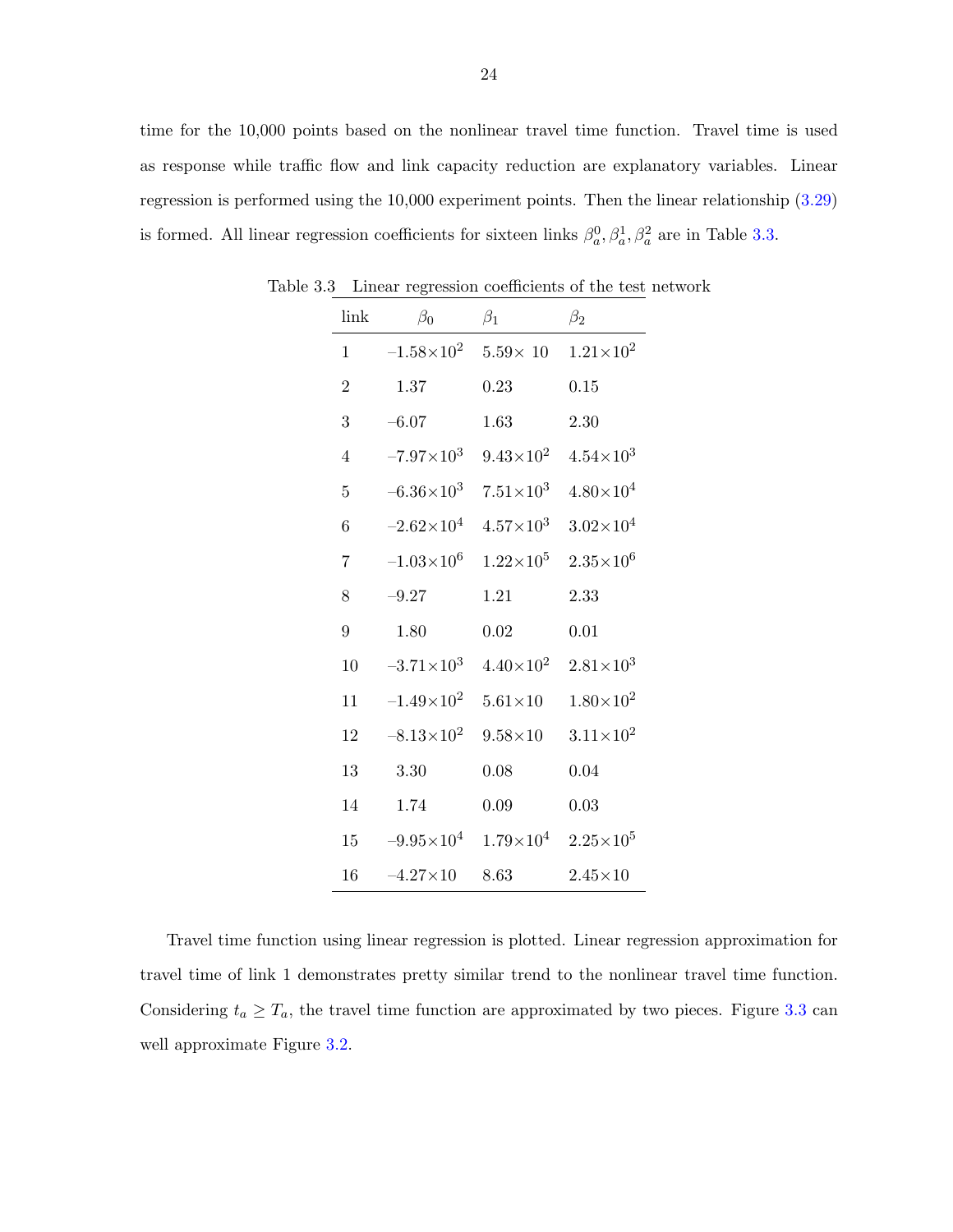<span id="page-32-0"></span>

Figure 3.2 Travel time function for link 1 within half capacity reduction



Figure 3.3 Travel time function for link 1 with two linear pieces

All data for the test case are available according to model  $(3.32)-(3.46)$  $(3.32)-(3.46)$  $(3.32)-(3.46)$ . Given a certain budget of total capacity reduction b, the vulnerability of the network is demonstrated by the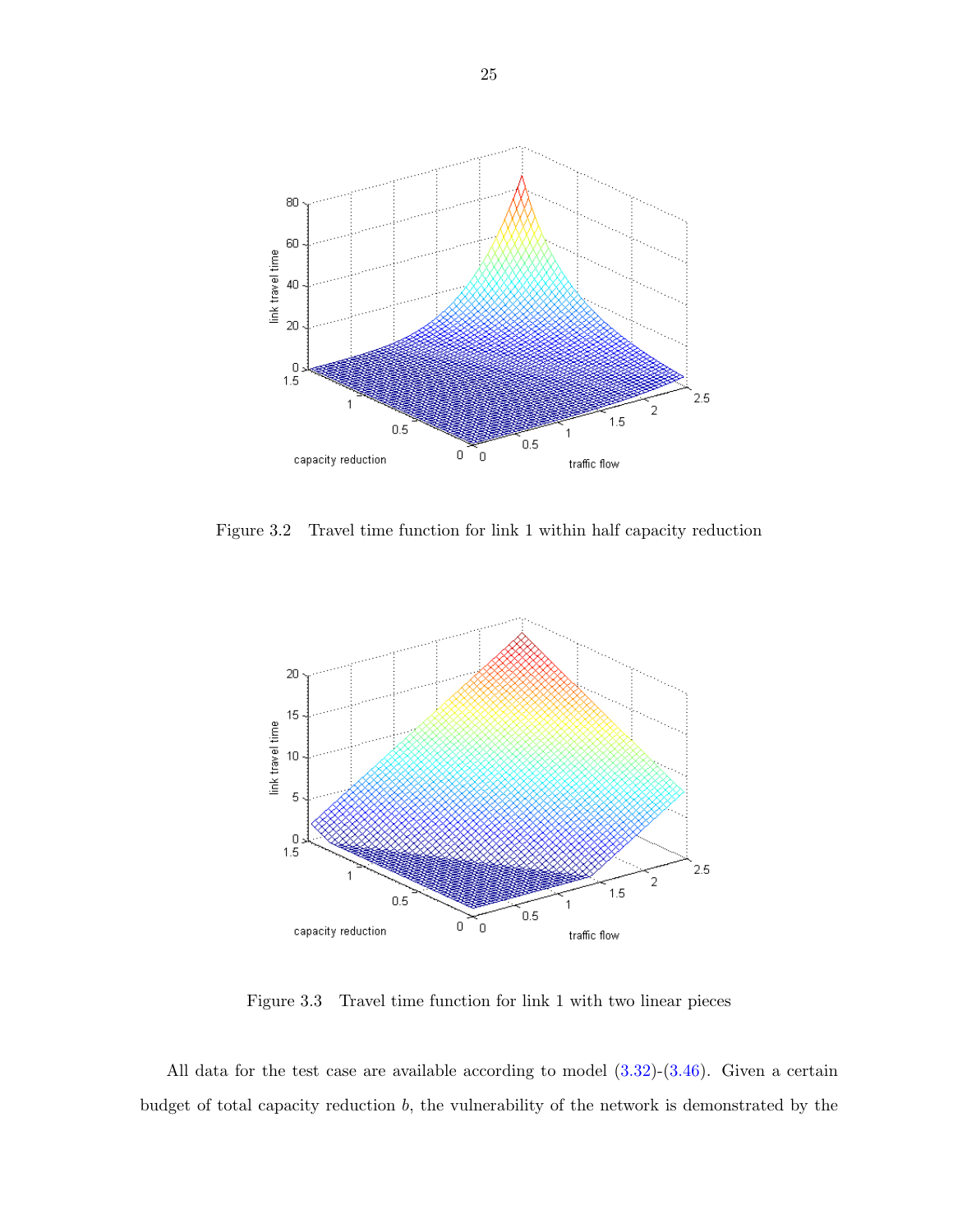<span id="page-33-0"></span>increase of objective function. Those links assigned link capacity reduction are most vulnerable links.

## 3.5.2 Results

In this case study, we test the mixed integer linear model for identifying most vulnerable links in a transportation network. The model is solved in CPLEX/AMPL. Computation experiments are executed on a laptop with Intel Core (TM) i5-3230M 2.60 GHz CPU and 4 GB RAM.

Given the budget of capacity reduction  $b = 0.5$ , the optimal solution is:  $\Delta y_{15} = 0.44, \Delta y_{16} = 0.5$ 0.06, for demand scenario 1. The vulnerable links are 15 and 16 because the capacity reduction of links 15 and 16 leads to the maximum system travel time. Compared to the network without failures in Table [3.4,](#page-34-0) the system travel time increases by 59%. That means links 15 and 16 are very vulnerable. Once links 15 and 16 are interdicted, the system accessibility will suffer a lot causing long system travel time. The result is reasonable based on the traffic flow assignment when the network is not interdicted. Without network link failures, link 15 plays an important role to move vehicles for its big traffic flow assignment. If link 15 fails and its capacity is heavily reduced, vehicles have to move through other links. There is no traffic flow assigned to link 4 with the original network. Therefore, link 4 failure will not result in huge impact on system travel time and it's not a vulnerable link.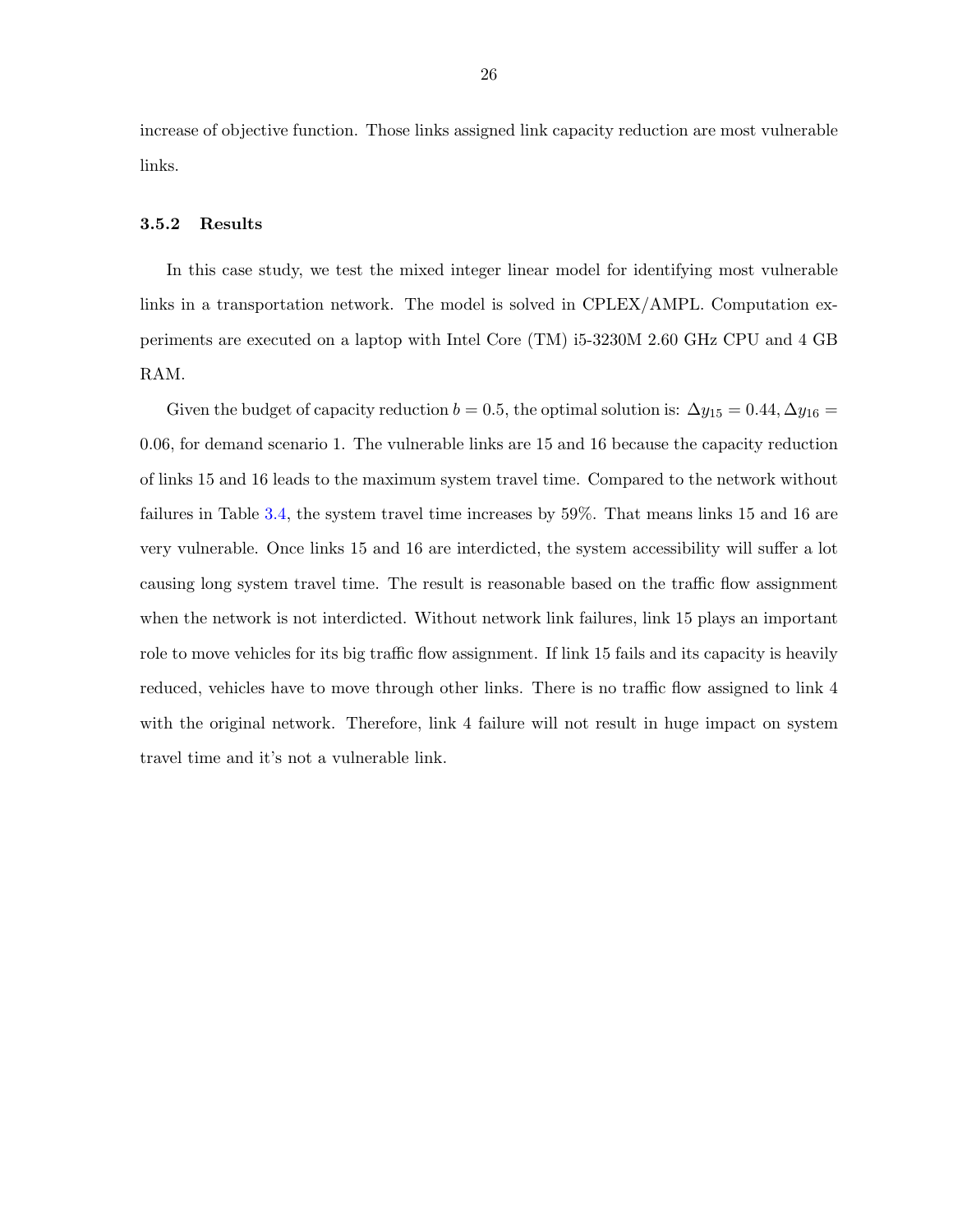| $\mathbf{1}$       |                        |                                                    |                  |
|--------------------|------------------------|----------------------------------------------------|------------------|
| link               | link capacity          | traffic flow $x_a$                                 |                  |
|                    | reduction $\Delta y_a$ | without capacity reduction with capacity reduction |                  |
| $\mathbf 1$        | $\boldsymbol{0}$       | $\bf 5$                                            | 2.95             |
| $\sqrt{2}$         | $\boldsymbol{0}$       | $\overline{0}$                                     | $2.05\,$         |
| $\sqrt{3}$         | $\boldsymbol{0}$       | $\boldsymbol{0}$                                   | 1.42             |
| $\,4\,$            | $\boldsymbol{0}$       | $\overline{0}$                                     | $\boldsymbol{0}$ |
| $\overline{5}$     | $\boldsymbol{0}$       | $\overline{5}$                                     | $\bf 5$          |
| $\,6$              | $\boldsymbol{0}$       | 10                                                 | 8.58             |
| $\overline{7}$     | $\boldsymbol{0}$       | $\overline{0}$                                     | $2.05\,$         |
| $8\,$              | $\boldsymbol{0}$       | $\boldsymbol{0}$                                   | $\boldsymbol{0}$ |
| $\boldsymbol{9}$   | $\boldsymbol{0}$       | $\overline{0}$                                     | 1.42             |
| $10\,$             | $\boldsymbol{0}$       | 8.85                                               | 2.18             |
| $11\,$             | $\boldsymbol{0}$       | $\boldsymbol{0}$                                   | 2.82             |
| $12\,$             | $\boldsymbol{0}$       | 10                                                 | 8.58             |
| $13\,$             | $\boldsymbol{0}$       | $\overline{0}$                                     | 1.42             |
| $14\,$             | $\boldsymbol{0}$       | $\bf 5$                                            | 2.18             |
| $15\,$             | $0.44\,$               | $3.85\,$                                           | $\boldsymbol{0}$ |
| $16\,$             | $0.06\,$               | $6.15\,$                                           | $10\,$           |
| system travel time |                        | 773                                                | 1,232            |

<span id="page-34-0"></span>Table 3.4 Most vulnerable links with capacity reduction budget  $b = 0.5$  for demand scenario

With the increasing budget of network failures, the network capacity reduction increases. The maximum system travel time increases as network capacity reduction increases in Figure [3.4](#page-35-0) and the vulnerable links are shown in Table [3.5.](#page-35-0) In the most vulnerable case, 0.7% of the total capacity reduction can double the total system travel time. The total system travel time increases more quickly when capacity reduction is under 0.6 than beyond 0.6.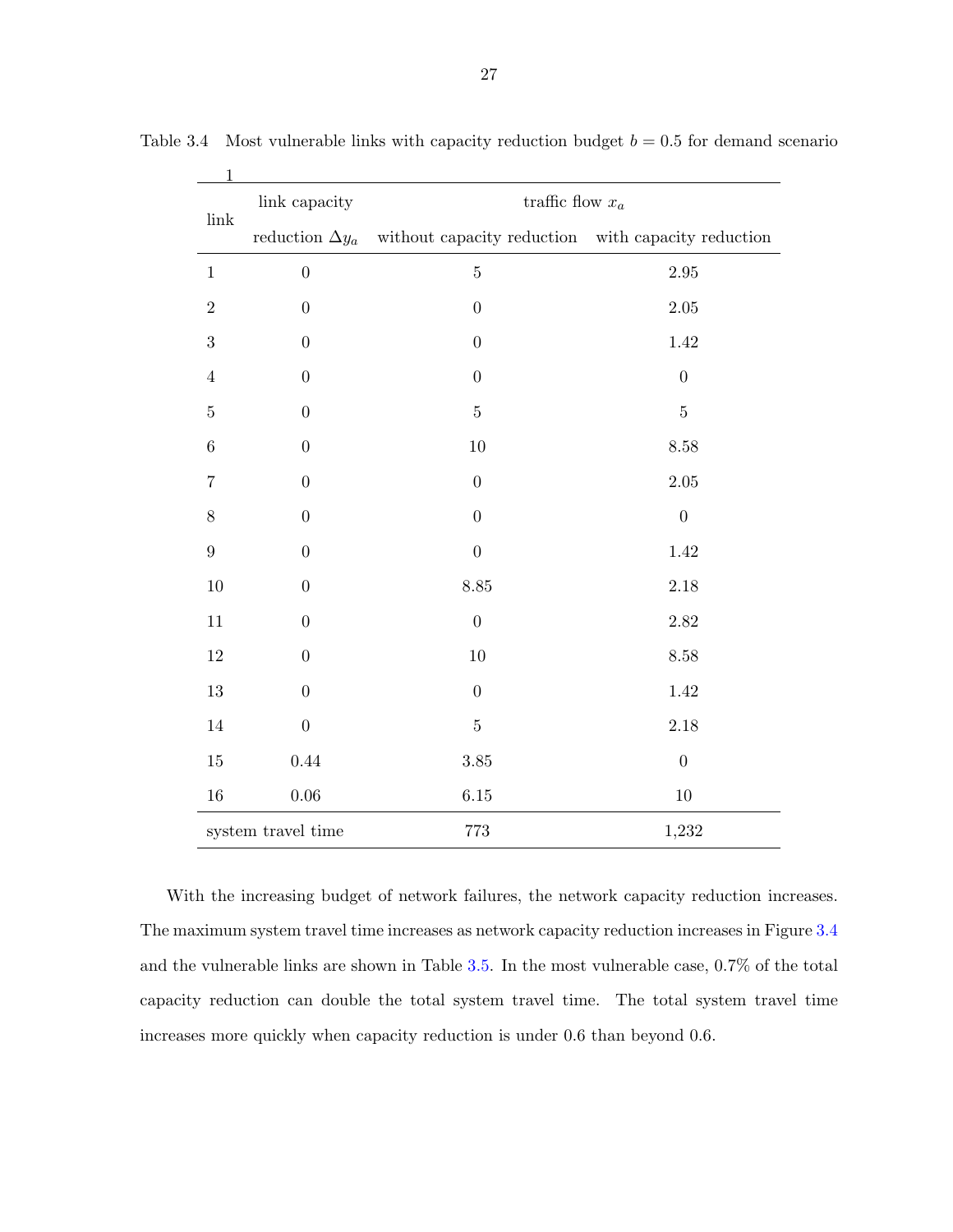<span id="page-35-0"></span>

Figure 3.4 Maximum system travel time with different capacity reductions with scenario 1

| capacity reduction budget b | most vulnerable links |
|-----------------------------|-----------------------|
| $0.1 - 0.4$                 | 15                    |
| 0.5                         | 15,16                 |
| $0.6 - 3.3$                 | 7,15,16               |
| $3.4 - 4.7$                 | 1,5,7,15,16           |
| $4.8 - 5.0$                 | 1,6,7,15,16           |
|                             |                       |

Table 3.5 Most vulnerable links with different capacity reductions with scenario 1

For demand scenario 2, the results are similar to the results of demand scenario 1. Given the budget of capacity reduction  $b = 0.5$ , the optimal solution is still:  $\Delta y_{15} = 0.44, \Delta y_{16} = 0.06$ , for demand scenario 2. The vulnerable links are 15 and 16 because the capacity reduction of links 15 and 16 leads to the maximum system travel time. Compared to the network without failures in Table [3.4,](#page-34-0) the system travel time increases by 36%. That means links 15 and 16 are vulnerable. Once links 15 and 16 are interdicted, the transportation system perform worst than network without failures. The result is reasonable based on the traffic flow assignment when the network is not interdicted. Without network link failures, link 15 move some vehicles in the system. If link 15 fails and its capacity is heavily reduced, vehicles have to move through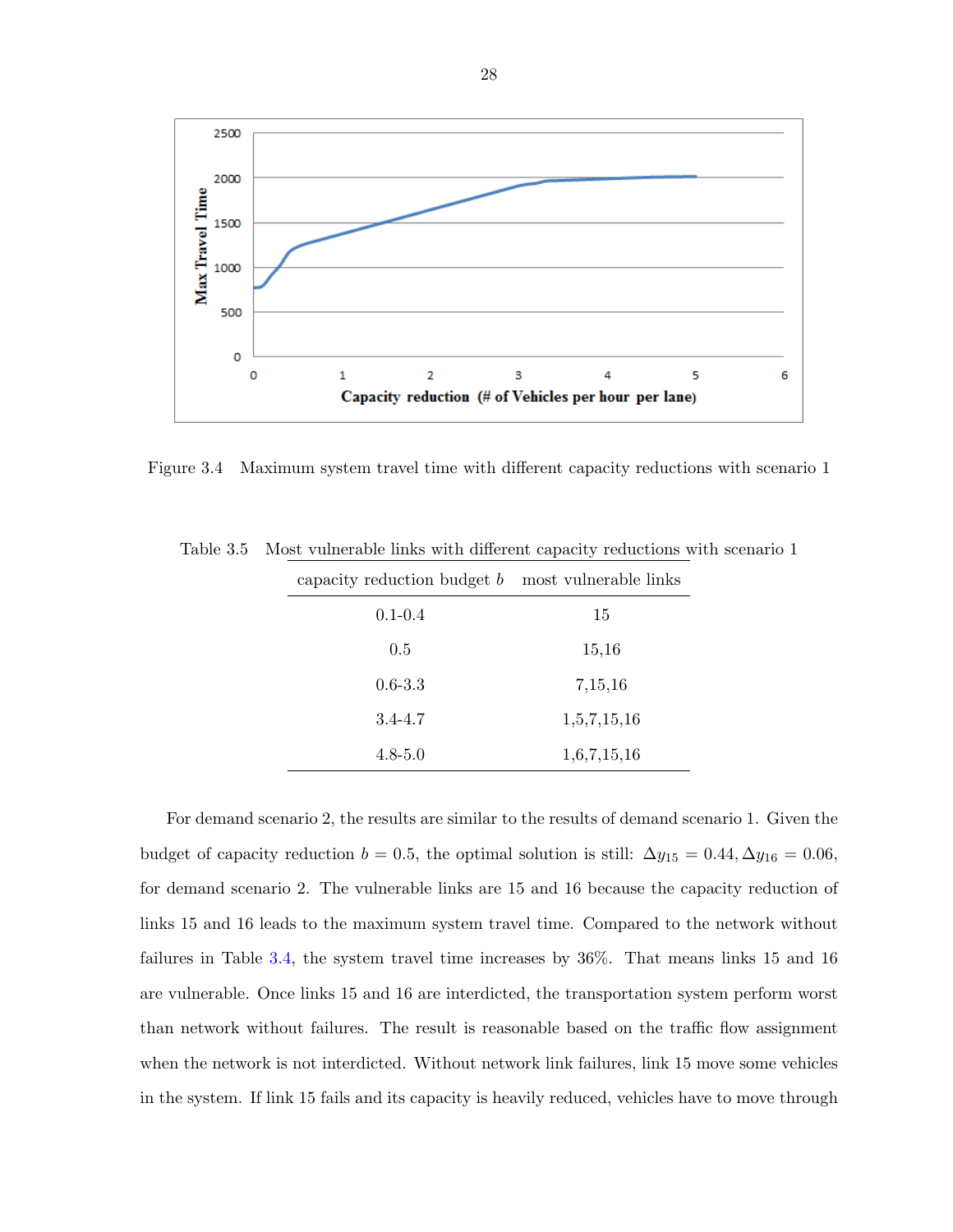<span id="page-36-0"></span>other links. There is no traffic flow assigned to link 4 with the original network. Therefore, link 4 failure will not result in huge impact on system travel time and it's not a vulnerable link.

| $\operatorname{link}$ | link capacity          | traffic flow $x_a$                                 |                  |
|-----------------------|------------------------|----------------------------------------------------|------------------|
|                       | reduction $\Delta y_a$ | without capacity reduction with capacity reduction |                  |
| $\mathbf{1}$          | $\boldsymbol{0}$       | 8.48                                               | $8.48\,$         |
| $\overline{2}$        | $\boldsymbol{0}$       | $1.52\,$                                           | 1.52             |
| 3                     | $\boldsymbol{0}$       | $14.26\,$                                          | $14.27\,$        |
| $\,4\,$               | $\boldsymbol{0}$       | $\boldsymbol{0}$                                   | $\boldsymbol{0}$ |
| $\bf 5$               | $\boldsymbol{0}$       | 8.48                                               | 8.48             |
| $\,6$                 | $\boldsymbol{0}$       | 5.74                                               | $5.73\,$         |
| $\overline{7}$        | $\boldsymbol{0}$       | 8.42                                               | 8.42             |
| $8\,$                 | $\boldsymbol{0}$       | $1.52\,$                                           | 1.52             |
| $\boldsymbol{9}$      | $\boldsymbol{0}$       | $5.85\,$                                           | 5.85             |
| 10                    | $\boldsymbol{0}$       | $\boldsymbol{0}$                                   | $\overline{0}$   |
| $11\,$                | $\boldsymbol{0}$       | $8.48\,$                                           | $8.48\,$         |
| 12                    | $\boldsymbol{0}$       | 14.15                                              | 14.15            |
| 13                    | $\boldsymbol{0}$       | $0.29\,$                                           | 5.85             |
| 14                    | $\boldsymbol{0}$       | $1.52\,$                                           | 1.52             |
| 15                    | $0.44\,$               | $5.56\,$                                           | $\boldsymbol{0}$ |
| 16                    | $0.06\,$               | $14.44\,$                                          | $20\,$           |
|                       | system travel time     | 2,773                                              | 3,775            |

Table 3.6 Most vulnerable links with capacity reduction budget  $b = 0.5$  for scenario 2

With the increasing of attacker's budget for capacity reduction, the network capacity reduction increases. The maximum system travel time increases as network capacity reduction increases in Figure [3.5](#page-37-0) and the vulnerable links are shown in Table [3.7.](#page-37-0) In the most vulnerable case, 2.8% of the total capacity reduction can double the total system travel time. The total system travel time increases more quickly when capacity reduction is under 0.6 than beyond 0.6.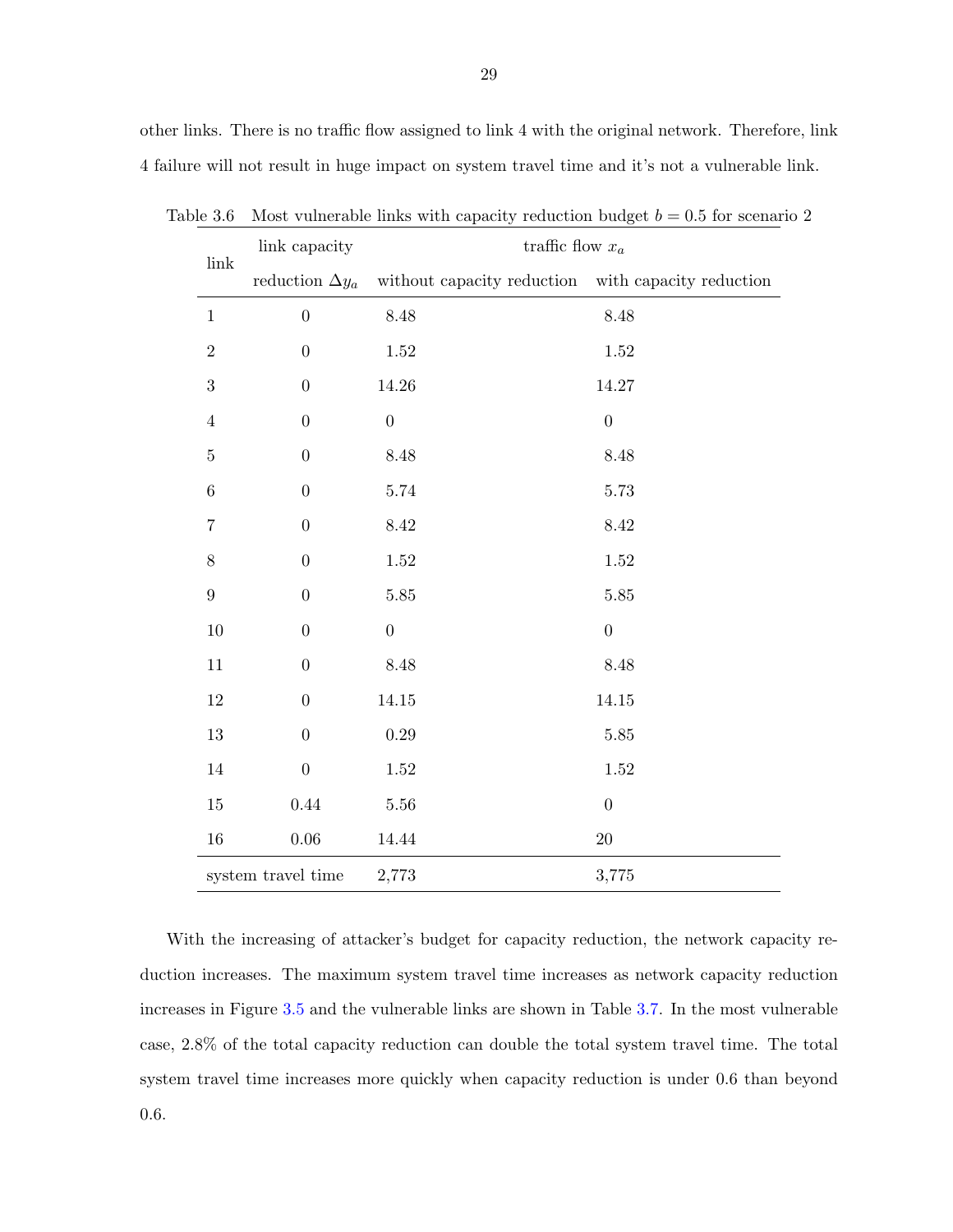<span id="page-37-0"></span>

Figure 3.5 Maximum system travel time with different capacity reductions with scenario 2

| capacity reduction budget $b$ most vulnerable links |           |
|-----------------------------------------------------|-----------|
| $0.1 - 0.4$                                         | 15        |
| $0.5 - 2.9$                                         | 15,16     |
| $3.0 - 3.8$                                         | 6,15,16   |
| $3.9 - 5.0$                                         | 3,6,15,16 |

Table 3.7 Most vulnerable links with different capacity reductions budgets with scenario 2

We compared the results of two demand scenarios. It's found that link 7 becomes less vulnerable when network demand increases under certain capacity reduction budget. When the transportation network becomes busier, the final channel – links 15 and 16 are more significant. A small quantity of capacity reduction on links 15 or 16 results in tremendous failure of the system. As network demand increasing, the importance of other links cannot be compared to the importance of links 15 and 16. That is the reason why link 7 becomes less vulnerable when network demand increases while links 15 and 16 are still vital to the network.

## 3.6 Conclusions

In this chapter, we developed an optimization model for identifying most vulnerable links in a transportation network. To deal with the complementary constraints in this model, we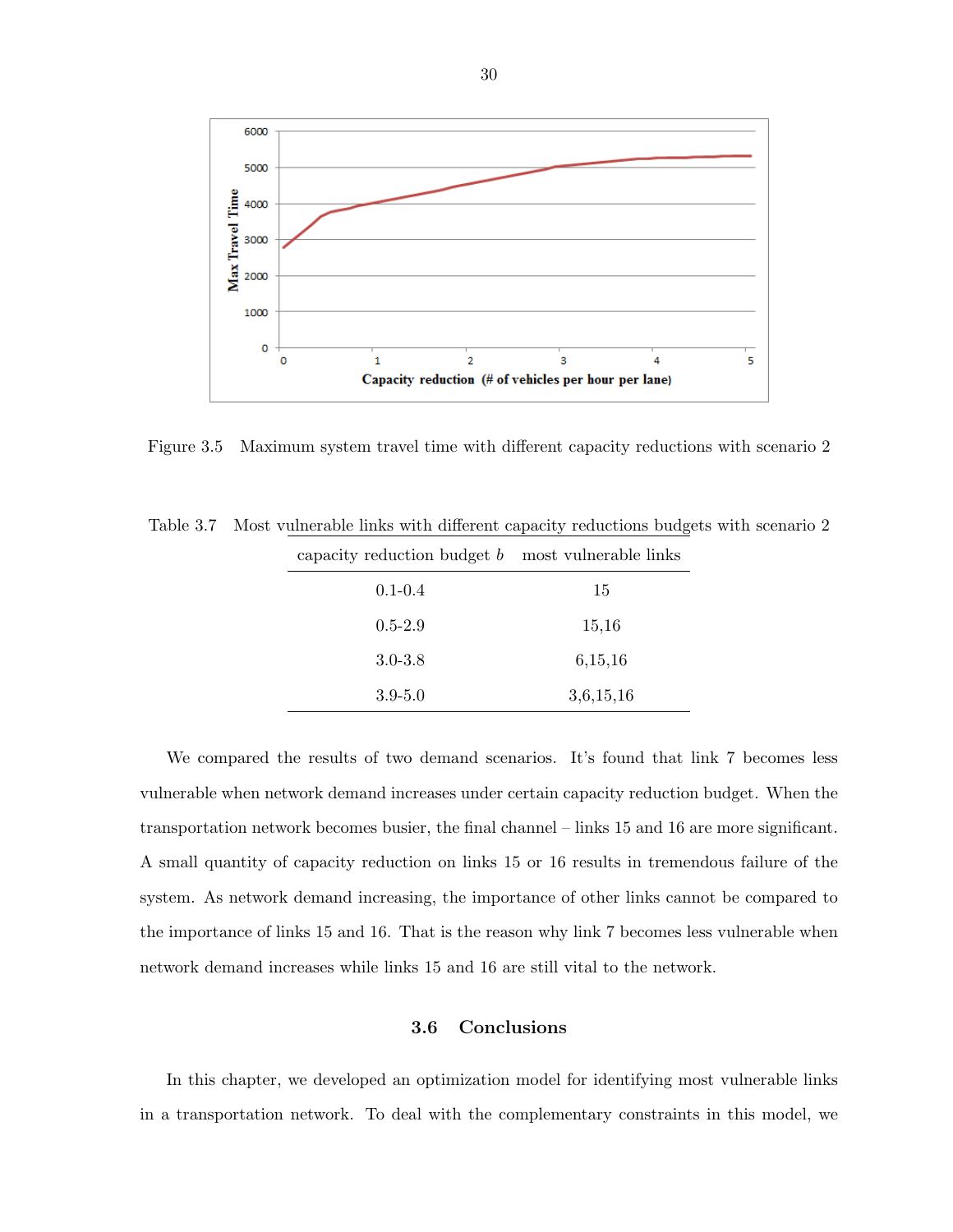implemented the big-M method to convert the nonlinear constraint to mixed integer linear constraint. For simplification of the nonlinear travel time function, linear regression is used to approximate the relationship among link travel time, traffic flow and link capacity reduction. Finally, a mixed integer linear model is developed.

In the case study, we considered two demand scenarios and implemented the model according to different scenarios. The results of two scenarios are compared and explained. Even a small amount of capacity reduction for a network will lead to a great increase of system travel time in the most vulnerable case. It's found that there is a great possibility that the vulnerable network links are from those links undertaking large traffic flows without network failure. Besides, with the increasing of network demand, links as the first or the last channels seem more vulnerable than those in the middle of the network.

We will address the traffic demand uncertainty in this model. The traffic demand has impact on the vulnerability of the network and the most vulnerable links identification aspect. Considered the demand uncertainty, vulnerability for transportation network will be assessed and vulnerable links will be identified to give more reliable information of the network. Most continuous network design models aims at minimizing the system travel time given a budget. However, building transportation networks which have the ability to conquer failures brought by disasters or man-made attacks becomes increasingly important. Based on the optimization model for identifying most vulnerable links in a transportation network, continuous network design problem will be formulated in a new perspective to build resilient infrastructures.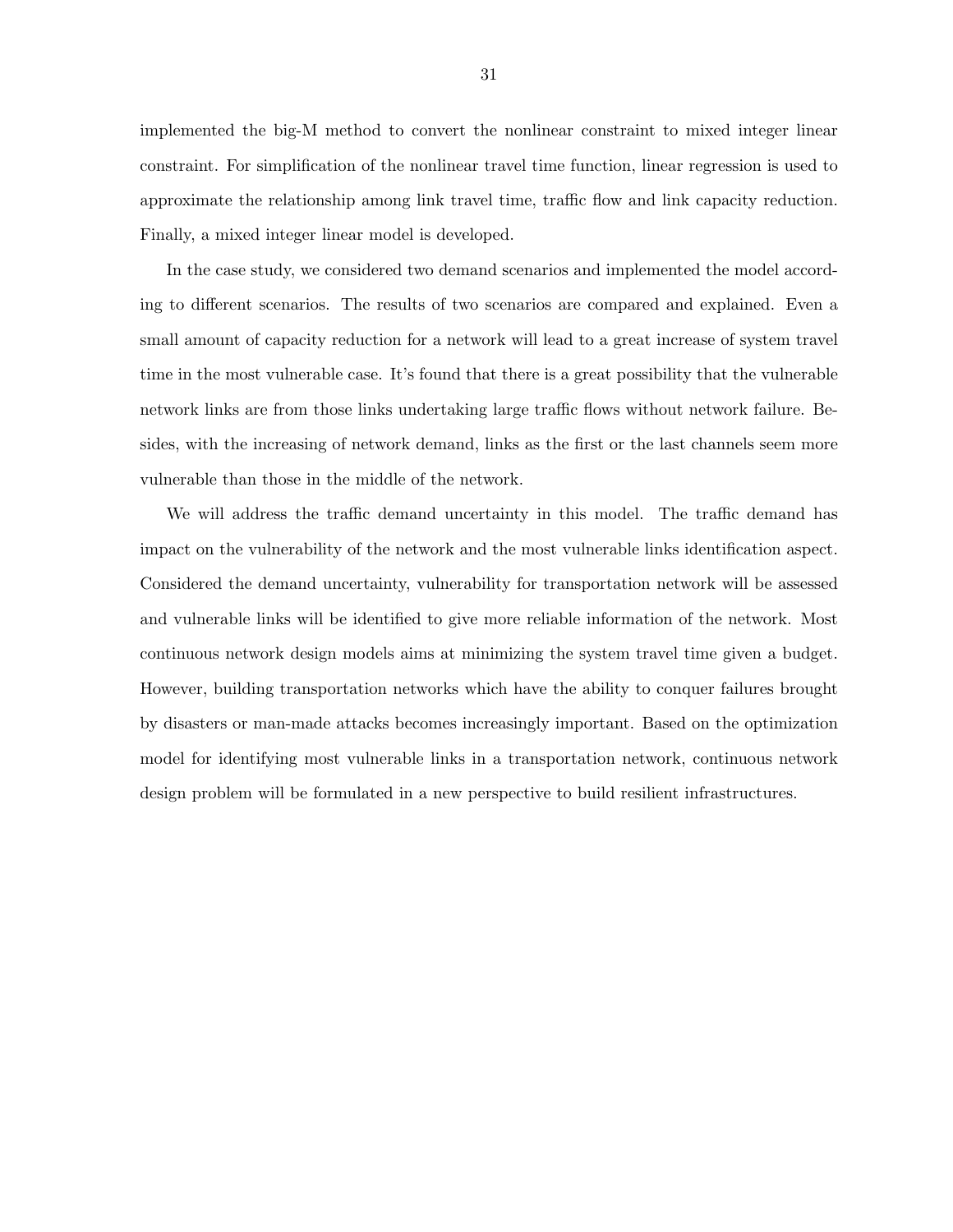## CHAPTER 4. Discussion

## 4.1 Contributions

<span id="page-39-0"></span>In Chapter [2,](#page-12-0) we develop an optimization model for bioenergy crop and grain crop allocation. This model quantifies a centralized productivist farmer's decision making process. Farmers can optimize their goals by making a land allocation for grain crops and bioenergy crops. The objective of this optimization model is to maximize the profit that the farmer can make during the planning horizon. Gain crop prices, yields, costs and bioenergy crop contract prices are included in the objective function. Besides, crop rotations which are agriculturally proved as practical management approaches serve as constraints in the objective model. Since this model is for a centralized farmer who represents a large group of farmers, demand constraints are included. The model is proposed to make the optimal land allocation between bioenergy crops and grain crops for farmers. And this model is used to analyze bioenergy crop contract price impact on the land acreage assigned to bioenergy crop for farmers. On the other hand, the model can be used to estimate land acreage assigned to bioenergy crop for bioenergy producer and help bioenergy producers to determine whether to modify bioenergy crop contract price. In the case study, a case study of Iowa is conduct. Results are given based on realistic projections. Switchgrass contract threshold price is found to be referred for productivist farmers county or state. Meanwhile, bioenergy plants can refer to the threshold price for switchgrass and adjust their supply chains.

In Chapter [3,](#page-21-0) a mixed integer linear model for identifying most vulnerable links in a transportation network is formulated. The vulnerability of a transportation network is demonstrated by the increase of system travel time. When network failure happens, namely the link capacities in the network are reduced. The interdicted network still undertakes traffic demand and can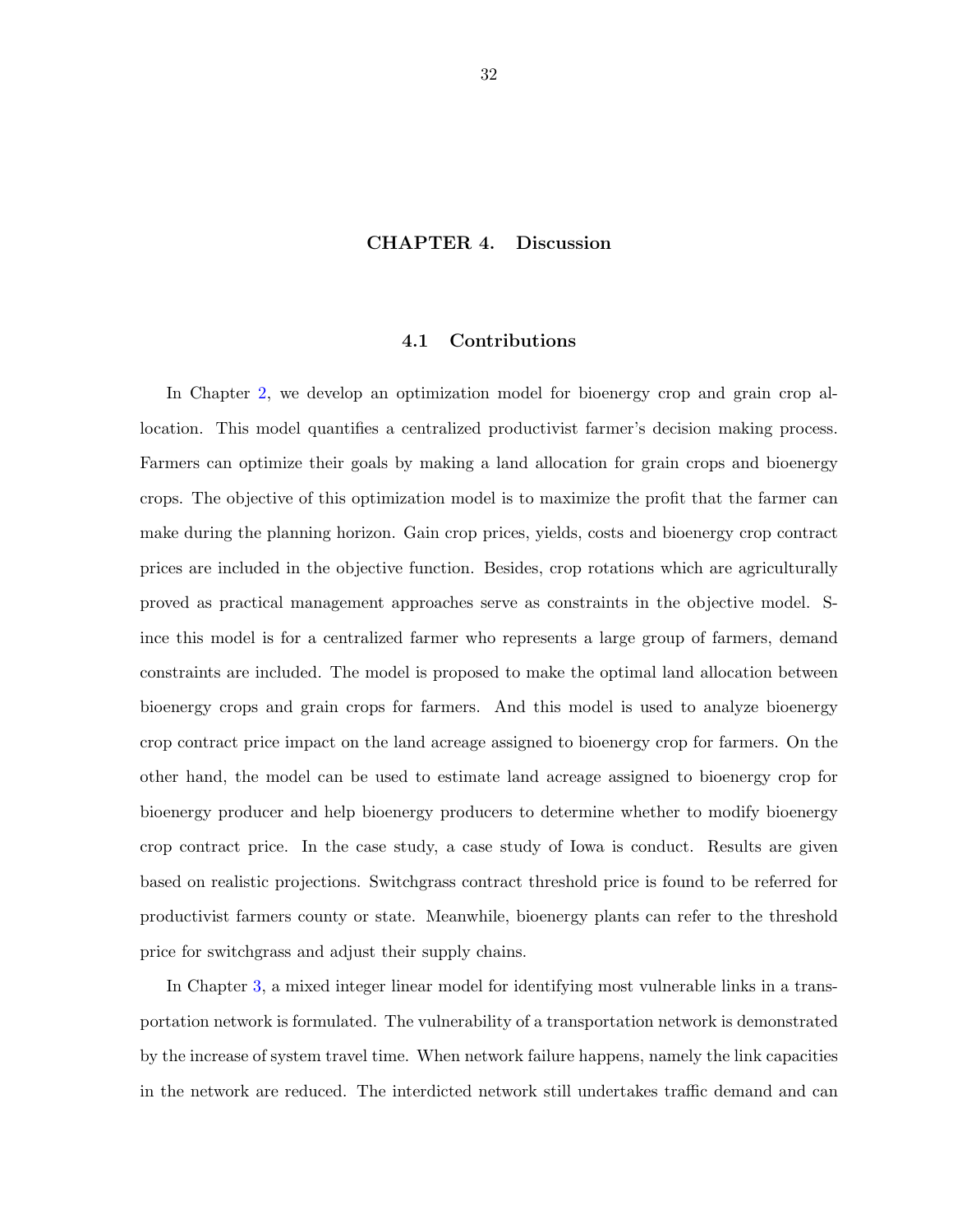<span id="page-40-0"></span>reach new equilibrium for traffic flow assignment. Under certain capacity reduction budget, the vulnerable links are links which result in the maximum system travel time if they fail. The transportation vulnerability identification model maximizes the system travel time given certain capacity reduction budget. And Wardrop's first principle is used to make traffic flow assignment in this model. A single level nonlinear model with complementary constraints and nonlinear travel time is built firstly. The big-M method is implemented to transform the nonlinear complementary constraints into mixed integer linear constraints. Besides, linear regression is performed to approximate travel time function. Eventually, a mixed integer linear model is developed. The vulnerable links can be identified using this model. In the case study, a sixteen-link network is used to test the performance of the model. Two traffic demand scenario are considered in the case study. And vulnerable links for both demand scenarios are found. And sensitivity analysis of budget of capacity reduction is conduct. As the power of capacity reduction increasing, the more vulnerable this transportation network is. Besides, the most vulnerable links can change with different budget of capacity reduction. For different demand scenario, given the same budget of capacity reduction, the most vulnerable links may different.

## 4.2 Future work

In the optimization model for land allocation between bioenergy crops and grain crops that Chapter [2](#page-12-0) presents, uncertainty of grain crop prices, yields and market demand for grain crops are not considered. What if the USDA long term projection is not so reliable? Although farmers' insurance help farmers from experience turbulence of grain crop prices and yields, the prices and yields for grain still suffer from variation. Consequently, the grain prices for example corn and soybean price are uncertain in the future. We have no exact idea if the market price of corn is \$3.5/acre or \$4.5/acre. This uncertainty will make the decision making process for farmers more complicated. The grain crop demands have to confront with uncertainty. Market demands for grain crops pull farmers to select grain crops by letting farmers achieve profits. However, market demands for grain crops are influenced by many factors such as global population and development of industrial use of grain crops. The demand uncertainty will also have an effect on farmers' land allocation of grain crops and bioenergy crops. The uncertainty of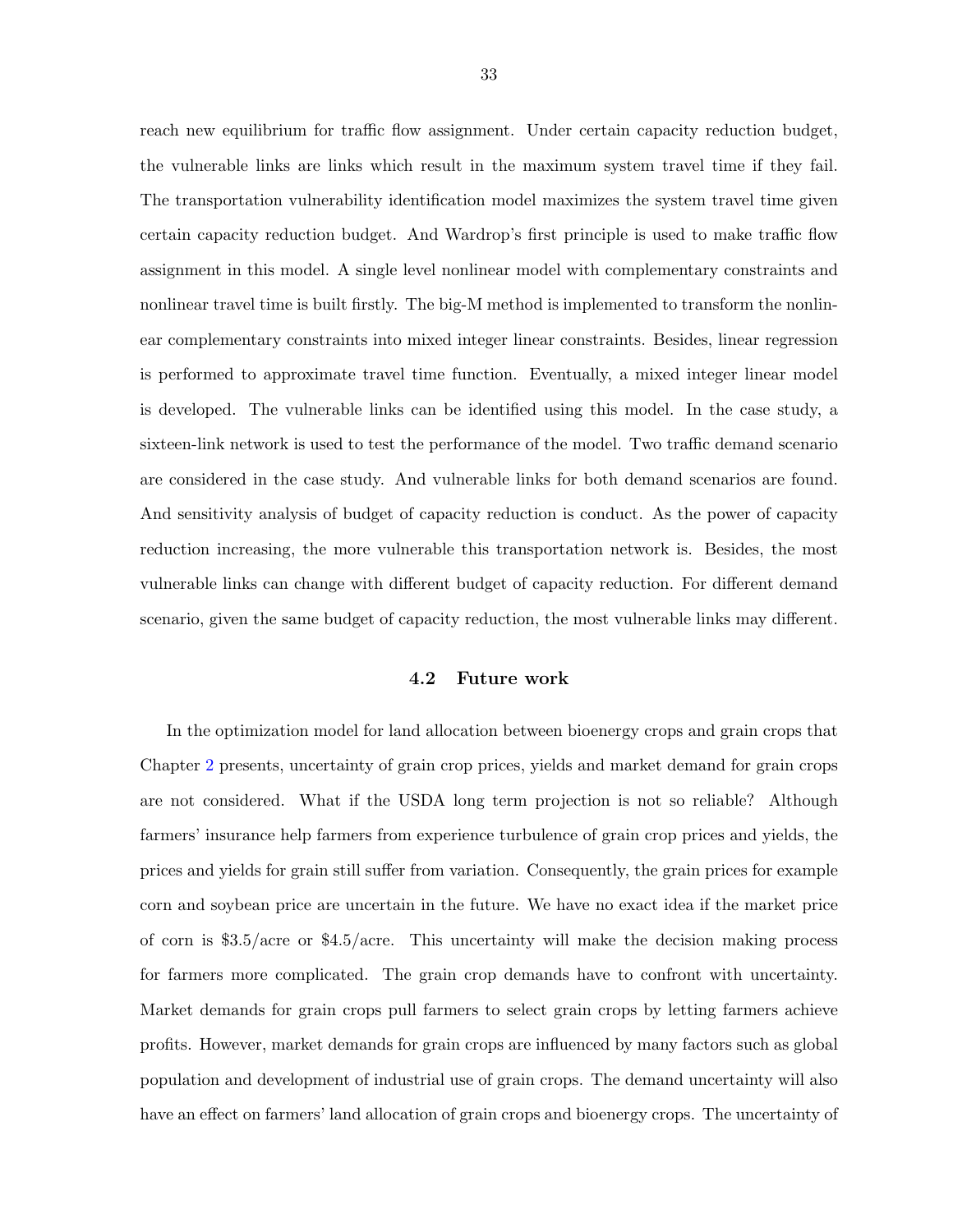grain crop prices, yields and demands is to be considered in future work. Reasonable suggestions will be yielded to help farmers make a land allocation between bioenergy crops and grain crops. Information about bioenergy crop threshold prices will be given to both farmers and bioenergy producers to make their supply chains more efficient.

For the transportation network vulnerability identification model, a case study for large and realistic network is to be conduct. The case study in Chapter [3](#page-21-0) only has sixteen network links. In order to obtain the more convincing proof of the model performance, more data is to be collected and a large network would be included in the results. In addition, we will address the traffic demand uncertainty in this model. The traffic demand has impact on the vulnerability of the network and the most vulnerable links identification aspect. Considered the demand uncertainty, vulnerability for transportation network will be assessed and vulnerable links will be identified to give more reliable information of the network. Most continuous network design models aims at minimizing the system travel time given a budget. However, building transportation networks which have the ability to conquer failures brought by disasters or man-made attacks becomes increasingly important. Based on the optimization model for identifying most vulnerable links in a transportation network, continuous network design problem will be formulated in a new perspective to build resilient infrastructures.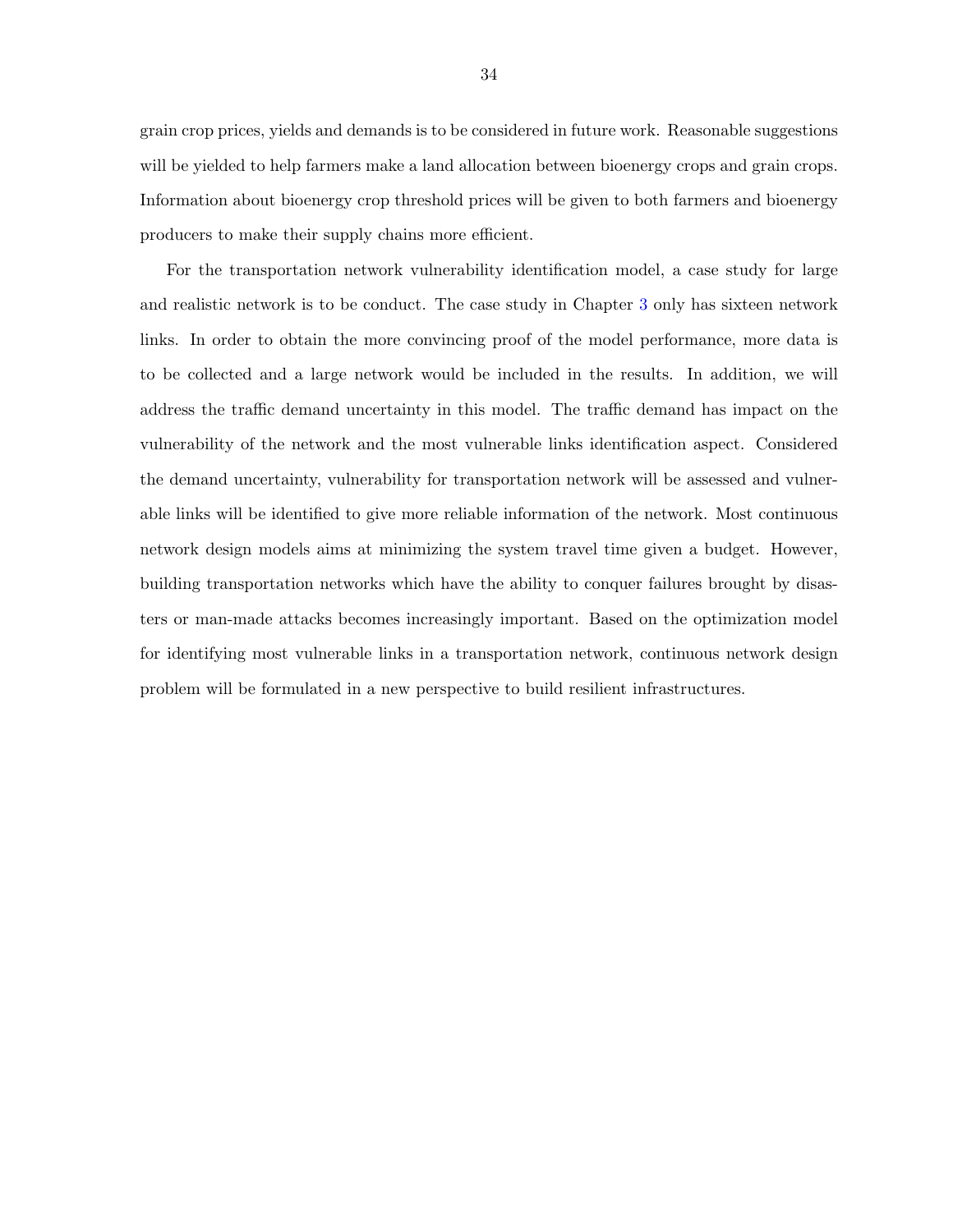## BIBLIOGRAPHY

- <span id="page-42-0"></span>[1] http://www.usda.gov/oce/commodity/projections/.
- [2] http://www.extension.iastate.edu/agdm/crops/pdf/a1-20.pdf.
- [3] http://www.fuelsamerica.org/blog/entry/four-commercial-scale-cellulosic-ethanolbiorefineries-to-enter-production.
- [4] http://en.wikipedia.org/wiki/Conservation Reserve Program.
- [5] http://www.nass.usda.gov/Statistics by State/Iowa/Publications/.
- [6] http://www.extension.iastate.edu/agdm/crops/pdf/a1-14.pdf.
- [7] http://www.extension.iastate.edu/agdm/crops/html/a1-20.html.
- [8] Hao Aimin. Uncertainty, risk aversion and risk management in agriculture. Agriculture and Agricultural Science Procedia, 1:152–156, 2010.
- [9] Martin Beckmann, CB McGuire, and Christopher B Winsten. Studies in the economics of transportation. Technical report, 1956.
- [10] Michael GH Bell and Chris Cassir. Risk-averse user equilibrium traffic assignment: an application of game theory. Transportation Research Part B: Methodological, 36(8):671– 681, 2002.
- [11] Katja Berdica. An introduction to road vulnerability: what has been done, is done and should be done. Transport Policy, 9(2):117–127, 2002.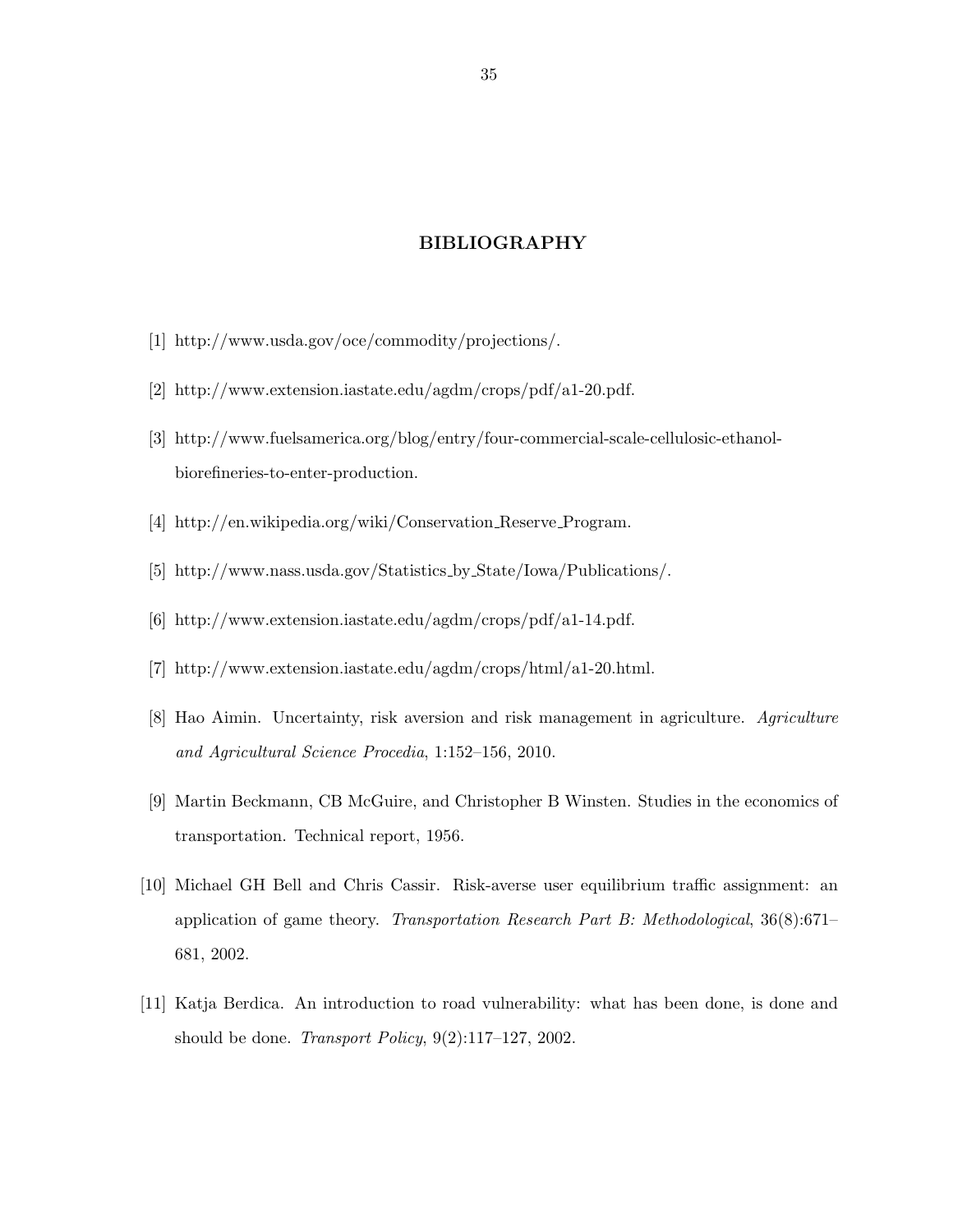- [12] Luce Brotcorne, Martine Labb´e, Patrice Marcotte, and Gilles Savard. A bilevel model for toll optimization on a multicommodity transportation network. Transportation Science, 35(4):345–358, 2001.
- [13] Carlos F Daganzo and Yosef Sheffi. On stochastic models of traffic assignment. Transportation Science, 11(3):253–274, 1977.
- [14] Jacinto F Fabiosa, John C Beghin, Fengxia Dong, Amani Elobeid, Simla Tokgoz, and Tun-Hsiang Yu. Land allocation effects of the global ethanol surge: Predictions from the international fapri model. Land Economics, 86(4):687–706, 2010.
- [15] Paolo Ferrari. Road network toll pricing and social welfare. Transportation Research Part B: Methodological, 36(5):471–483, 2002.
- [16] Robert Finger. Effects of crop acreage and aggregation level on price-yield correlations. Agricultural Finance Review, 72(3):436–455, 2012.
- [17] Terry L Friesz, David Bernstein, Tony E Smith, Roger L Tobin, and BW Wie. A variational inequality formulation of the dynamic network user equilibrium problem. Operations Research, 41(1):179–191, 1993.
- [18] Jing Hu, John E Mitchell, Jong-Shi Pang, Kristin P Bennett, and Gautam Kunapuli. On the global solution of linear programs with linear complementarity constraints. SIAM Journal on Optimization, 19(1):445–471, 2008.
- [19] Erik Jenelius, Tom Petersen, and Lars-Göran Mattsson. Importance and exposure in road network vulnerability analysis. Transportation Research Part A: Policy and Practice, 40(7):537–560, 2006.
- [20] David Kahan. MANAGING RISK in farming. Food and Agriculture Organization of the United Nations, 2013.
- [21] Bert Klandermans, Jose Manuel Sabucedo, Mauro Rodriguez, and Marga De Weerd. Identity processes in collective action participation: Farmers' identity and farmers' protest in the netherlands and spain. Political Psychology, 23(2):235–251, 2002.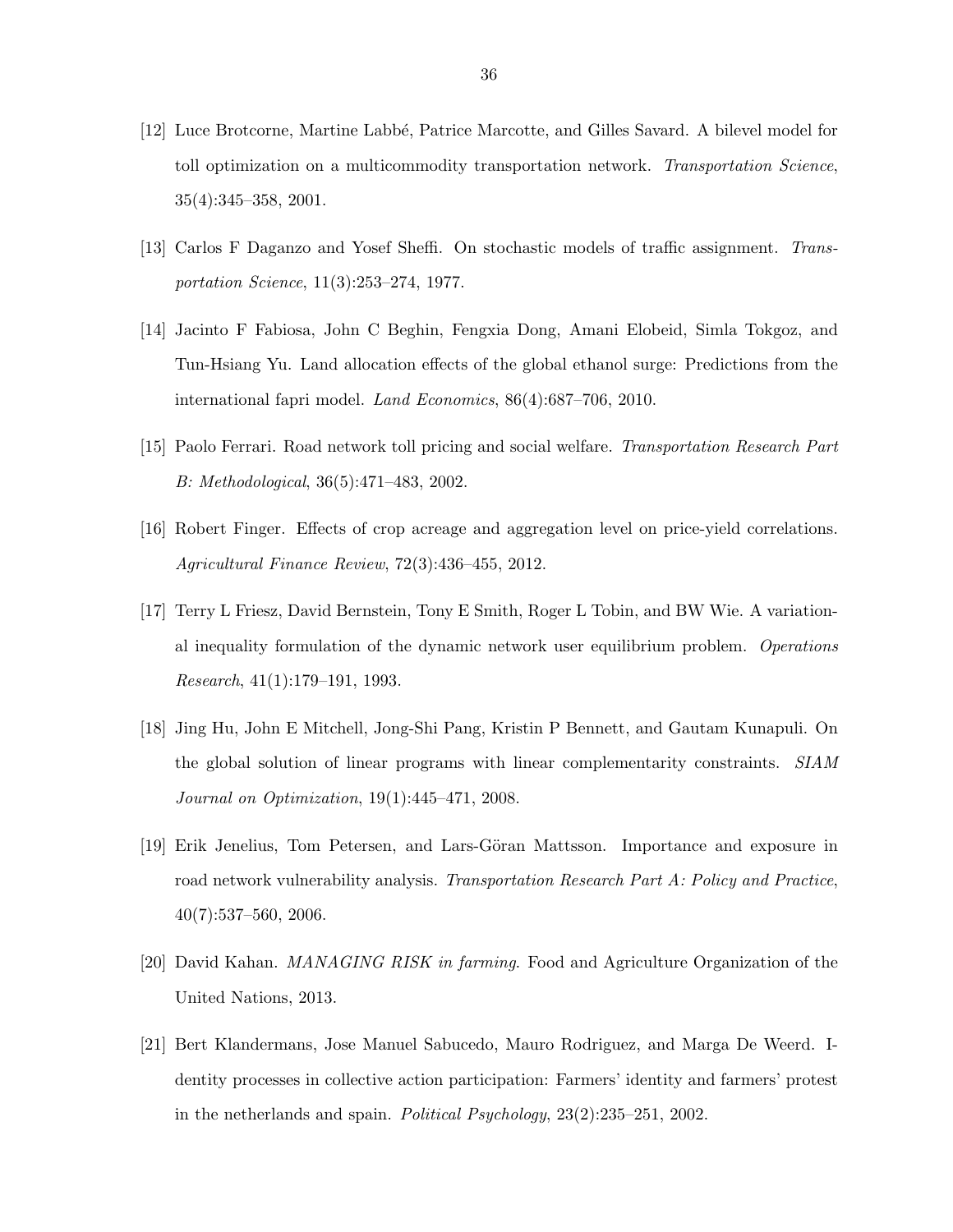- [22] Pradeep Kurukulasuriya, Robert O Mendelsohn, et al. Crop Selection, volume 4307. World Bank Publications, 2007.
- [23] Fabien Leurent. Cost versus time equilibrium over a network. European Journal of Operational Research, 71(2):205–221, 1993.
- [24] Hong K Lo and A Chen. Reformulating the traffic equilibrium problem via a smooth gap function. Mathematical and computer modelling, 31(2):179–195, 2000.
- [25] Hong K Lo and Anthony Chen. Traffic equilibrium problem with route-specific costs: formulation and algorithms. Transportation Research Part B: Methodological, 34(6):493– 513, 2000.
- [26] Alan T Murray and Tony Grubesic. Critical infrastructure: Reliability and vulnerability. Springer Science & Business Media, 2007.
- [27] Pamela M Murray-Tuite and Hani S Mahmassani. Methodology for determining vulnerable links in a transportation network. Transportation Research Record: Journal of the Transportation Research Board, 1882(1):88–96, 2004.
- [28] MDA Rounsevell, I Reginster, Miguel B Araújo, TR Carter, Nicolas Dendoncker, F Ewert, JI House, S Kankaanpää, R Leemans, MJM Metzger, et al. A coherent set of future land use change scenarios for europe. Agriculture, Ecosystems & Environment,  $114(1):57-68$ , 2006.
- [29] Karthik Srinivasan. Transportation network vulnerability assessment: A quantative framework. Security papers, page 60, 2002.
- [30] Chaisak Suwansirikul, Terry L Friesz, and Roger L Tobin. Equilibrium decomposed optimization: a heuristic for the continuous equilibrium network design problem. Transportation science, 21(4):254–263, 1987.
- [31] Chris MJ Tampere, Jim Stada, Ben Immers, Els Peetermans, and Katia Organe. Methodology for identifying vulnerable sections in a national road network. Transportation Research Record: Journal of the Transportation Research Board, 2012(1):1–10, 2007.